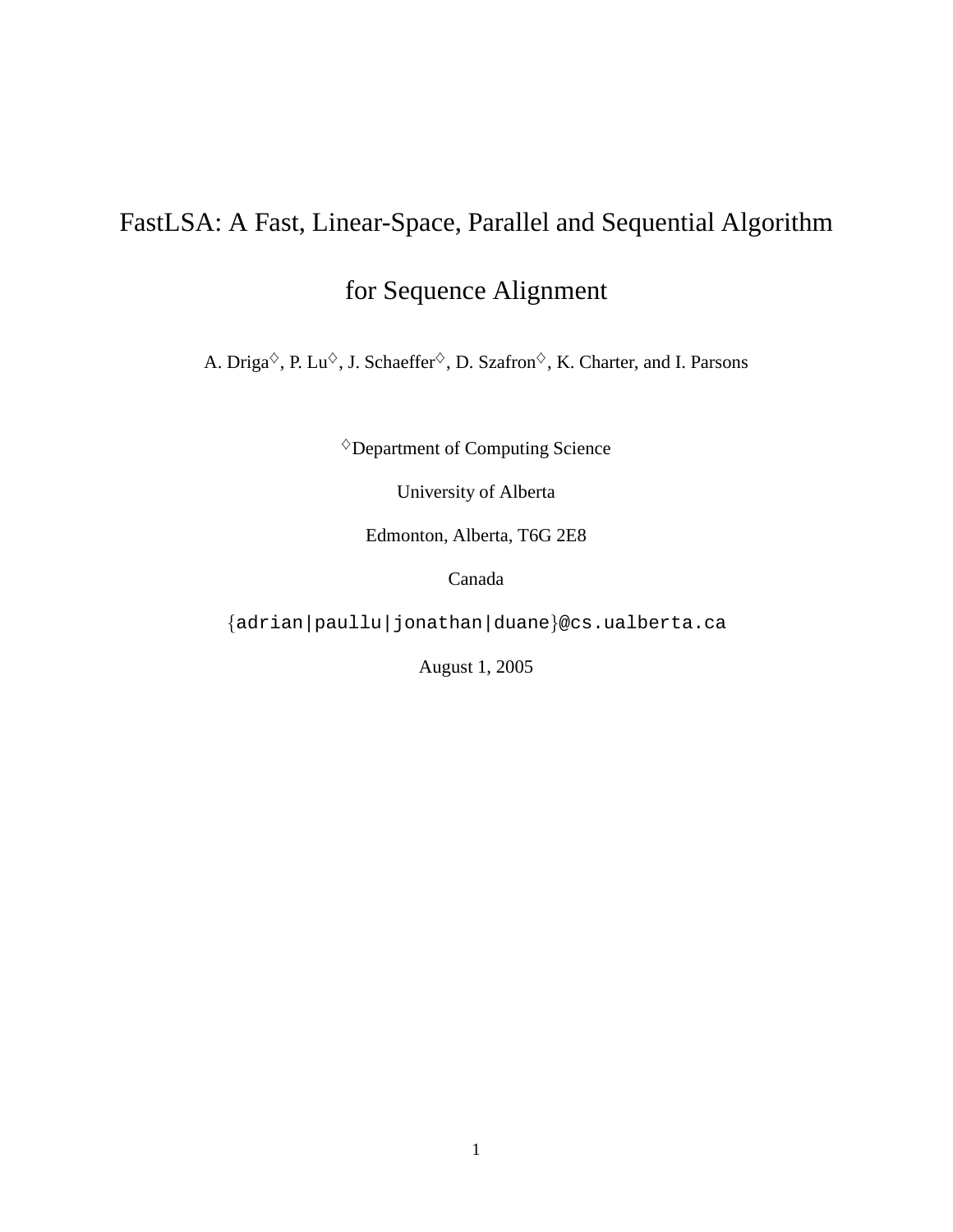#### **Running Head:** Parallel and Sequential FastLSA

#### **Contact Author:**

Paul Lu Associate Professor Dept. of Computing Science University of Alberta Edmonton, Alberta, T6G 2E8 Canada E-mail: paullu@cs.ualberta.ca Office: (780) 492-7760 FAX: (780) 492-1071 Web: http://www.cs.ualberta.ca/~paullu/

#### **Abstract**

Sequence alignment is a fundamental operation for homology search in bioinformatics. For two DNA or protein sequences of length  $m$  and  $n$ , full-matrix (FM), dynamic programming alignment algorithms such as Needleman-Wunsch and Smith-Waterman take  $O(m \times n)$  time and use a possibly prohibitive  $O(m \times n)$  space. Hirschberg's algorithm reduces the space requirements to  $O(min(m, n))$ , but requires approximately twice the number of operations required by the FM algorithms.

The Fast Linear Space Alignment (FastLSA) algorithm adapts to the amount of space available by trading space for operations. FastLSA can effectively adapt to use either linear or quadratic space, depending on the specific machine. Our experiments show that, in practice, due to memory caching effects, FastLSA is always as fast or faster than Hirschberg and the FM algorithms.

To further improve the performance of FastLSA, we have parallelized it using a simple but effective form of wavefront parallelism. Our experimental results show that Parallel FastLSA exhibits good speedups, almost linear for 8 processors or less, and also that the efficiency of Parallel FastLSA increases with the size of the sequences that are aligned. Consequently, parallel and sequential FastLSA can be flexibly and effectively used with high performance in situations where space and the number of parallel processors can vary greatly.

**Keywords:** sequence alignment, homology search, bioinformatics, linear space, computational biology, parallel and sequential algorithms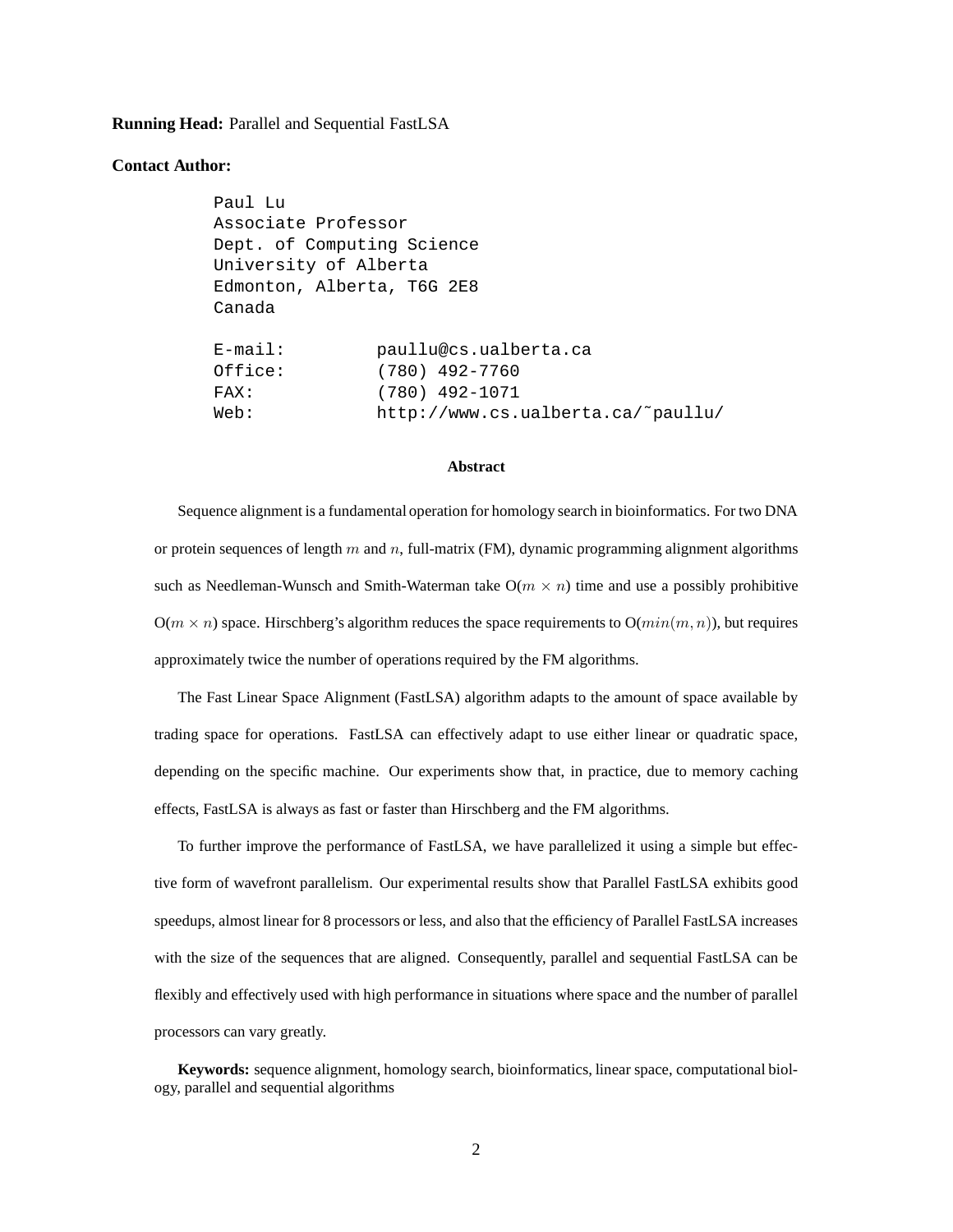## **1 Introduction**

Sequence alignment is a fundamental operation in bioinformatics. Pairwise sequence alignment is used to determine homology (i.e., similar structure) in both DNA and protein sequences to gain insight into their purpose and function. Given the large DNA sequences (e.g., tens of thousands of bases) that some researchers wish to study [6, 19, 7], the space and time complexity of a sequence alignment algorithm become increasingly important.

As the first research contribution of this paper, we establish that the recently-introduced FastLSA [4] algorithm is the preferred sequential, dynamic programming algorithm for pairwise sequence alignment. Given FastLSA's strong analytical and empirical characteristics with respect to storage and time complexity, FastLSA is a good candidate for parallelization to improve its performance when dealing with large, whole genome alignments. As the second contribution, we show that FastLSA is nicely parallelizable while maintaining the strong space and time complexity properties of the sequential algorithm.

A recurring theme in this paper, and the third research contribution in the form of a case study, is the importance of algorithms (like FastLSA) that can be parameterized and tuned (e.g., via parameter  $k$ , discussed below) to take advantage of cache memory and main memory sizes. Existing algorithms for sequence alignment cannot be similarly parameterized. Furthermore, the selected value for parameter  $k$ has a significant impact on the parallel speedups of the algorithm, which results in interesting lessons in performance trade-offs.

#### **1.1 Background**

The primary structure of a protein consists of a sequence of amino acids, usually represented as a string, where each amino acid is represented by one of 20 different letters. To align two protein sequences, say TLDKLLKD and TDVLKAD, the sequences can be shifted right or left to align as many identical letters as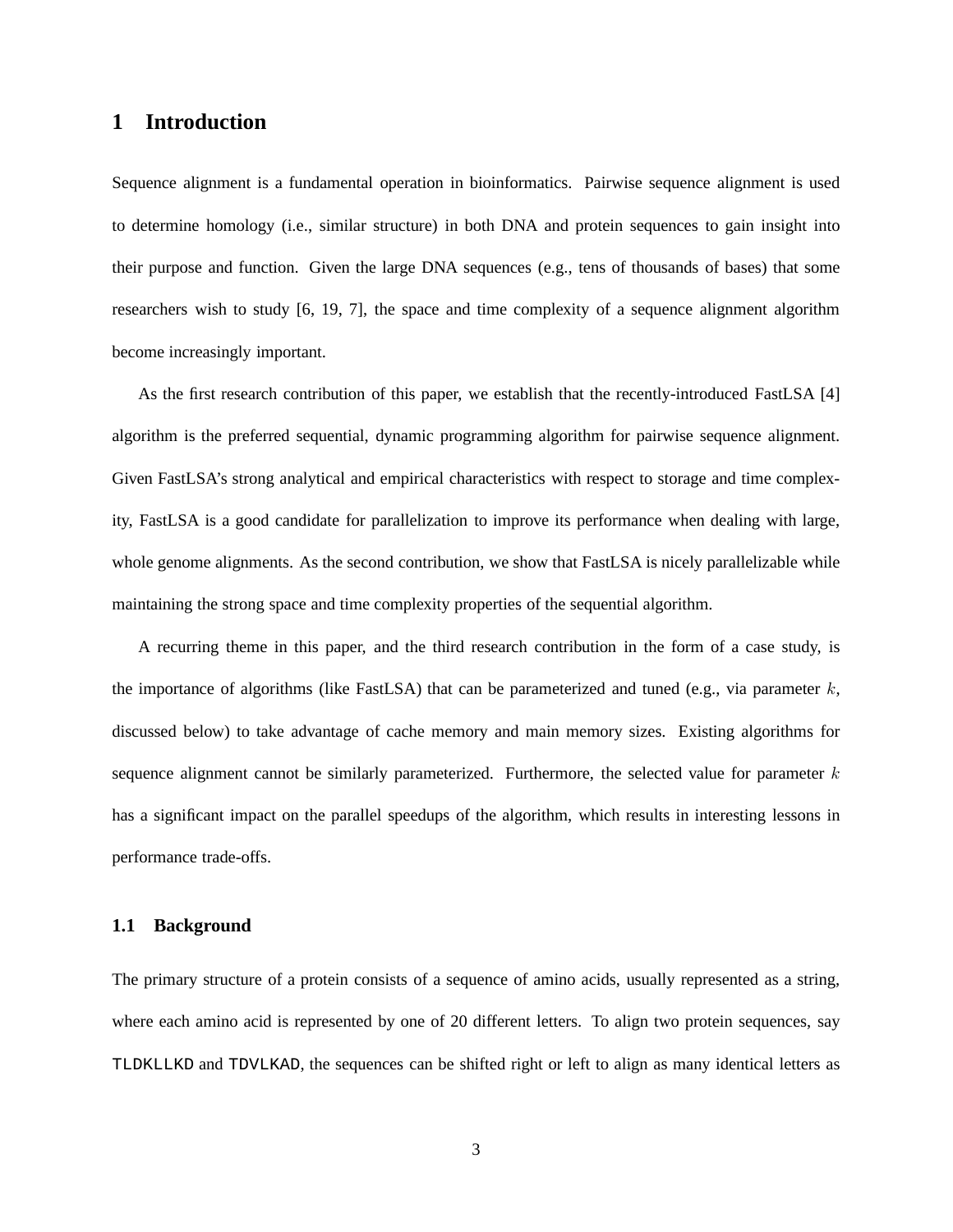| Symbol | Amino Acid Name | $DNA\,$ Codon $(s)$ | A                | D        | K        | ⊥  | Ͳ                        |    |
|--------|-----------------|---------------------|------------------|----------|----------|----|--------------------------|----|
| Α      | alanine         | $GC * (*=any)$      | 16               |          |          |    | $\overline{\phantom{0}}$ |    |
| D      | aspartic acid   | GAT GAC             | U                | 20       |          |    | -                        |    |
| K      | lysine          | AAA AAG             |                  | $\theta$ | 20       |    |                          |    |
|        | leusine         | TTA TTG CT*         | $\left( \right)$ | $\theta$ | $\theta$ | 20 |                          |    |
| т      | threonine       | $AC*$               |                  | $\theta$ | $\theta$ |    | 20                       |    |
|        | valine          | $GT^*$              | 0                | $\theta$ | $\theta$ | 12 | $\left($                 | 20 |

Table 1: Part of Modified Dayhoff Scoring Matrix and Similarity Table, used for some examples in this paper

possible; in this example, 3 letters can be aligned (not shown). However, by allowing gaps ("-") to be inserted into sequences, we can often obtain more identical letters; in this example, there are 2 different ways of obtaining 5 identically aligned letters (highlighted by  $\star$ ):

|  | TLDKLLK-D |  |  |  | TLDKLLK-D |  |
|--|-----------|--|--|--|-----------|--|
|  | T-DVL-KAD |  |  |  | T-D-VLKAD |  |
|  | * * * * * |  |  |  | * * ** *  |  |

The different amino acids valine (V) and leucine (L) have similar functional properties so in sequence alignment we would like to indicate that the letters V and L are a better match than the amino acids lysine (K) and leucine (L), which have very different functional properties. To accommodate such similarity matches, we create a scoring function based on the numeric entries of a similarity table. For each pair of letters, the table gives a similarity score, where higher values indicate higher similarity. The score of an alignment is obtained by iterating over all pairs of corresponding letters in the aligned sequences and adding up the entries in the similarity table that is indexed by each pair. An optimal alignment is an alignment with the highest score for a given scoring function. In fact, there may be several optimal alignments with the same optimal score.

The similarity table for the scoring function used in this paper is based on the popular Dayhoff scoring matrix, MDM78 Mutation Data Matrix - 1978 [5]. It is the default similarity table used in the BioTools' commercial product PepTool (www.biotools.com). It has been scaled so that each entry is a non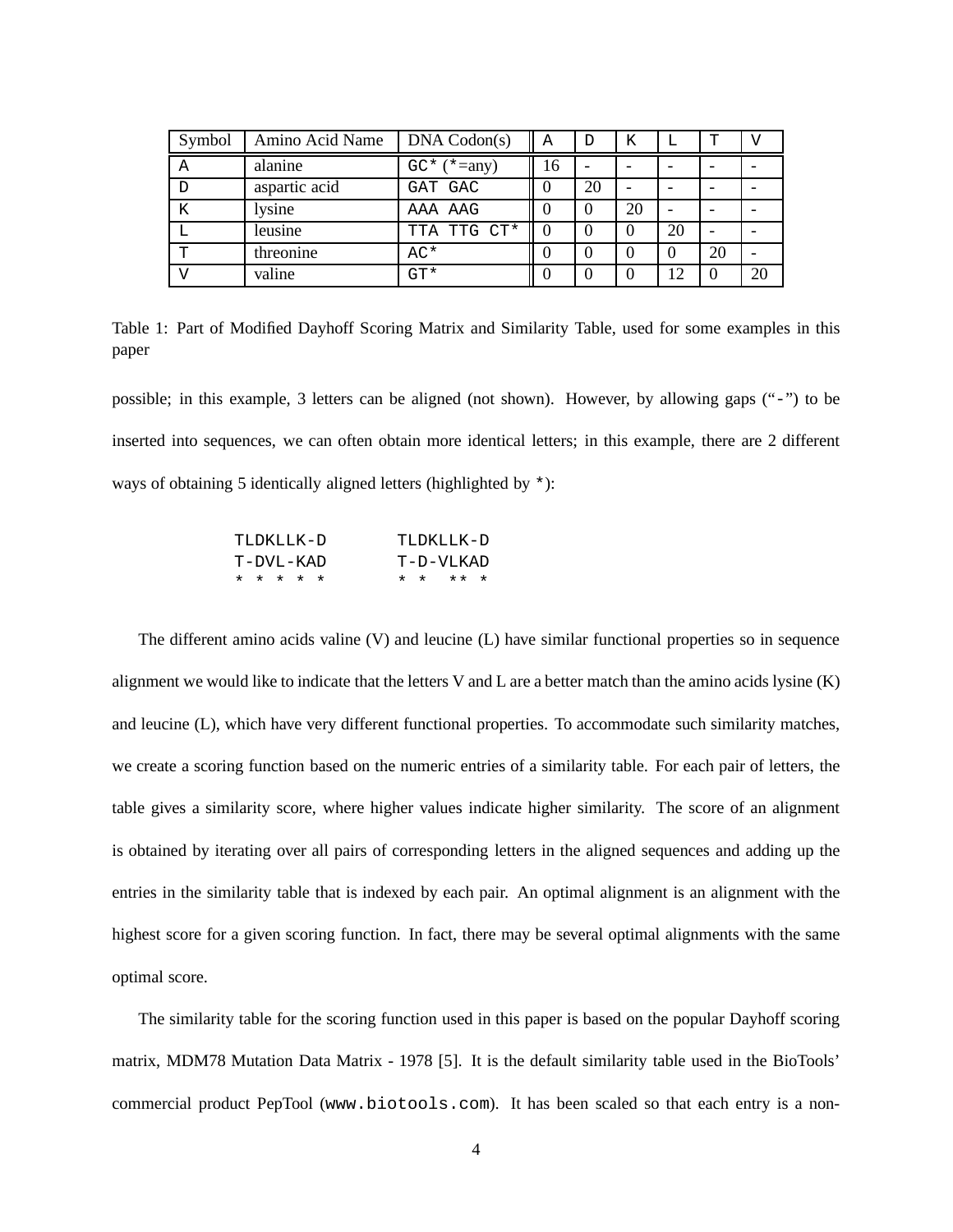negative integer. Table 1 shows the part of the scoring table used in some of the examples of this paper. Higher scores denote higher similarity. Note that valine (V) and leucine (L) have a similarity score of 12, since they have similar function, while lysine  $(K)$  and leucine  $(L)$  have a similarity score of 0 to denote no similarity. If an amino acid in one sequence lines up with a gap in the other sequence, then a negative value, called a *gap penalty* is added to the score.

Many algorithms for sequence alignment are based on dynamic programming techniques that are equivalent to the algorithms proposed by Needleman and Wunsch [15] and Smith and Waterman [20]. Aligning two sequences of length  $m$  and  $n$  is equivalent to finding the maximum cost path through a dynamic program matrix (DPM) of size  $m + 1$  by  $n + 1$ , where an extra row and column is added to capture leading gaps. Of course, high scores and the maximum cost paths are desirable with respect to the scoring functions in this paper. Given a DPM of size m by n, it takes  $O(m \times n)$  time to compute the DPM cost entries, and then  $O(m + n)$  time to identify the maximum cost path in the DPM. In this paper, algorithms that are based on storing the complete DPM are called full matrix algorithms (FM).

Unfortunately, calculations requiring  $O(m \times n)$  space can be prohibitive. For instance, aligning two sequences with 10,000 letters each requires 400 Mbytes of memory, assuming each DPM entry is a single 4 byte integer. Although main memories in 2005 can be several hundred megabytes or gigabytes in size, the all-important processor caches are still (typically) well under 128 Mbytes. Furthermore, given that we now have the capacity to sequence entire genomes, pairwise sequence comparisons involving up to four million neucleotides at a time are now desirable. O( $m \times n$ ) storage of this magnitude would require O(10<sup>13</sup>) Mbytes of memory which is beyond the range of current technology.

Hirschberg [10] was the first to report a way of doing the computation using linear space. However, not storing the entire DPM means that some of the entries need to be recomputed to find the optimal path. It is a classic space-time trade-off: the number of operations approximately doubles, but the space overhead drops from quadratic to linear in the length of the sequences. In fact, Hirschberg's original algorithm was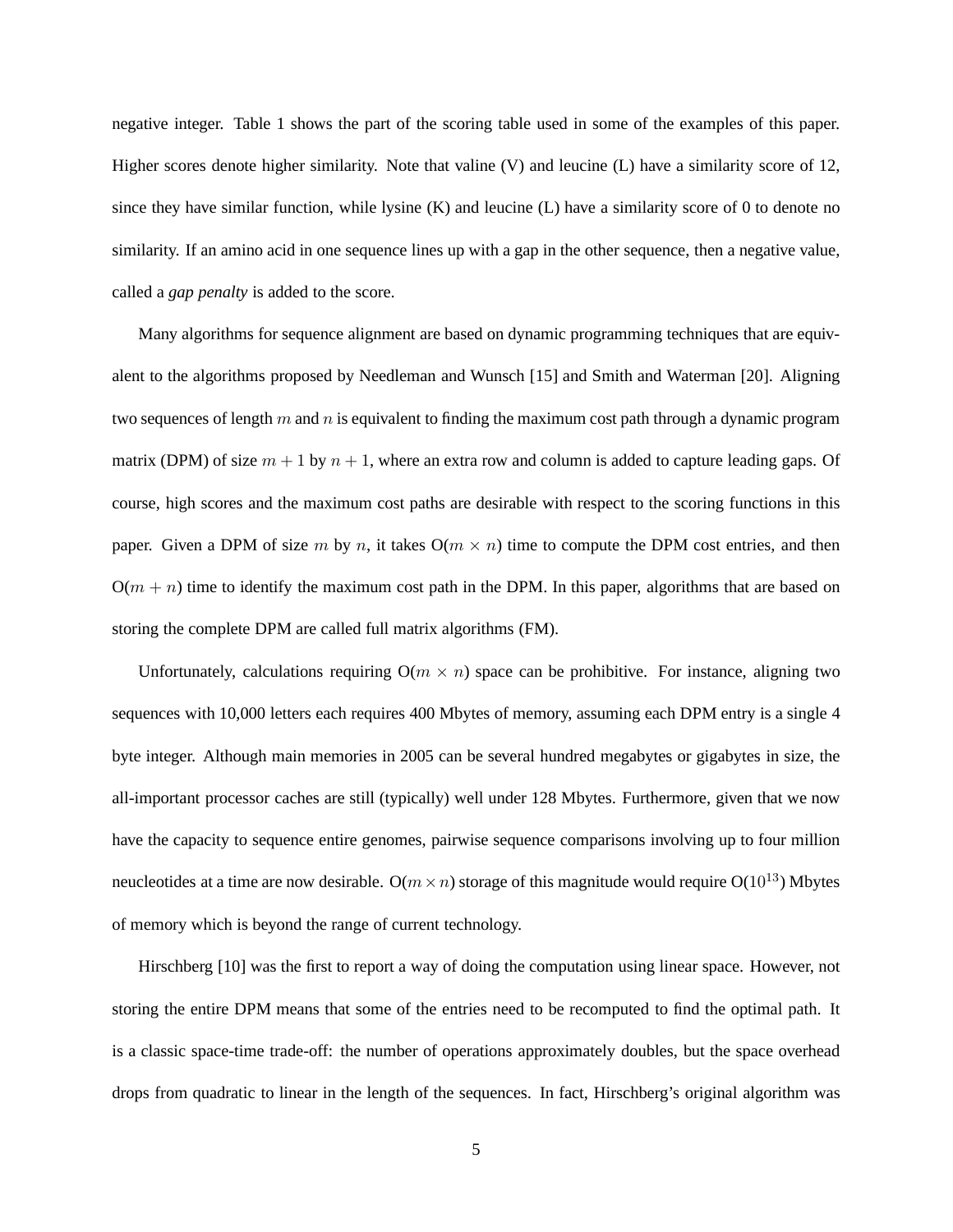designed to compute the longest common sub-string of two strings, but Myers and Miller [14] applied it to sequence alignment.

In summary, there are two extremes for pairwise optimal sequence alignment:

- 1. full matrix, which minimizes the computational complexity, and
- 2. linear space, which minimizes the storage requirements.

However, linear-space alignment algorithms, such as Hirschberg's algorithm, do not take advantage of any additional memory that might be available.

This paper examines the FastLSA (Fast Linear-Space Alignment) algorithm, in both sequential and parallel versions. We expand on the original FastLSA paper [4] with new analytical and empirical results for the sequential algorithm. We also introduce a new parallel version of FastLSA [8] and provide substantial new analytical and empirical results. Compared to a previously-published version of this work [9], this paper provides the full proofs of the theorems (i.e., Appendix A), a more thorough coverage of the background and related work (i.e., this section and Section 2), and more empirical results (i.e., Section 4 and Section 6).

Unlike Hirschberg's algorithm, FastLSA can take advantage of extra space to reduce the number of operations. We describe the algorithms and we provide both analytical and empirical results for the algorithms. At one extreme, FastLSA uses linear space with approximately 1.5 times the number of operations required by the FM algorithms. At the other extreme, FastLSA uses quadratic space with no extra operations. Our experiments show that, in practice, due to memory caching effects, FastLSA is always as fast or faster than Hirschberg and the FM algorithms.

Our experimental results show that Parallel FastLSA exhibits good speedups, almost linear for 8 processors or less, and also that the efficiency of Parallel FastLSA increases with the size of the sequences that are aligned. Consequently, parallel and sequential FastLSA can be flexibly and effectively used with high performance in situations where space and the number of parallel processors can vary greatly.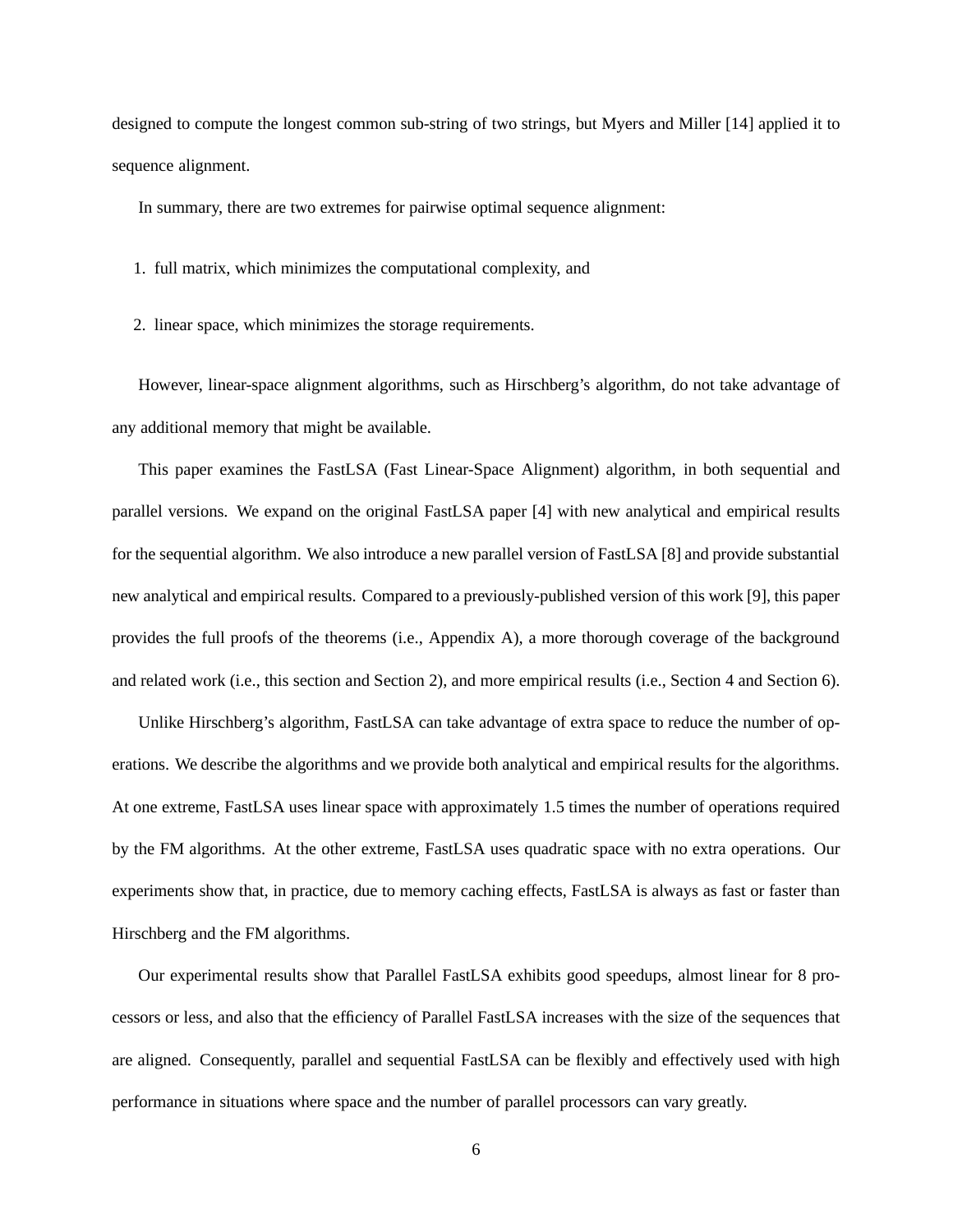|             |          | т               | L                | D               | Κ        | Г        | L        | K        | D      |
|-------------|----------|-----------------|------------------|-----------------|----------|----------|----------|----------|--------|
|             | $0_{10}$ | $-10$           | $-20$            | $-30$           | $-40$    | $-50$    | $-60$    | $-70$    | $-80$  |
| T           | $-10$    | 20 <sub>9</sub> | 10 <sub>8</sub>  | 0               | $-10$    | $-20$    | $-30$    | -40      | $-50$  |
| $\mathbb D$ | $-20$    | 10              | 20               | 30 <sub>7</sub> | $20_{6}$ | 10       | $\theta$ | $-10$    | $-20$  |
| $\bar{V}$   | $-30$    | $\theta$        | 22               | 20              | 30       | $32_{5}$ | 22       | 12       | 2      |
| Г           | $-40$    | $-10$           | 20               | 22              | 20       | 50       | $52_4$   | 42       | 32     |
| К           | $-50$    | $-20$           | 10               | 20              | 42       | 40       | 50       | $72_3$   | 62     |
| Α           | $-60$    | $-30$           | $\boldsymbol{0}$ | 10              | 32       | 42       | 40       | $62_{2}$ | $72_A$ |
| $\mathbf D$ | $-70$    | $-40$           | $-10$            | 20              | 22       | 32       | 42       | $52_L$   | $82_1$ |

Figure 1: A Dynamic Programming Matrix (using similarity table from Table 1) and a Gap Penalty of -10. Subscripts denote an optimal path.

## **2 Related Work**

#### **2.1 Dynamic Programming and Full-Matrix Algorithms**

FastLSA is a dynamic programming algorithm, like the FM algorithms and Hirschberg's algorithm, and it produces exactly the same optimal alignment for a given scoring function. The algorithms differ only in the space and time required.

The sequences from the introduction can be used to illustrate the differences between these algorithms. The scoring function uses the scoring table of Table 1 and a gap penalty of -10. Consider the sequences: TLDKLLKD and TDVLKAD. The alignment:

TLDKLLK-D T-D-VLKAD

has an optimal score of (see Table 1, represented as SimilarityTable[]): SimilarityTable[T,T] + gap + Sim- $\text{ilarityTable}[D,D] + \text{gap} + \text{SimilarityTable}[L,V] + \text{SimilarityTable}[L,L] + \text{SimilarityTable}[K,K] + \text{gap} + \text{SimplarityTable}[L,K]$ SimilarityTable[D,D] = 20 + (-10) + 20 + (-10) + 12 + 20 + 20 + (-10) + 20 = 82. How is this optimal alignment obtained?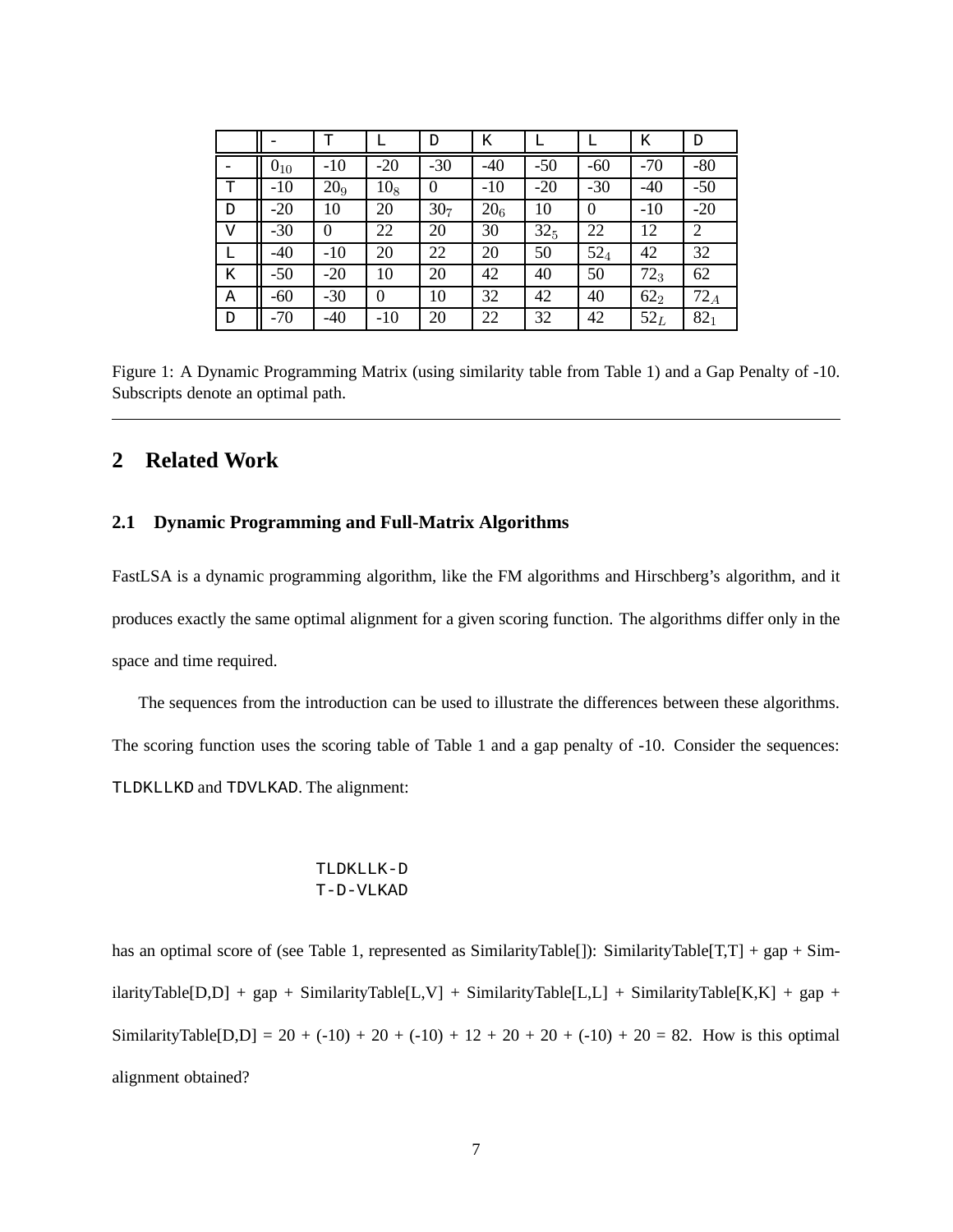One sequence is placed along the top of the matrix and the other sequence is placed along the left side and a gap is added to the start of each sequence (Figure 1). Each different path from the top left corner to the bottom right corner of the matrix that goes only right, down or diagonal, represents a different alignment.

Any path can be translated to an alignment, but to obtain the optimal alignment for a given scoring function, we need to identify the corresponding optimal path. To derive the optimal path in the matrix, each of the three algorithms can be divided into two phases, which we call *FindScore* and *FindPath*. Figure 1 shows the DPM scores for the example sequences that are computed during the *FindScore* phase. The entries with numerical subscripts form the optimal path, that is computed in the *FindPath* phase.

In the *FindScore* phase, a 0 is placed in the upper-left corner of the matrix. Each algorithm propagates scores from the upper-left corner of the matrix to the lower-right corner. The score that ends up in the lower-right corner is the optimal score. The score of any entry is the maximum of the three scores that can be propagated from the entry on its left, the entry above it and the entry above-left. A diagonal move corresponds to a match or mismatch and adds the scoring table value for the two letters being considered. A down (right) move corresponds to inserting a gap in the horizontal (vertical) sequence and adds a gap penalty.

For example, the score of  $20<sub>9</sub>$  in the ([T,T]) entry near the top left corner is the maximum of the scores from its left entry(-10 + -10 = -20), above entry (-10 + -10 = -20) and above-left entry  $(0 +$  SimilarityTable[T,  $T = 0 + 20 = 20$ . The score of  $10<sub>8</sub>$  in the ([T,L]) entry is the maximum of the scores from its left entry (20  $+$  -10 = 10), its above entry (-20 + -10 = -30) and its above-left entry (-10 + SimilarityTable[T,L] = -10 + 0  $= -10$ ).

The FM algorithms, Hirschberg's algorithm and FastLSA all compute the score of the alignment in the same way. However, the FM algorithms store all of the  $(m + 1) \times (n + 1)$  matrix entries, while the other two algorithms propagate a single row of scores (m entries) as the matrix is computed, overwriting an old row of scores by a new row of scores.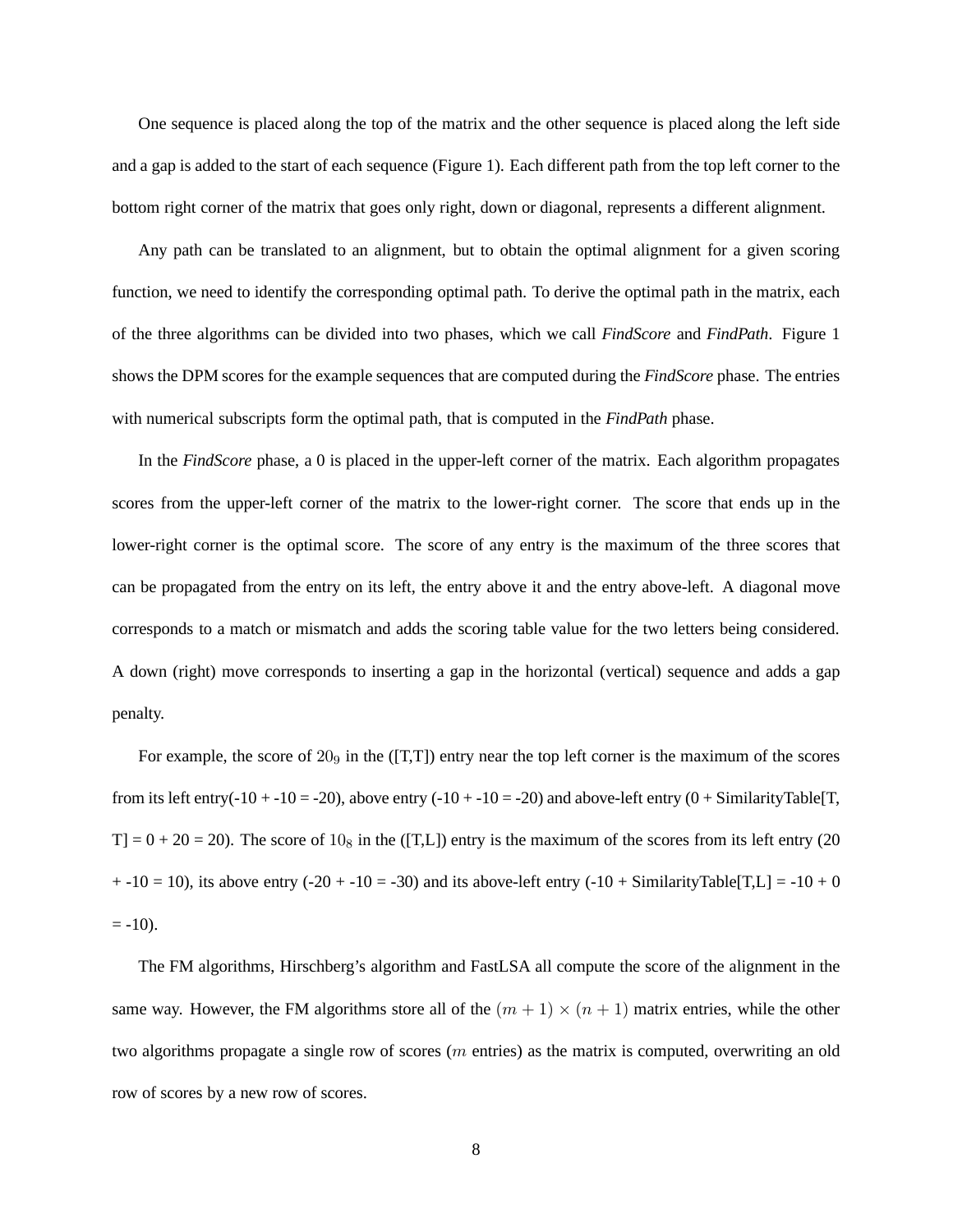The *FindPath* algorithm computes the optimal path(s) backwards. For FM algorithms, the *FindPath* phase is straightforward. Since the FM algorithms store all scores in the DPM, they can compute the path by starting at the lower right corner and computing which of the three entries (left, up and diagonal) was used to compute its score. For example, the lower right  $([D,D])$  entry is 82<sub>1</sub>. Since its upper-left entry  $([A,K])$ has a score of  $62<sub>2</sub>$  and since  $(62 +$  SimilarityTable[D,D] =  $62 + 20 = 82$ ), an optimal path goes through its upper-left ([A,K]) entry. In addition, an optimal path cannot lead to its above entry ([A,D]) with value  $72<sub>A</sub>$ since 72 - 10 =  $62 \neq 82$ . Similarly, an optimal path cannot lead to the left entry ([D,K]) whose value is  $52<sub>L</sub>$ . Note that in general it is possible for more than one path to be optimal. However, in our example, there is a single optimal path and it is denoted by numerical subscripts as shown in Figure 1. An alternative approach is to store three bits in each DPM entry to record the backward path. Each bit corresponds to one of the directions, diagonal, up or left. This will record multiple optimal paths. If only a single optimal path is required, two bits can be used to encode the three path choices at each DPM entry.

In the FM algorithms, the optimal path is easy to compute since the entire dynamic programming matrix is stored. However, neither Hirschberg's algorithm nor FastLSA stores the entire dynamic scoring matrix so the computation of the path is more complicated. In both cases, some of the DPM entries must be recomputed to find the path.

#### **2.2 Hirschberg's Algorithm**

Hirschberg's algorithm uses a divide-and-conquer approach. It splits one sequence in half (size  $n/2$ ) and performs the *FindScore* computation on each half against the other original sequence (size m). However, the half-sequences are aligned from opposite ends or equivalently, the second half sequence is reversed. The algorithm does not store the entire DPM in memory. Instead only one row in each half matrix is stored and this row is updated as the computation continues. In essence, we are using a virtual or logical dynamic programming matrix without storing it.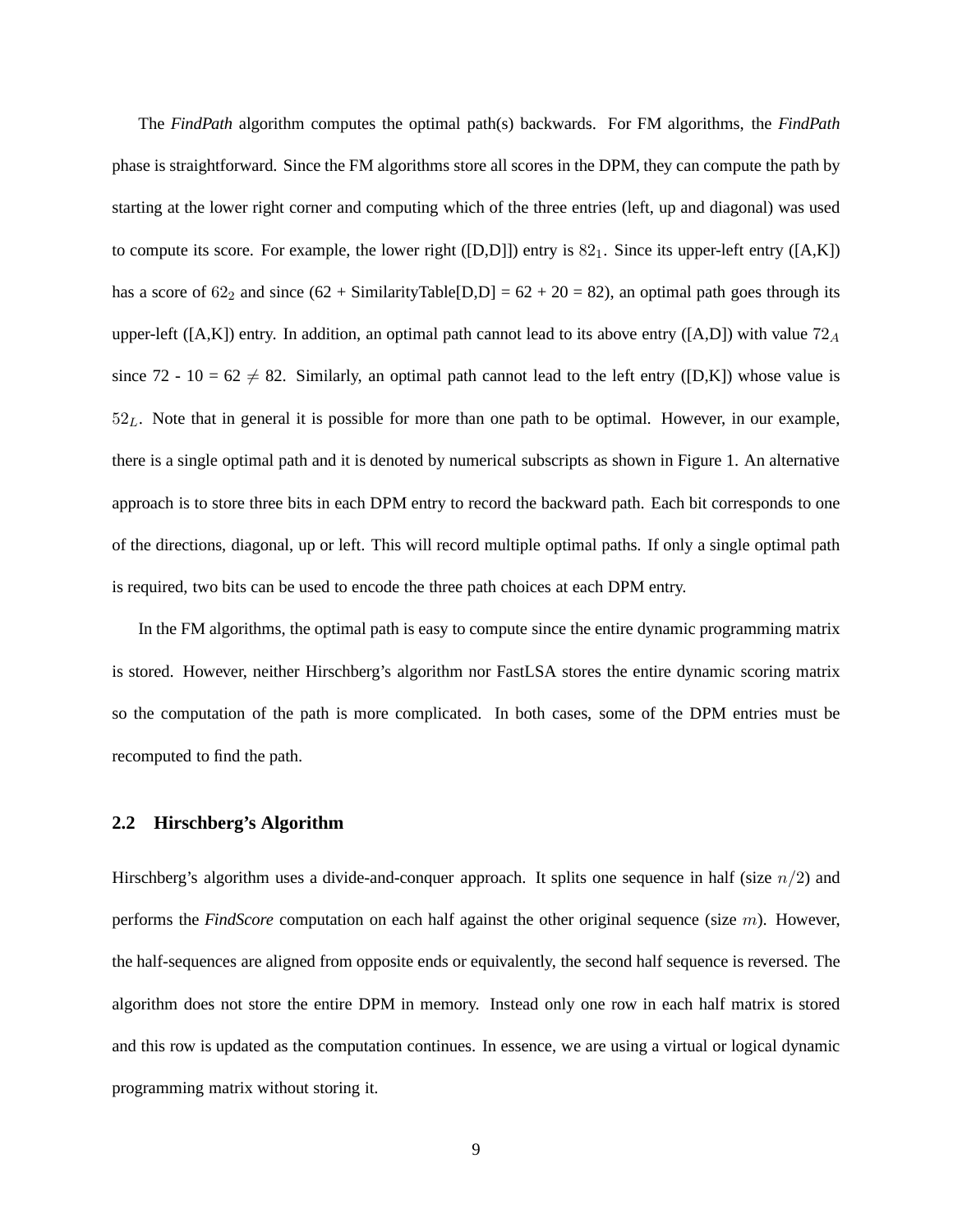After the two half alignments are complete, only the middle two rows of the matrix are known. This computation determines the split of the full sequence against the two half sequences. The split point maximizes the sum of the corresponding pairs of scores from the two half alignments.

Hirschberg's algorithm is called recursively to solve these two simpler problems. The size of the subproblem is  $n/2$  by approximately  $m/2$ , depending on where the split occurred. Since the DPM is not stored, parts of it will need to be re-computed.

The recursion terminates when the size of the sub-problems is one, but it could be terminated sooner by using a FM algorithm when the problem size is small enough to solve in memory or cache. Approximately  $m \times n$  re-computations need to be done using Hirschberg's algorithm [14].

#### **2.3 Parallel Dynamic Programming**

In the broader area of the design and analysis of parallel algorithms, dynamic programming has been studied by many of researchers. The spectrum of papers ranges from the theoretical (e.g., [3, 1]) to papers with applied and empirical results, in addition to theory (e.g., [12, 13]).

Dynamic programming solves a large number of diverse applications, ranging from, for example, string edit distance [1] to sequence alignment [13] (i.e., the motivation for FastLSA itself). There are differences in the allowed operations (e.g., deletion, insertion, and substitution in string editing as opposed to matching, mismatching, and inserting a gap in sequence alignment). But, there are also similarities between applications at the level of the dynamic programming paradigm: the results of partial subproblems are combined to solve larger problems. Consequently, the concepts of pipelining and dependencies between subproblems  $(e.g., [12])$  and the strategies for combining the results of subproblems  $(e.g., [1])$  are re-visited by different researchers. Furthermore, for each application, there can be different assumptions about the granularity of the tasks (e.g., modelled as a random variable following a probability distribution [12]) and about the common problem sizes (e.g., sequence lengths less than 1,000 characters [12] versus tens or hundreds of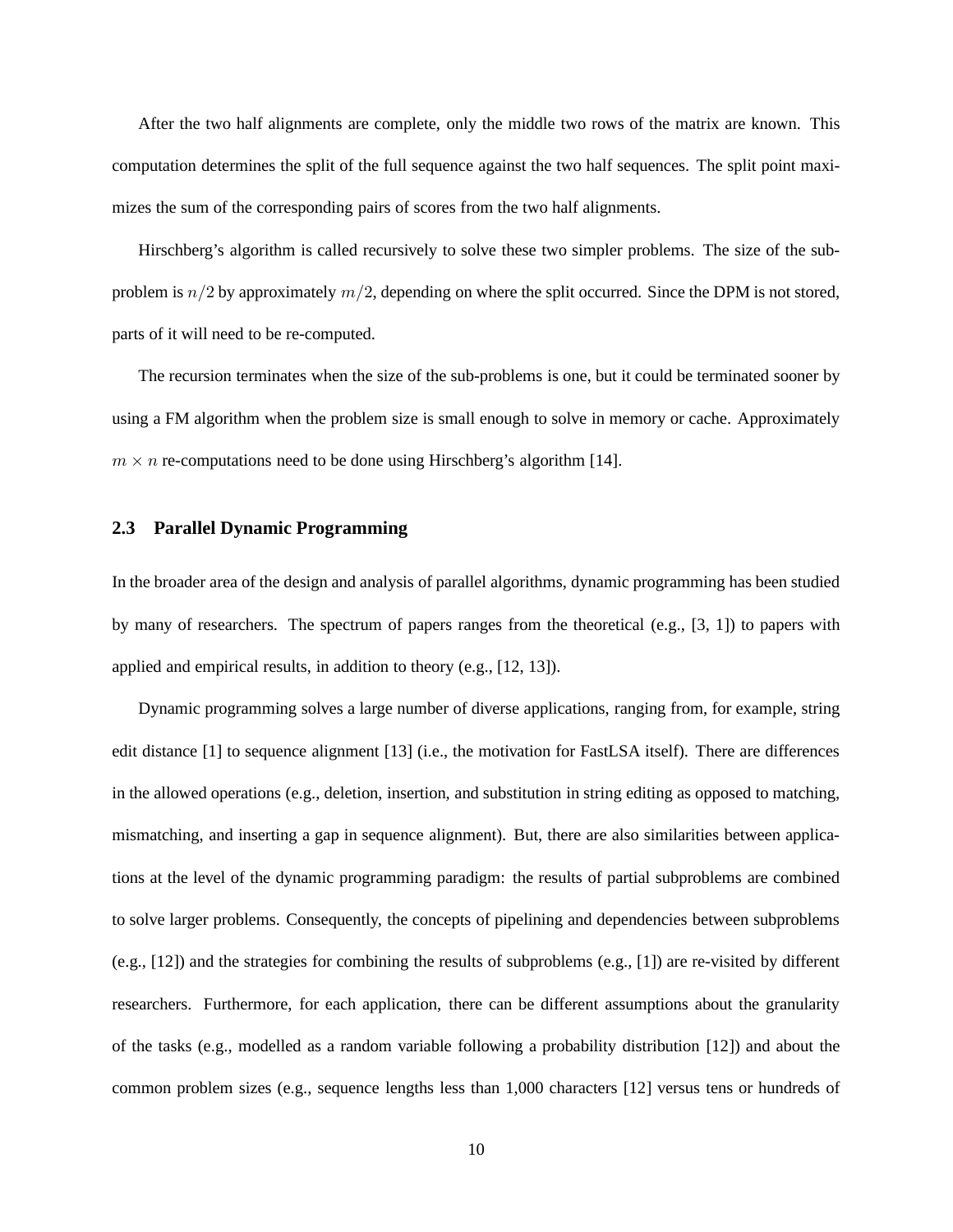thousands of characters (Table 3)).

Given the large spectrum of possible analyses, applications, and assumptions, direct comparisons between results are difficult. However, to provide some context, our work with FastLSA is more towards the applied and empirical end of the spectrum. The development of FastLSA was driven by the desire to improve sequence alignment performance in practice. Our empirical results come from problem sizes taken from actual biological data (Table 3) and an implementation running on contemporary hardware (Section 6). We used our analytical results to better understand the implementation issues related to the algorithm. For example, the trade-off between time and space lends itself to theoretical analysis, but the empirical analysis is the ultimate validation of this principle.

## **3 Sequential FastLSA Algorithm**

We describe the FastLSA algorithm and show how it is different from both the FM and Hirschberg algorithms. In particular, FastLSA can be tuned to take advantage of different cache memory and main memory sizes. Furthermore, we show that FastLSA is the preferred algorithm in practice, which also makes it a good candidate for parallelization.

The basic idea of FastLSA [4, 8] is to use more available memory to reduce the number of re-computations that need to be done in Hirschberg's algorithm. This is accomplished by: (1) dividing both sequences instead of just one, (2) dividing each sequence into k parts instead of only two and (3) storing some specific rows and columns of the logical dynamic programming matrix (DPM) in grid lines to reduce the re-computations.

Suppose that  $a[1..m]$  and  $b[1..n]$  are the two biological sequences that must be aligned. Let RM denote the number of memory units (e.g., words) available for solving the sequence alignment problem.  $RM$  may represent either the size of cache memory or main memory, depending on the specific performance-tuning goal of the programmer. If  $RM > m \times n$ , then a full matrix algorithm (e.g., Needleman-Wunsch) can be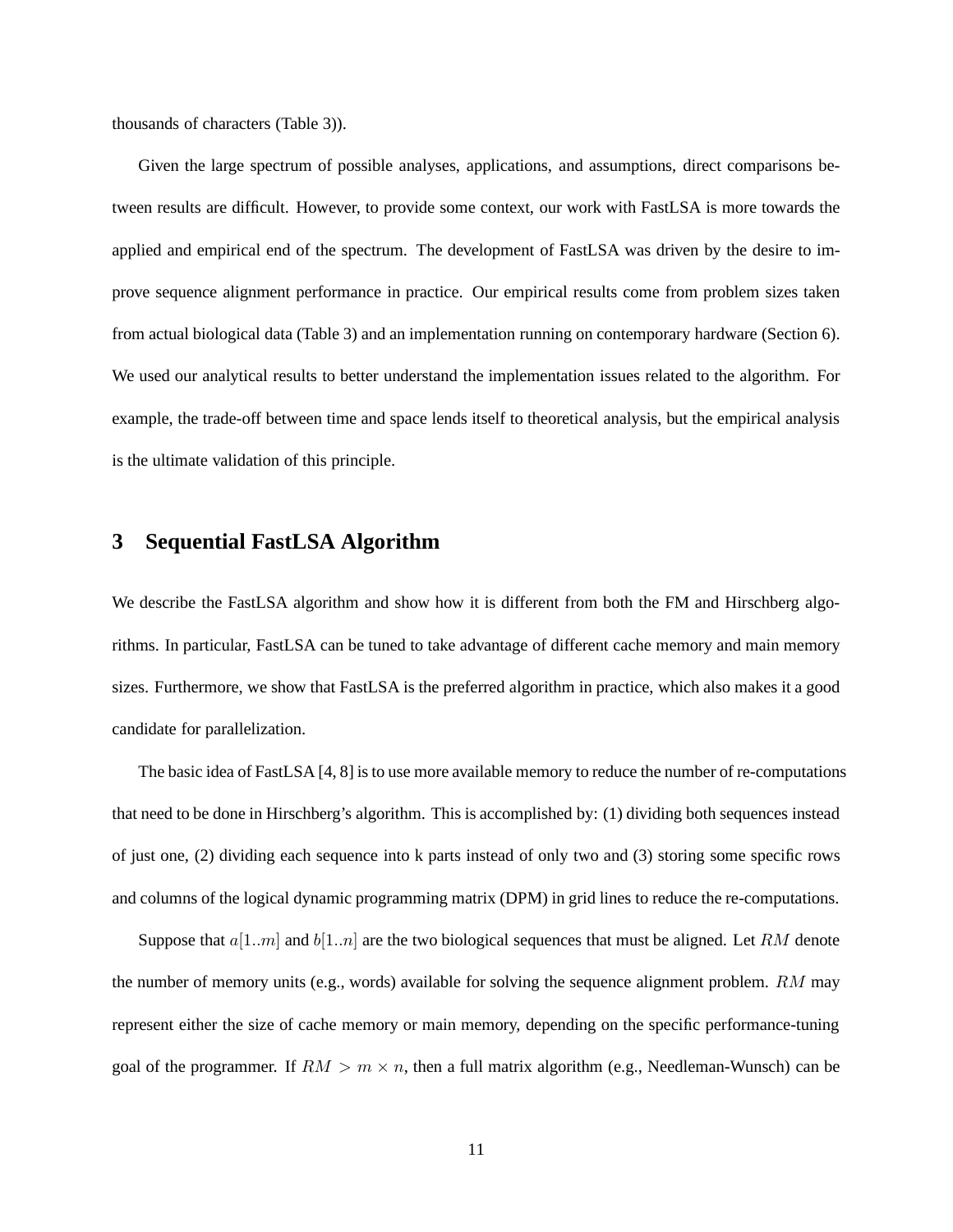```
Algorithm FastLSA
   input : logical-d.p.-matrix flsaProblem,
           cached-values cacheRow and cacheColumn,
           solution-path flsaPath
   output: optimal path corresponding to flsaProblem prepended to flsaPath
    /* Figure 3.6 (a) */
1 if flsaProblem fits in allocated buffer then
       // BASE CASE
       /* Figure 3.6 (b) */
2 return solveFullMatrix( flsaProblem, cacheRow, cacheColumn, flsaPath )
   // GENERAL CASE
3 flsaGrid = allocateGrid( flsaProblem )
4 initializeGrid( flsaGrid, cacheRow, cacheColumn )
    /* Figure 3.6 (c) */
5 fillGridCache( flsaProblem, flsaGrid )
6 newCacheRow = CachedRow( flsaGrid, flsaProblem.bottomRight )
7 newCacheColumn = CachedColumn( flsaGrid, flsaProblem.bottomRight )
   /* Figure 3.6 (d) */
8 flsaPathExt = FastLSA( flsaProblem.bottomRight, newCacheRow, newCacheColumn, flsaPath )
9 while flsaPathExt not fully extended
10 flsaSubProblem = UpLeft( flsaGrid, flsaPathExt )
11 newCacheRow = CachedRow( flsaGrid, flsaSubProblem )
12 newCacheColumn = CachedColumn( flsaGrid, flsaSubProblem )
       /* Figure 3.6 (e) */
13 flsaPathExt = FastLSA( flsaSubProblem, newCacheRow, newCacheColumn, flsaPathExt )
14 deallocateGrid( flsaGrid )
    /* Figure 3.6 (f) */
15 return flsaPathExt
```
#### Figure 2: Pseudo-Code for FastLSA

used to solve the problem because the DPM can be stored in the available memory.

FastLSA is a recursive algorithm based on the divide-and-conquer paradigm. The pseudo-code for the FastLSA algorithm is shown in Figure 2. A call to FastLSA takes as input a logical DPM corresponding to a pair of sequences and an optimal solution path that ends at the bottom-right entry of this logical DPM. FastLSA prepends to the input path an optimal path which traverses the input matrix from the bottom-right entry to the top or the left boundary. The resulting optimal path constitutes the output of FastLSA. A row and a column of cached DPM entry values are also passed in with each call to FastLSA.

FastLSA is invoked by the call: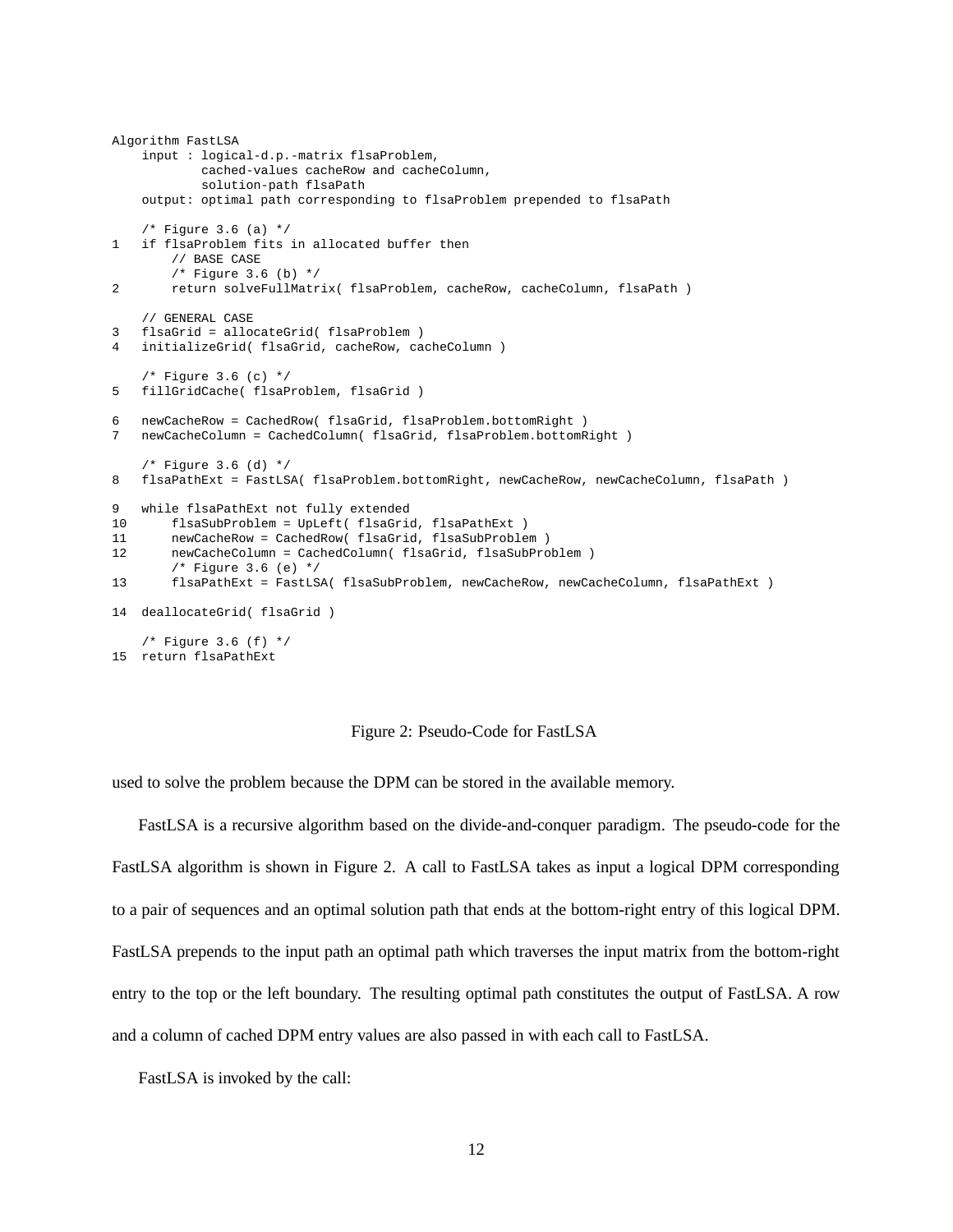$solPath = FastLSA(flsalnital Problem, cacheRow, cacheColumn, flsalnitalPath)$ 

which will return a partial optimal path in *solPath*. This partial optimal path can then be extended to the top-left entry of the logical DPM to form a complete optimal path.

For the initial call to FastLSA, the logical DPM used as input (*flsaInitialProblem*) corresponds to the input sequences  $\alpha$  and  $\beta$ . The attribute "logical" is used because only the shape of the matrix is known initially. This initial logical DPM has  $(m + 1) \times (n + 1)$  entries whose values must be computed. The initial optimal path, *flsaInitialPath*, is formed from a single point, (m, n), the bottom-right entry of the original logical DPM.

Prior to running FastLSA, BM units of memory are reserved from the RM units available. These reserved units are subsequently referred to as the *Base Case buffer*. If the DPM corresponding to the input problem can be allocated in the Base Case buffer, then an optimal path for the input problem is built using a full matrix algorithm. This corresponds to the BASE CASE section of the algorithm (lines  $1-2$  in Figure 2).

The full matrix algorithm uses the input values *cacheRow* and *cacheColumn* as the first row and column of the DPM it must compute (Figure 3(a)). After all entries of the DPM have been computed, an optimal path through the matrix is built. Figure 3(b) shows the computed and stored DPM entries of a sample base case. In this figure, an optimal path is found to extend from the bottom-right corner entry, A, to the top boundary entry, B.

If the size of the DPM for the input problem is larger than  $BM$ , the General Case of the algorithm is followed (line 3 onwards in Figure 2). In this case, FastLSA splits the input problem into smaller subproblems. These subproblems are solved recursively using calls to FastLSA. The solution paths for these subproblems, if concatenated, form a solution path for the input problem.

The general case of FastLSA starts by dividing each dimension of the logical DPM into k equal segments,  $k \geq 2$ . As a result, the DPM for the input problem is partitioned into  $k^2$  *logical sub-matrices* of size approximately  $\frac{m}{k} \times \frac{n}{k}$  $\frac{n}{k}$  (Figure 3(c)). These sub-matrices are laid out in k rows, each row having k columns.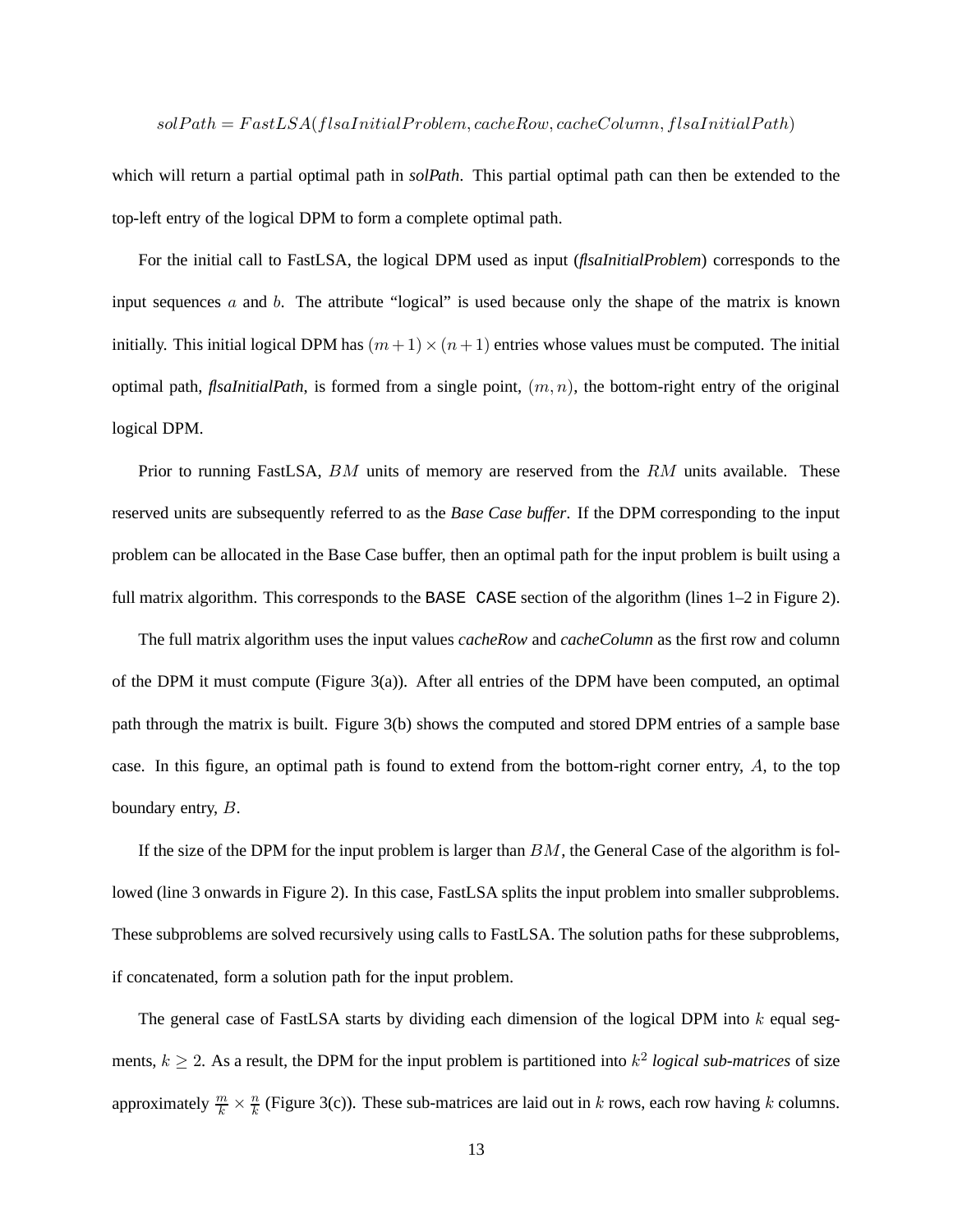

Figure 3: Execution Stages of FastLSA

The first goal of the general case is to find the values of the entries of the DPM which lie on the left and upper border of the  $k^2$  logical sub-matrices, and save them. These interesting values lie exactly along k rows and k columns of the logical DPM. The grid *flsaGrid* is allocated in order to store these values once they are computed (line 3 in Figure 2). *flsaGrid* consists of k rows of size n and k columns of size m. The grid rows and columns can be seen as overlapping the rows and column of the DPM.

The uppermost row and the leftmost column of *flsaGrid* will hold the values passed in with the row *cacheRow* and the column *cacheColumn*. This initialization of the grid is done in *initializeGrid* (line 4 in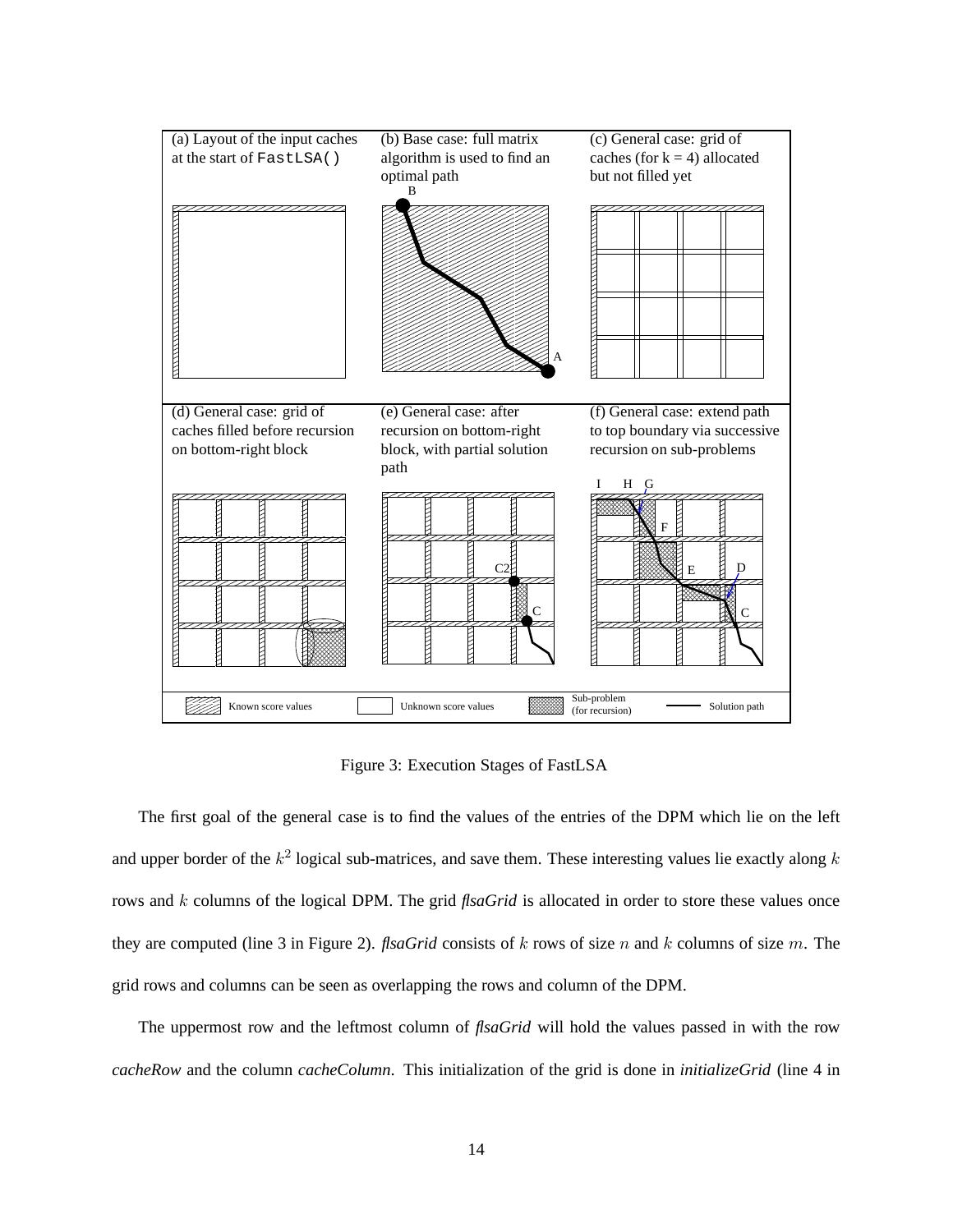Figure 2). Figure 3(c) shows this stage of the computation.

In order to fill the remaining  $k - 1$  rows and  $k - 1$  columns of the grid *flsaGrid*, all the entries of the DPM are computed, except for those forming the bottom-right sub-matrix. This is accomplished with the call to *fillGridCache* (line 5 in Figure 2). These entries are saved in the portions of *flsaGrid* that they overlap. However, there are two exceptions: only the right-most column is saved from the sub-matrices of the kth row of sub-matrices, and only the bottom-most row is saved from the sub-matrices of the kth column of sub-matrices. The entries corresponding to the bottom-right sub-matrix are not yet computed.

Figure 3(d) shows *flsaGrid* completely filled before the FastLSA is applied recursively to the bottomright sub-matrix. The portions from *flsaGrid* that border the bottom-right sub-matrix are passed with the recursive call to *FastLSA* as the new caches *newCacheRow* and *newCacheColumn* (line 8 in Figure 2). When this recursive call to *FastLSA* returns, the optimal path for the initial problem has been extended from the bottom-right entry to the entry *C* (Figure 3(e)). Note that *C* could also have been on the left boundary of the bottom-right sub-matrix. Naturally, it does not matter whether the bottom-right sub-matrix is a base case or requires its own recursive calls.

The next step of the general case is to extend the optimal path from the entry *C* to an entry on the left or upper boundary of the initial logical DPM. This step is accomplished through successive recursive calls to *FastLSA* in the while-loop (lines 9–13 in Figure 2).

Note that during this latter step, calls to FastLSA are not necessarily applied to entire sub-matrices. Every time the optimal path extends into a new sub-matrix, the next subproblem to be solved by *FastLSA* is identified through a call to *UpLeft* (line 10 in Figure 2). The coordinates of this new logical DPM are computed by *UpLeft* as follows:

• the top-left corner of the new logical matrix is given by the top-left corner of the sub-matrix that is to be entered next by the optimal path;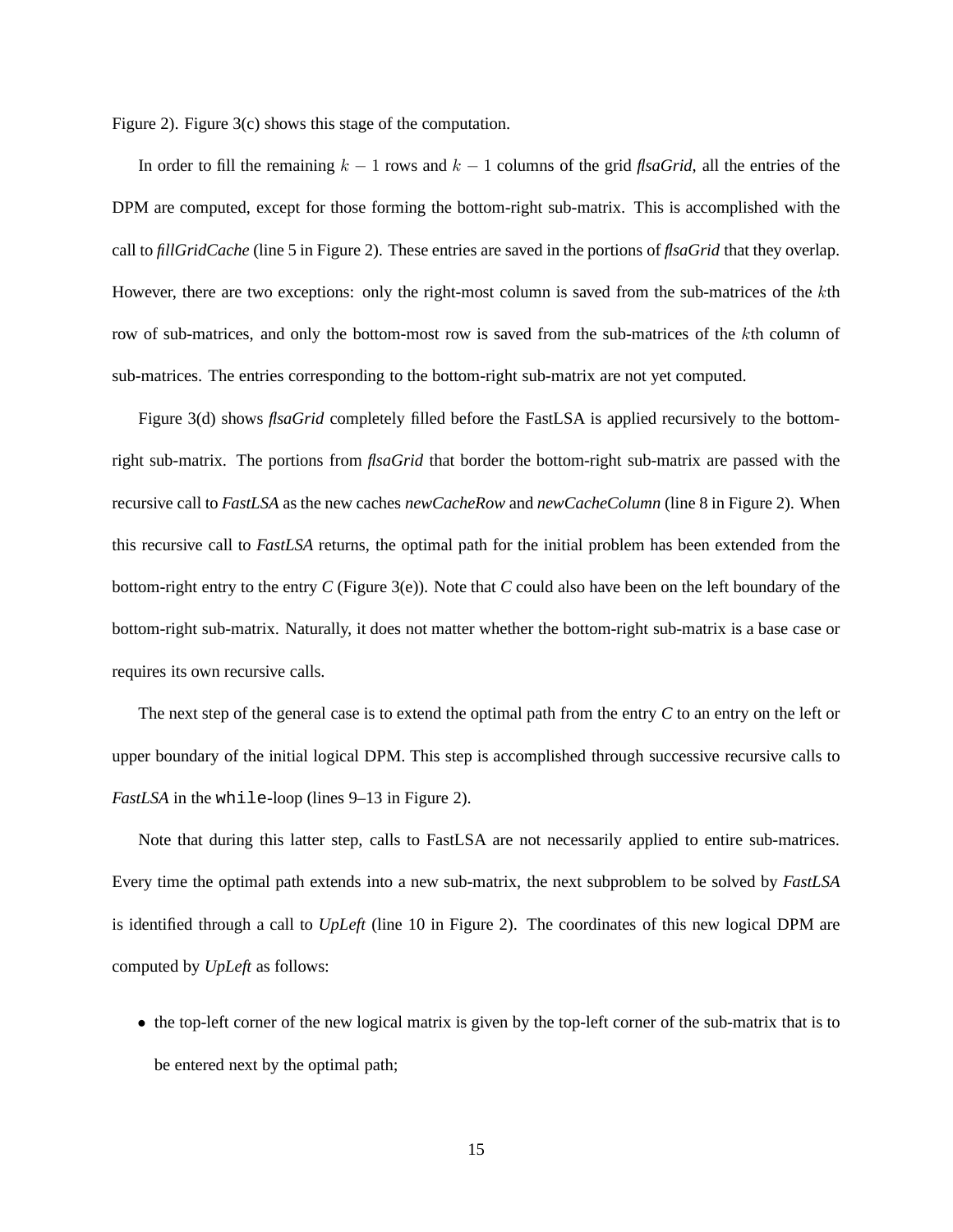• the bottom-right corner of the new logical matrix is given by the head of the current optimal path.

Figure 3(e) shows the logical DPM found by *UpLeft* when first called in the while-loop. The top-left corner of the new logical matrix is *C2*, with *C*, the head of the current optimal path, being the bottomright corner. Then, the portions from *flsaGrid* which border this new logical DPM to North and West are identified. These are the new caches which are passed with the recursive call to *FastLSA* as *newCacheRow* and *newCacheColumn*. When this recursive call returns, the optimal path for the original problem has been extended from *C* to the entry *D* (Figure 3(f)). At the end of the second cycle of the while-loop, the optimal path has been further extended to the entry *E*.

In the remaining cycles of the while-loop, the optimal path is further extended through the sub-matrices of the input matrix until the head of the path intersects the first row or the first column of the grid. Figure 3(f) shows the optimal path being extended through entries *E*, *F*, *G*, and *H*. The while-loop stops when *H* becomes the head of the current optimal path because *H* lies on the first row of *flsaGrid*. Next, the grid of caches *flsaGrid* is deallocated, and the initial call to *FastLSA* returns. The optimal path corresponding to the input logical DPM is returned to the initial caller. The returned path extends from the bottom-right corner of the original input matrix to the entry *H*.

After the initial invocation of FastLSA returns, the partial optimal path *solPath* is further extended to the top-left corner along the first row or the first column of the DPM. Figure 3(f) shows the partial optimal path being extended to the top-left corner *I* along the first row of the DPM. The resulting optimal path corresponds uniquely to an optimal alignment between the input sequences  $a$  and  $b$ .

It is useful to observe that FastLSA solves a succession of rectangular problems, called *FastLSA subproblems*, using either a Base Case approach for the small subproblems, or a Fill Cache approach for the subproblems that do not fit in the Base Case buffer. The subproblems solved as Base Cases are referred to as *Base Case subproblems*. The subproblems solved in the General Case are referred to as *Fill Cache subproblems*.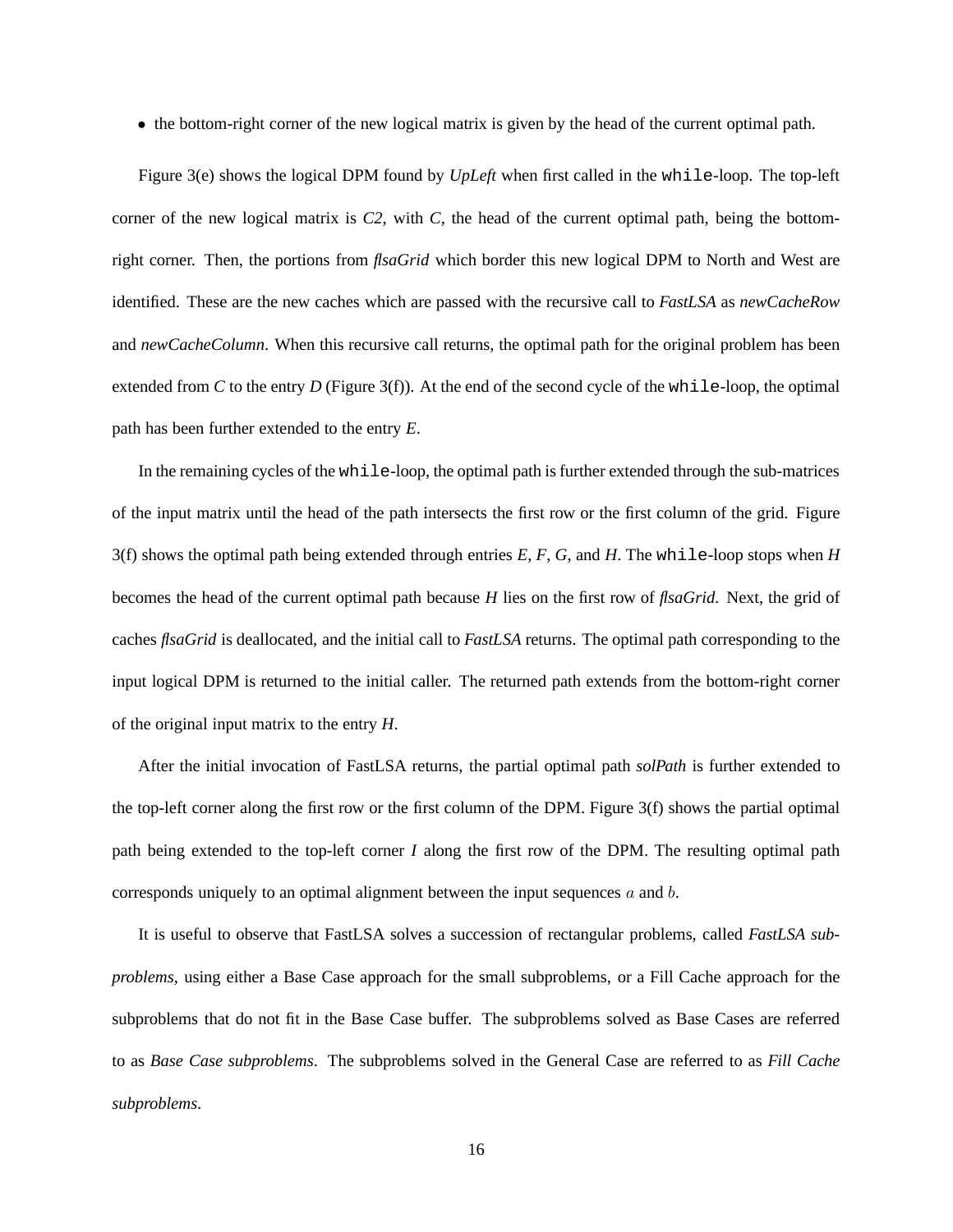FastLSA uses more space than Hirschberg's algorithm. This gives FastLSA the advantage of recomputing fewer entries in the DPM, thus improving the time performance of the sequence alignment operation. The space required by FastLSA is still linear in the size of the input sequences as will be shown next, based on the results of Charter, Schaeffer, and Szafron [4]. Furthermore, FastLSA can be adjusted to use all RM units of memory that are available.

Let  $S(m, n, k)$  be the maximum number of DPM entries that need to be stored in order to align the sequences  $a[1..m]$  and  $b[1..n]$ , using a grid cache of k rows and k columns. If the initial call uses the General Case of the algorithm, then  $k - 1$  rows of length n and  $k - 1$  columns of length m must be allocated for the grid cache. The initial cache row and cache column which are passed as arguments to the FastLSA call are used as the top-most row and the left-most column of the grid. They have already been allocated by the caller function, and this is why they are not counted as part of  $S(m, n, k)$ . The cache in the first call to FastLSA uses  $(k - 1) \times (m + n)$  entries in total.

The recursive call to the bottom-right sub-problem uses at most  $S(\frac{m}{k})$  $\frac{m}{k}, \frac{n}{k}$  $\frac{n}{k}, k$ ) space. Because all the subproblems solved inside the while-loop are equal to or smaller than the bottom-right sub-problem,  $S(\frac{m}{k})$  $\frac{m}{k}, \frac{n}{k}$  $\frac{n}{k}$ , k) is a good upper bound for the space used by the recursive calls to FastLSA generated by the initial call. After putting everything together, in the worst case, we get:

$$
S(m, n, k) = (k - 1) \times (m + n) + S(\frac{m}{k}, \frac{n}{k}, k)
$$
 (1)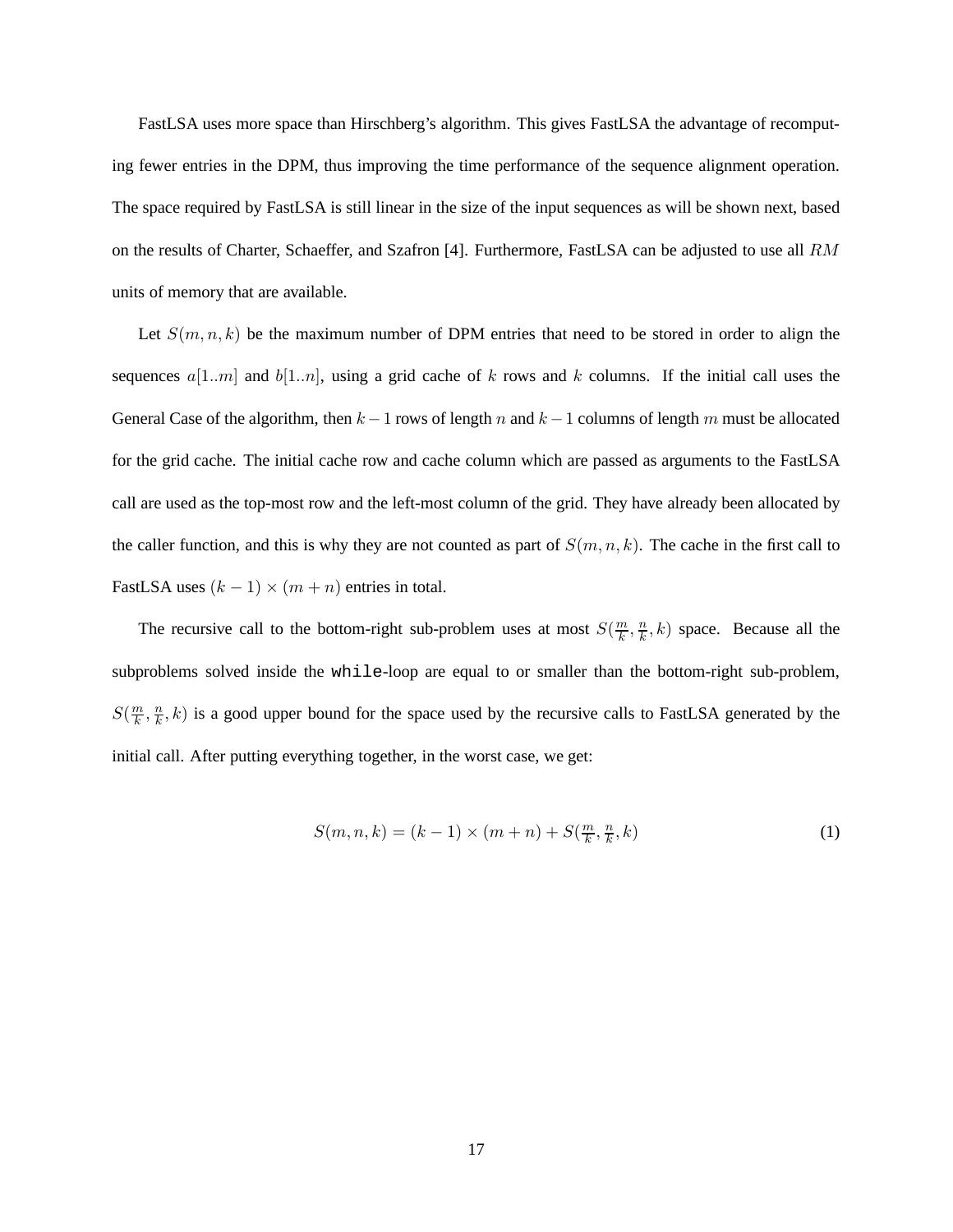The worst-case recursive relation for space becomes

$$
S(m, n, k) = (k - 1) \times (m + n) + (k - 1) \times (\frac{m}{k} + \frac{n}{k}) + S(\frac{m}{k^2}, \frac{n}{k^2}, k)
$$
  
=  $(k - 1) \times (m + n) \times (1 + \frac{1}{k}) + S(\frac{m}{k^2}, \frac{n}{k^2}, k)$   
= ...  
=  $(k - 1) \times (m + n) \times (1 + \frac{1}{k} + \dots + \frac{1}{k^{a-1}}) + S(\frac{m}{k^a}, \frac{n}{k^a}, k).$  (2)

Because the space for Base Case subproblems is allocated in the Base Case buffer, it is true that  $S(\frac{m}{k^a}, \frac{n}{k^a}, k) \leq$ BM, and Equation 2 becomes

$$
S(m, n, k) \le (k - 1) \times (m + n) \times \frac{1 - \frac{1}{k^a}}{1 - \frac{1}{k}} + BM
$$
  
=  $k \times (m + n) \times (1 - \frac{1}{k^a}) + BM$   
 $\le k \times (m + n) + BM.$  (3)

Equation 3 shows that FastLSA uses linear space. It also provides the means to compute  $k$  and  $BM$  when the space utilization is to be maximized.

With regard to the time complexity, let  $T(m, n, k)$  be the number of DPM entries computed by FastLSA when the sequences a and b are aligned using a grid cache with  $k$  rows and  $k$  columns. It can be proven that, in the worst case scenario,

$$
T(m, n, k) = m \times n \times \frac{k+1}{k-1}.
$$
\n<sup>(4)</sup>

It should be noted that the total execution time of FastLSA is proportional to  $T(m, n, k)$ .

As mentioned throughout this section, FastLSA trades space for performance. For example, when  $k = 5$ ,  $T(m, n, 5) = 1.5 \times m \times n$ . The upper bound provided by FastLSA decreases when the value of k increases.

Now that we have established reasonable upper bounds on the space (Equation 3) and time (Equation 4)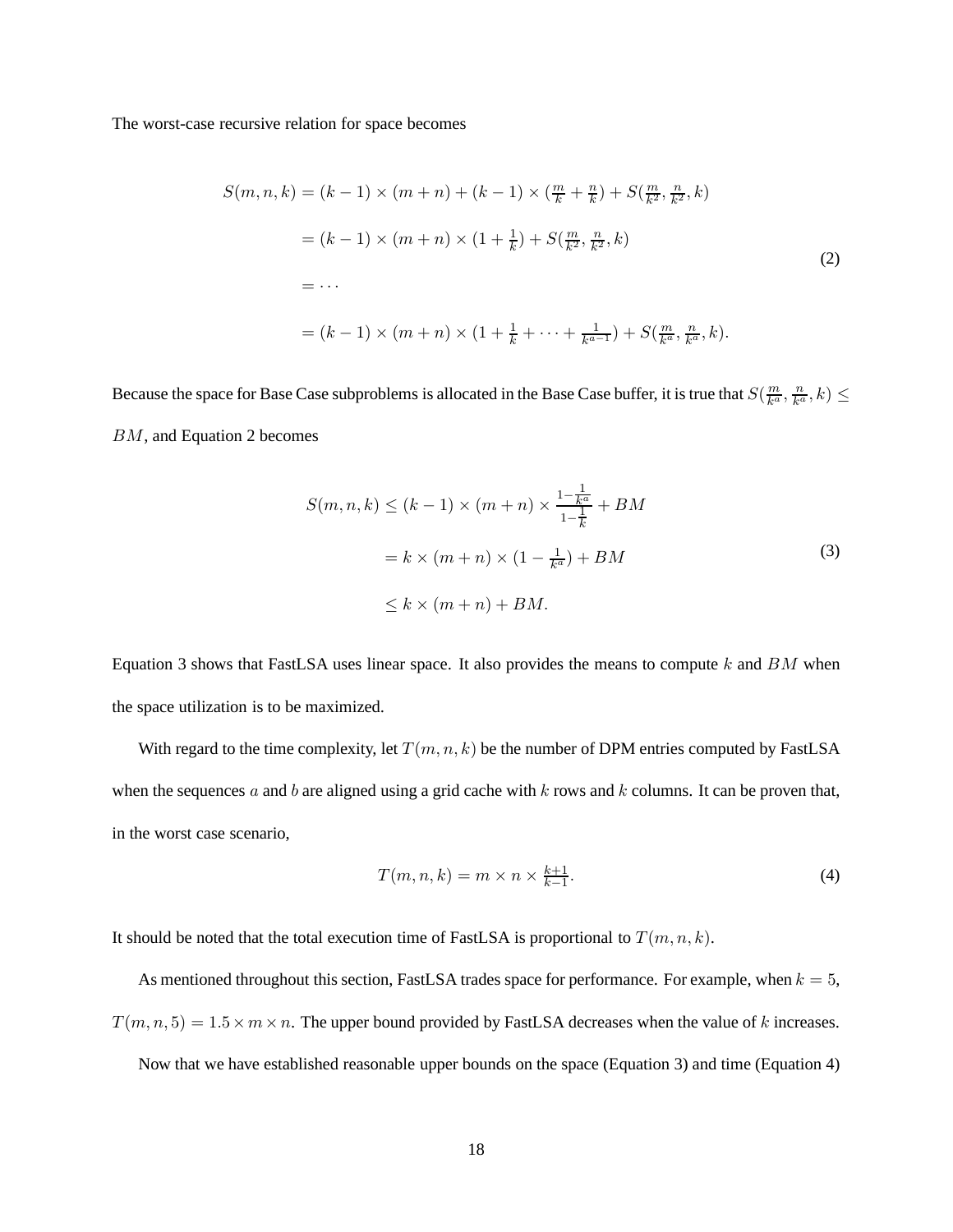complexity for FastLSA, we can now consider the performance of the algorithm in practice.

## **4 Experimental Results for Sequential FastLSA**

We compared the empirical performance of the FM algorithm, Hirschberg's algorithm, and FastLSA using a common software and hardware base. The commercial ChromaTool sequence analysis suite developed by BioTools, Inc. (www.biotools.com) uses an implementation of FastLSA. For completeness, we implemented an FM algorithm and Hirschberg's algorithm within the same BioTools framework. All algorithms have been tuned for performance including the removal of a number of error checking code segments. Also, all algorithms share the same input/output code, the same scoring table (Table 1 is a sub-table), and a gap penalty where creating a new gap has a value of -20 and extending an existing gap has a value of -10 (i.e., an affine gap penalty). The experiments were performed on a 800 MHz Pentium III (Coppermine) with 16 Kbytes of Level 1 data cache, 256 Kbytes of Level 2 cache (clocked at 800 MHz), 133 MHz front side bus (FSB), 512 MB of main memory and Red Hat Linux 6.1 with the Linux 2.2.16 kernel. Although there are two CPUs, our application is single-threaded.

We mimic a typical sequence search that takes a new query amino acid or DNA sequence and pairwise aligns it with each sequence in a database. High alignment scores between the query sequence and a specific database sequence are flagged for further consideration by the biologist. Given that these pairwise alignments produce optimal matches for the selected scoring function, the speed of these pairwise alignments is the most important consideration.

We randomly selected 5 sequences of lengths 100, 200, 500, 800, 1000, and 2000 amino acids, plus or minus 5% in length, from the Swiss-Prot database [2] to serve as our query sequences. The results of our first experiment are shown in Table 2. Note that, with one exception, FastLSA is the fastest algorithm.

Since 5 sequences with the same nominal length are used as the query sequences for the experiment,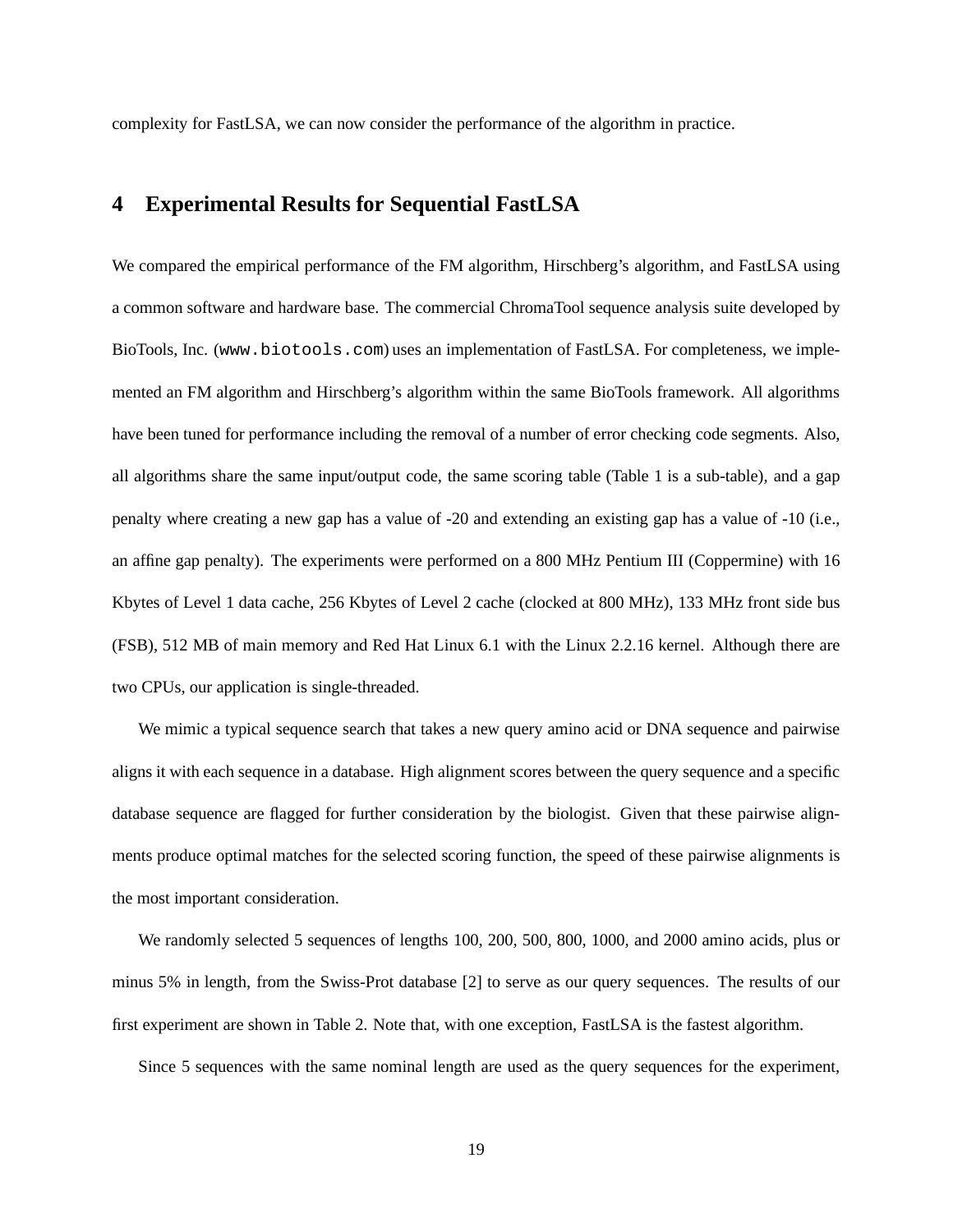| Query Length | <b>Full Matrix</b> | Hirschberg        | FastLSA           |
|--------------|--------------------|-------------------|-------------------|
| 100          | $0.307 \pm 0.003$  | $0.389 \pm 0.007$ | $0.262 \pm 0.004$ |
| 200          | $0.621 \pm 0.008$  | $0.885 \pm 0.014$ | $0.595 \pm 0.009$ |
| 500          | $1.594 \pm 0.016$  | $2.551 \pm 0.042$ | $1.713 \pm 0.028$ |
| 800          | $2.594 \pm 0.049$  | $3.853 \pm 0.129$ | $2.580 \pm 0.081$ |
| 1000         | $3.216 \pm 0.026$  | $4.305 \pm 0.048$ | $2.882 \pm 0.030$ |
| 2000         | $6.531 \pm 0.091$  | $9.418 \pm 0.642$ | $6.136 \pm 0.415$ |

Table 2: Sequential Search of the Swiss-Prot Databases with FM, Hirschberg and FastLSA (times in seconds  $\times$  10<sup>3</sup>, fastest times are in boldface)

there are a total of 30 query sequences from 6 categories based on length. The average time for the 5 query sequences of similar length is given in the figure and the error is one standard deviation of the 5 data points. All of the algorithms used the same query sequences and the same version of the Swiss-Prot database. We used Equation 5 to pick a value of  $k$ , based on the lengths of the two sequences. This formula has been empirically determined to obtain good results.

$$
k = truncate(log10(m)) + truncate(log10(n)) + 3
$$
\n(5)

We used a heuristic function from the ChromaTool code for picking the buffer size of the recursionterminating call to our FM code.

Based on the complexity analysis, one would expect FM to be the fastest algorithm in all cases. After all, FM does not require any re-computation to recover the path of the optimal alignment. In contrast, both Hirschberg's algorithm and the FastLSA reduce their storage costs at the expense of re-computation. In fact, FM does 0 re-computations, Hirschberg's algorithm does  $m \times n$  re-computations and FastLSA does  $(m \times n)/8$  re-computations (for  $k = 8$ ). For example, if the query sequence has size 100 and the database sequences range in size from 100 to 5,000, FM does 0 re-computations, FastLSA does 1250 to 62,500 re-computations, and Hirschberg's algorithms does 10,000 to 500,000 re-computations for each alignment.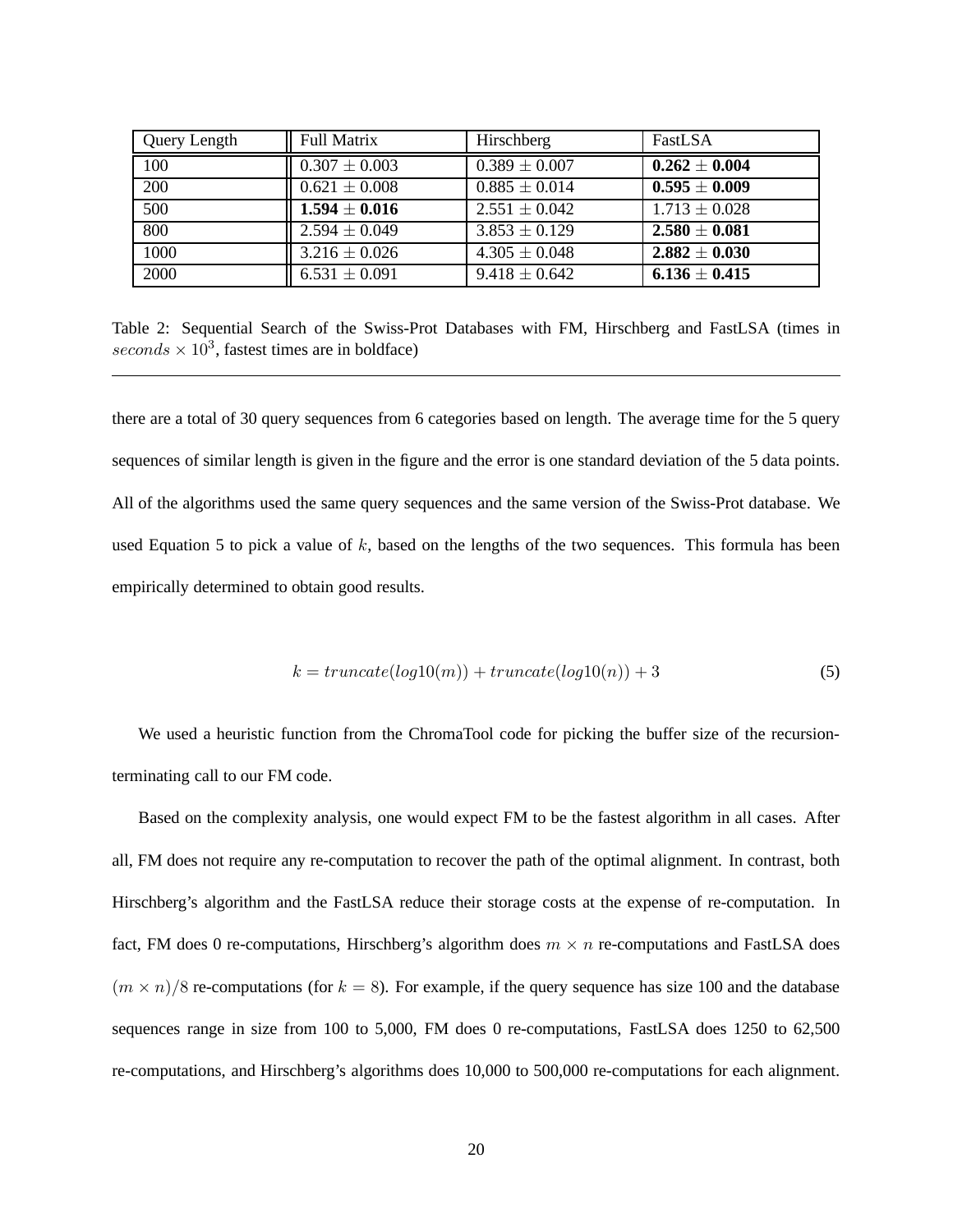Since FastLSA makes fewer re-computations than Hirschberg's algorithm, it is not surprising that it is consistently faster. However, why is FastLSA faster than FM for query sequences of length 100 and 200, slower than FM for sequences of size 500 and then faster again for longer sequences?

An inescapable fact of contemporary computer systems is that, in practice, the cache behavior of an algorithm can have a substantial impact on its performance. Each query sequence of size 100 was aligned against the entire Swiss-Prot database, which contains sequences ranging from less than 100 amino acids to over 5,000 amino acids. This means that the DPM ranged in size from  $100 \times 100 \times 4$  bytes = 40 Kbytes to  $100 \times 5000 \times 4$  bytes = 2 Mbytes. Since the secondary cache has only 256 Kbytes, the FM DPM would not fit in secondary cache and a large number of main memory accesses were made. In contrast, the memory requirements for FastLSA are much smaller. FastLSA with  $k = 8$  requires only  $8 \times (100 + 1000) \times 16$ bytes = 140.8 Kbytes for the grid vectors. This easily fits into the 256 Kbyte secondary cache. Since a main memory access is more than 10 times slower than an access to secondary cache, the FM DPM not fitting into cache is sufficient to account for the faster FastLSA performance. Hirschberg's algorithm also fits into the secondary cache. However, since it does more re-computations than FastLSA, it cannot overtake the FM algorithm.

However, Table 2 does not present the whole story. There is a sequence length for which FM will exhaust main memory and page to disk. This is a disastrous situation for the algorithm since disk access time is more than a million times greater than memory access time. At this point, FastLSA and Hirschberg will again dominate FM and by a significantly larger margin. For the main memory configuration used in our experiments (512Mbytes) this does not occur using the Swiss-Prot database, even with a query sequence of size 5,000 since the longest database target sequences have length 5,000.

From Table 2 we conclude that for shorter sequences, the choice of the best algorithm depends on various cache effects. However, FastLSA is always better than Hirschberg's algorithm. In the typical case of comparing query sequences against a database, such as Swiss-Prot, with sequences of various lengths,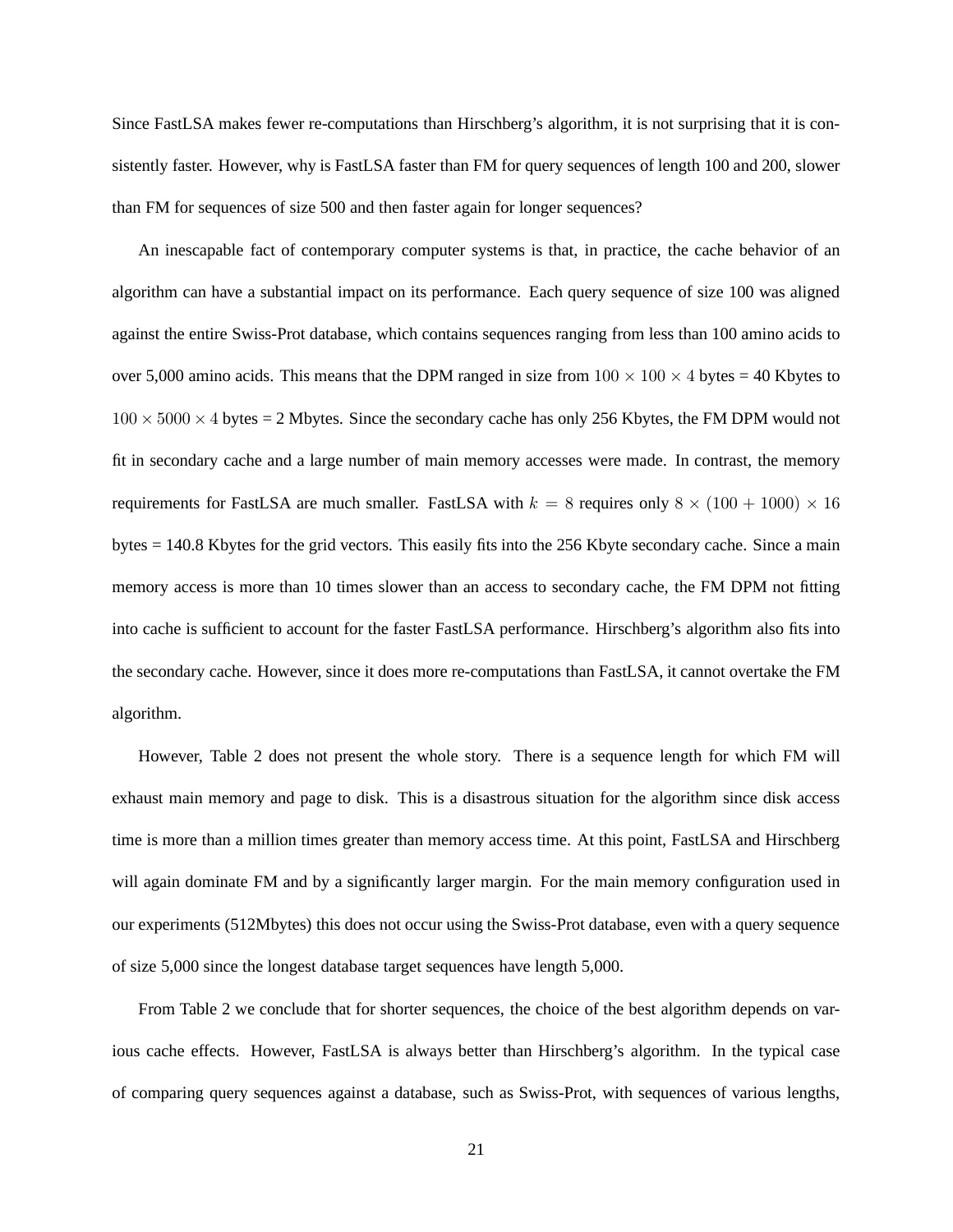FastLSA is usually faster than FM due to good caching for short sequences and no paging for longer sequences. However, for a very narrow range of intermediate length sequences when all three algorithms are out of cache, but none of the algorithms exhibit paging, FM and FastLSA have very similar performance. This is illustrated by the 500 and 800 query lengths in Table 2.

## **5 Parallel FastLSA**

Sequential FastLSA outperforms other sequential pairwise alignment algorithms (Table 2). This makes FastLSA a reasonable candidate for parallelization (i.e., parallelize the best available sequential algorithm).

Given the large DNA sequences (e.g., tens of thousands of bases) that some researchers wish to study [6, 19, 7], a parallel FastLSA may be highly desirable. In particular, the theoretical time of FastLSA still has quadratic complexity and the real turnaround time increases dramatically with the increase in size of the sequences. In order to alleviate this problem, we have developed a parallel version of the FastLSA algorithm, subsequently referred to as the Parallel FastLSA algorithm.

#### **5.1 Description of the Parallel FastLSA Algorithm**

Before we provide both theoretical and empirical analysis of Parallel FastLSA, we describe the parallel algorithm and discuss some implementation issues.

Parallel FastLSA improves the execution time of the original FastLSA algorithm by parallelizing its two major time-consuming components:

- 1. Base Case: the full matrix algorithm used for solving Base Case subproblems (line 2 of the pseudocode from Figure 2), and
- 2. General Case: the computation of the FastLSA Grid Cache for the Fill Cache subproblems (line 5 of the pseudo-code from Figure 2).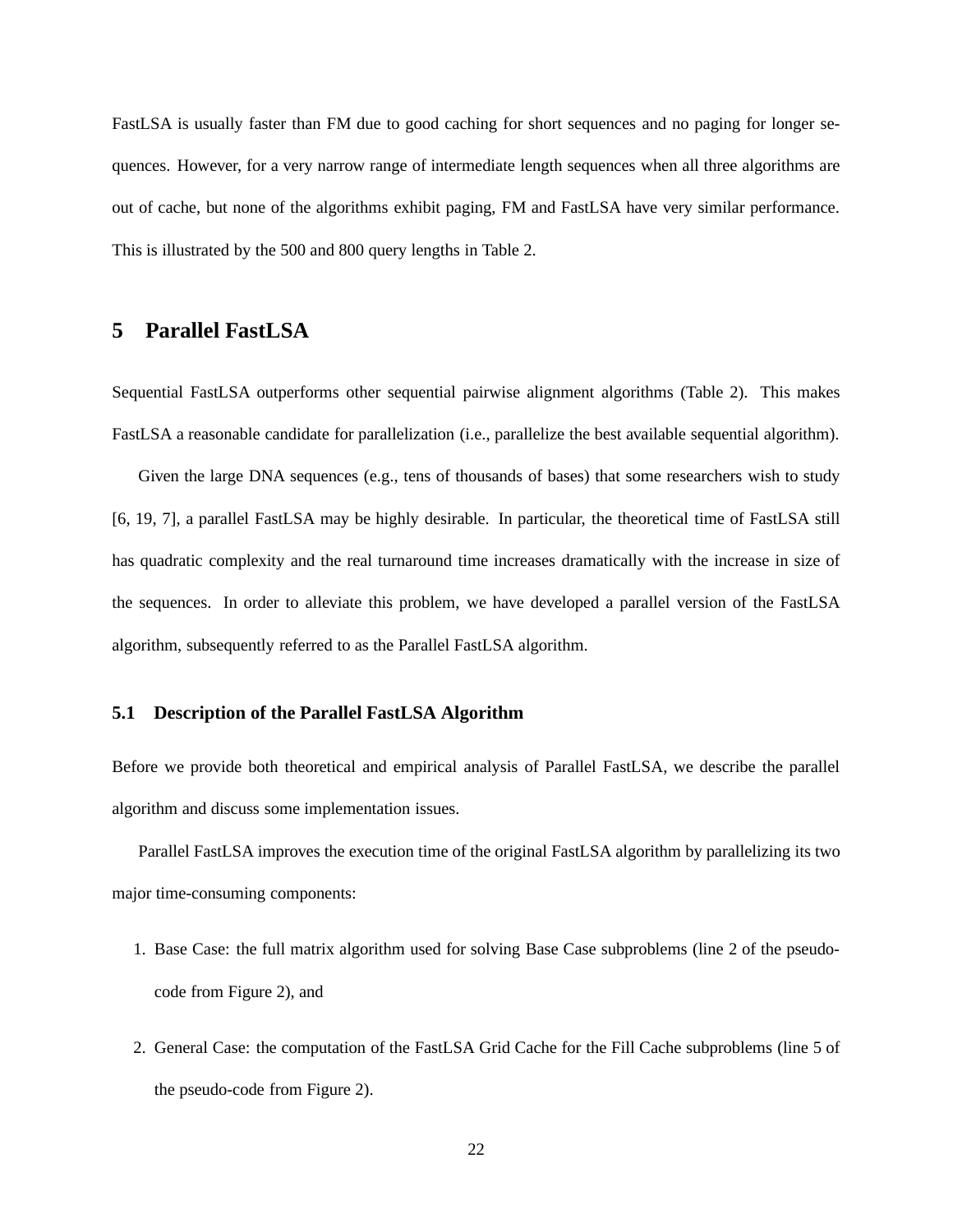The pseudo-code for Parallel FastLSA is shown in Figure 4. The only changes from the sequential version are the replacement of the sequential *solveFullMatrix*() with a parallel version, *parallelSolveFullMatrix*(), in line 2, and the replacement of the sequential *fillGridCache*() with a parallel version, *parallelFillGridCache*(), in line 5. No other component of the algorithm is executed concurrently.

In our experiments with Parallel FastLSA, we discovered that parallelism benefits only the Fill Cache subproblems (Section 6.3). In all the experiments we performed with our choice of parameter values, the Base Case subproblems took longer to solve in parallel than sequentially. For this reason, in the following section we analyze the performance of an implementation of Parallel FastLSA that solves all Base Case subproblems sequentially. However, we still explain how the Base Case subproblems can be solved in parallel, because a different choice of parameter values can potentially make their parallel implementation more efficient. In the remainder of this section, we describe how the parallel work is organized, first for the Base Case subproblems, and then for the Fill Cache subproblems.

As previously explained, FastLSA stops recursing when the input logical DPM *flsaProblem* can be allocated in the Base Case buffer (line 1 in Figure 4). The optimal path corresponding to this matrix is determined using a full matrix algorithm (e.g., Needleman-Wunsch). For the parallel version of the full matrix algorithm, the dynamic programming matrix is allocated in shared memory. As in the sequential version of FastLSA, the initial values for the DPM are provided by the calling function. They are passed in as the cache row *cacheRow* and the cache column *cacheColumn*. These initial values are also stored in shared memory, and they are essential for starting the computation of the DPM. In order to compute the value of a DPM entry, the values of the adjacent entries from North, West, and North–West must be available.

The DPM is logically partitioned in  $R \times C$  equally sized rectangular regions, with  $R \ge 1$  and  $C \ge 1$ . Note that in Figure 5,  $R = 8$  and  $C = 12$  are just examples. These regions, subsequently referred to as *tiles*, are laid out along  $R$  rows, each row having  $C$  columns. At any moment during the parallel processing of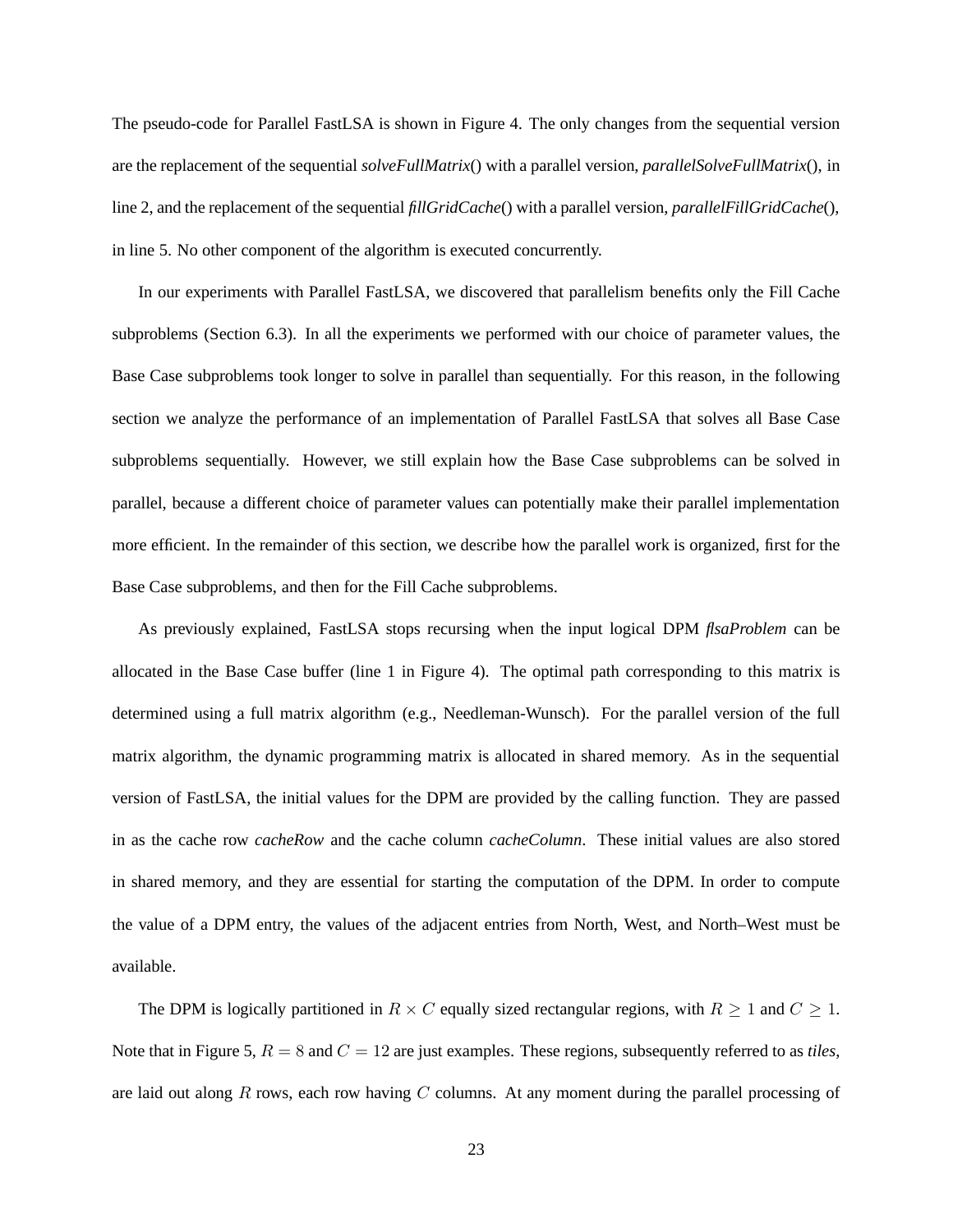```
Algorithm Parallel FastLSA
    input : logical-d.p.-matrix flsaProblem,
           cached-values cacheRow and cacheColumn,
           solution-path flsaPath
   output: optimal path corresponding to flsaProblem prepended to flsaPath
    /* Figure 3.6 (a) */
1 if flsaProblem fits in allocated buffer then
        // BASE CASE
        /* Figure 3.6 (b) */
2 return parallelSolveFullMatrix( flsaProblem, cacheRow, cacheColumn, flsaPath )
   // GENERAL CASE
3 flsaGrid = allocateGrid( flsaProblem )
4 initializeGrid( flsaGrid, cacheRow, cacheColumn )
    /* Figure 3.6 (c) */
5 parallelFillGridCache( flsaProblem, flsaGrid )
6 newCacheRow = CachedRow( flsaGrid, flsaProblem.bottomRight )
   7 newCacheColumn = CachedColumn( flsaGrid, flsaProblem.bottomRight )
    /* Figure 3.6 (d) */
8 flsaPathExt = ParallelFastLSA( flsaProblem.bottomRight, newCacheRow, newCacheColumn, flsaPath )
9 while flsaPathExt not fully extended
10 flsaSubProblem = UpLeft( flsaGrid, flsaPathExt )
       11 newCacheRow = CachedRow( flsaGrid, flsaSubProblem )
12 newCacheColumn = CachedColumn( flsaGrid, flsaSubProblem )
        /* Figure 3.6 (e) */
13 flsaPathExt = ParallelFastLSA( flsaSubProblem, newCacheRow, newCacheColumn, flsaPathExt )
14 deallocateGrid( flsaGrid )
    /* Figure 3.6 (f) */
15 return flsaPathExt
```
#### Figure 4: Pseudo-Code for Parallel FastLSA

the DPM, a processor is either idle, or it is working on only one tile. Furthermore, only one processor can work on a tile. Once the processing of a tile ends, no processor will work on that tile again.

The parallel processing starts with one processor computing the entries of the top-left tile, using a Full Matrix algorithm. The top-left tile is labelled 1 in Figure 5. The computation of the top-left tile is possible because the initial row and column values for this tile are available. In fact, the top-left tile is the only tile that has all its initial values available. These initial values come from the entries of *cacheRow* and *cacheColumn* which border the top-left tile. All the other processors are idle during this first step. After the top-left tile is processed, all the values of its corresponding entries can be found in shared memory.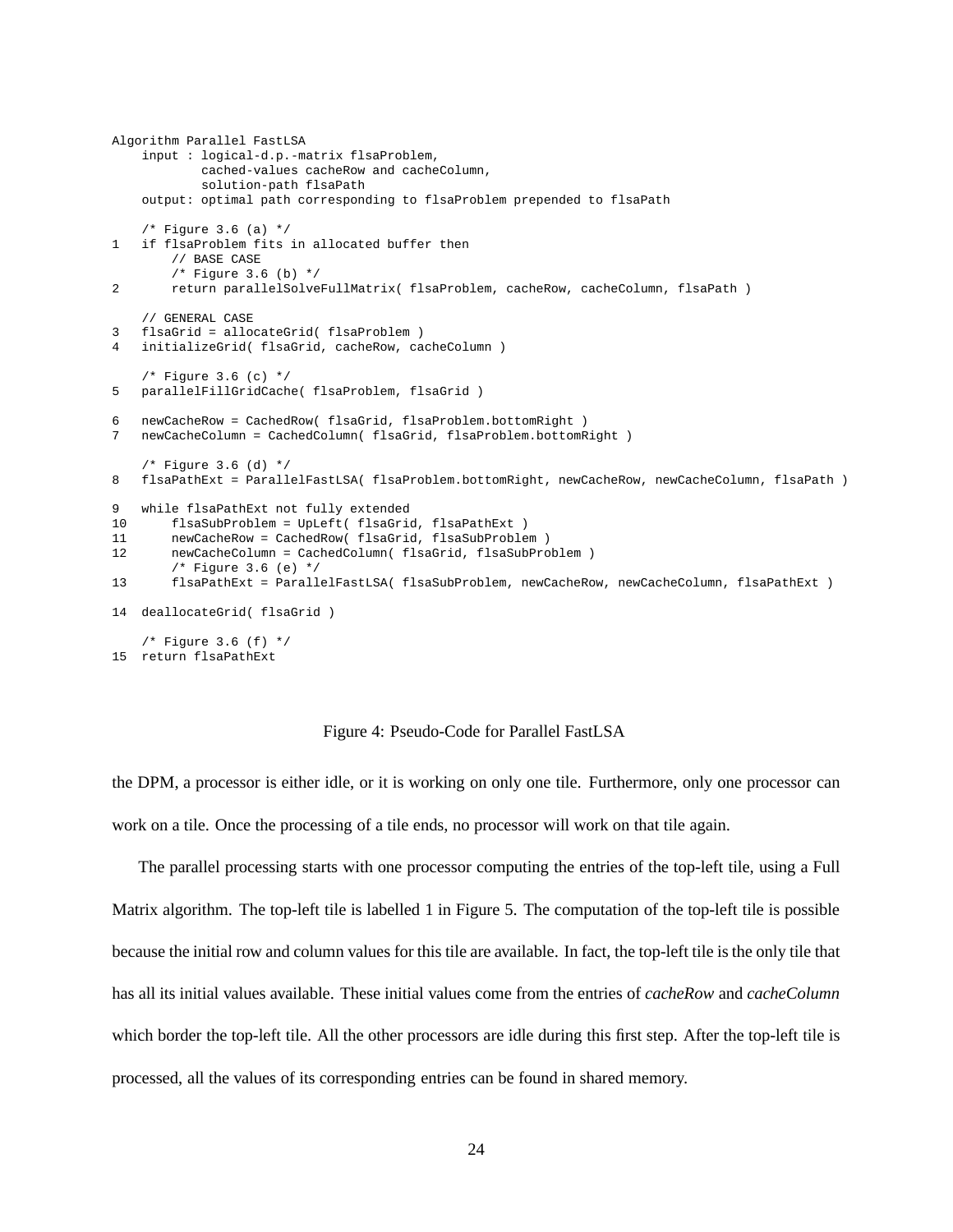

Figure 5: Data Partitioning for Parallel Base Case Subproblems

After the first step, there is enough information available to start computing the entries in the tiles which neighbor the top-left tile to the East and the South. For example, for the tile placed East from the topleft tile (i.e., in row 1 and column 2 of the array of tiles), the initial row values come from the entries of *cacheRow* that border the tile, while the initial column values come from the entries of the right-most column of the top-left tile. The two tiles neighboring the top-left tile can be computed in parallel on two different processors.

The processing of the tiles advances on a diagonal-like front. In Figure 5, each diagonal of tiles labeled with the same number forms a *wavefront line*. At the  $P^{th}$  step, all the  $P$  processors can work in parallel because the wavefront line consists of exactly P tiles. The parallel computation ends when all the  $R \times C$  tiles have been computed. More details on how the parallel work is organized are provided in the next section.

When the parallel phase ends, all the DPM entries are available in shared memory. As in the sequential version of the full matrix algorithm, one of the processors builds an optimal path which extends from the bottom-right corner of the DPM to its left or upper boundary.

For each Fill Cache subproblem, the logical dynamic programming matrix is already split in  $k^2$  smaller matrices, the logical sub-matrices introduced earlier. However, the Fill Cache subproblems are much larger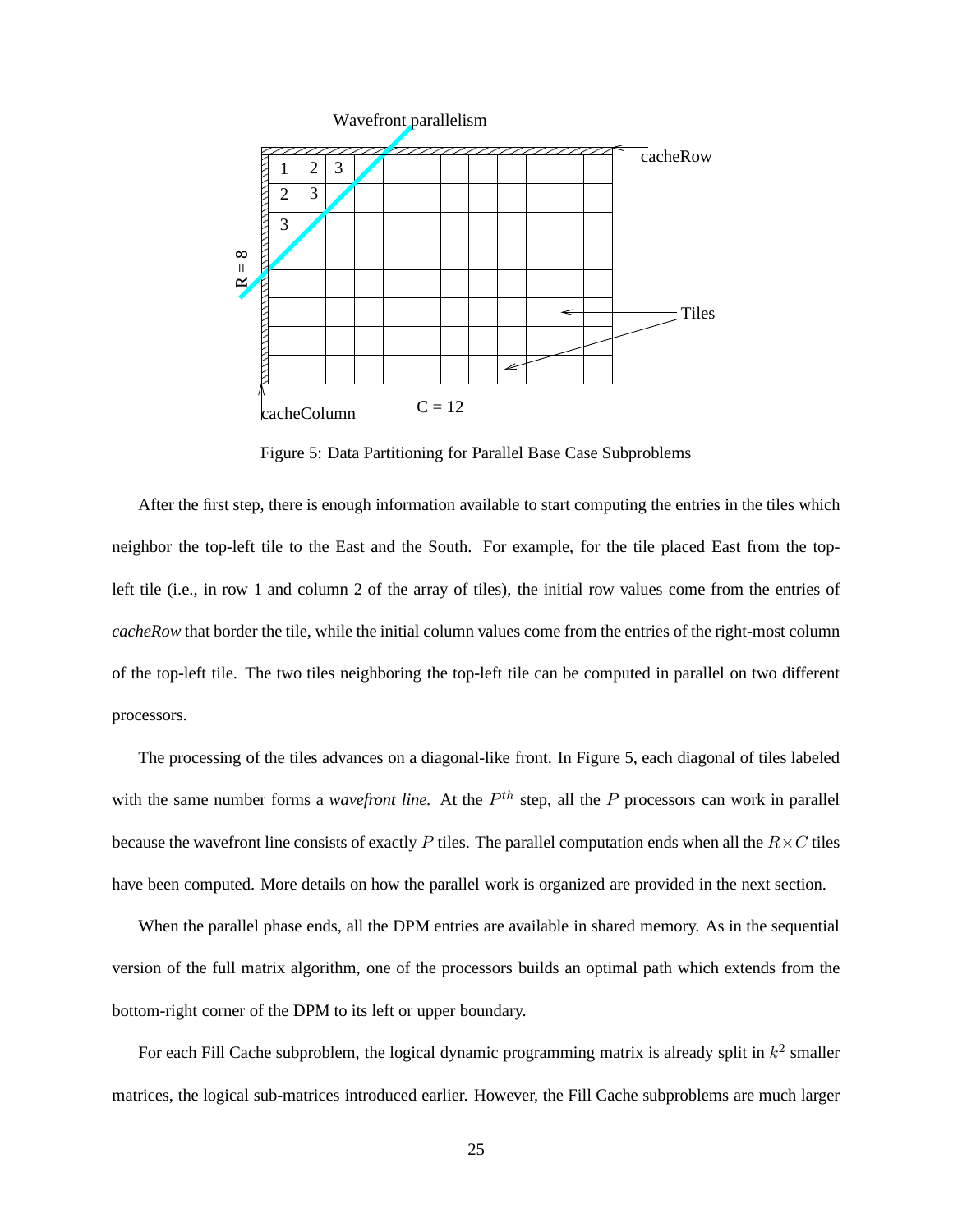

Figure 6: Data Partitioning for Parallel Fill Cache Subproblems

than the Base Case subproblems and, in order to control the granularity of the parallel work, each of the  $k^2 - 1$  sub-matrices that need to be computed in this phase is further divided into  $u \times v$  equally sized tiles (Figure 6). The result is a grid of finer granularity than the FastLSA grid. This new grid partitions the DPM in  $(k^2 - 1) \times u \times v$  tiles that are to be processed in parallel. These tiles are placed along  $R = k \times u$  rows and  $C = k \times v$  columns. In Figure 6,  $k = 4$ ,  $u = 2$ , and  $v = 3$  are examples of possible values for these parameters. Because of this choice of parameter values, the tiles are laid out as an array of  $R = 8$  rows and  $C = 12$  columns.

The parallel processing starts with one processor computing the entries of the top-left tile. This algorithm computes the entries of the tile using linear space. The values of the entries forming the right-most column and the bottom-most row of the tile are saved in a special cache, referred to as *Tile Cache* (Figure 7). The Tile Cache and the Grid Cache are both allocated in shared memory.

The Tile Cache is needed in order to allow the parallel computation to progress. For example, after the right-most column and the bottom-most row of the top-left tile are saved in the Tile Cache, step 2 of the parallel processing can start. At step 2, two processors can start processing in parallel the two tiles which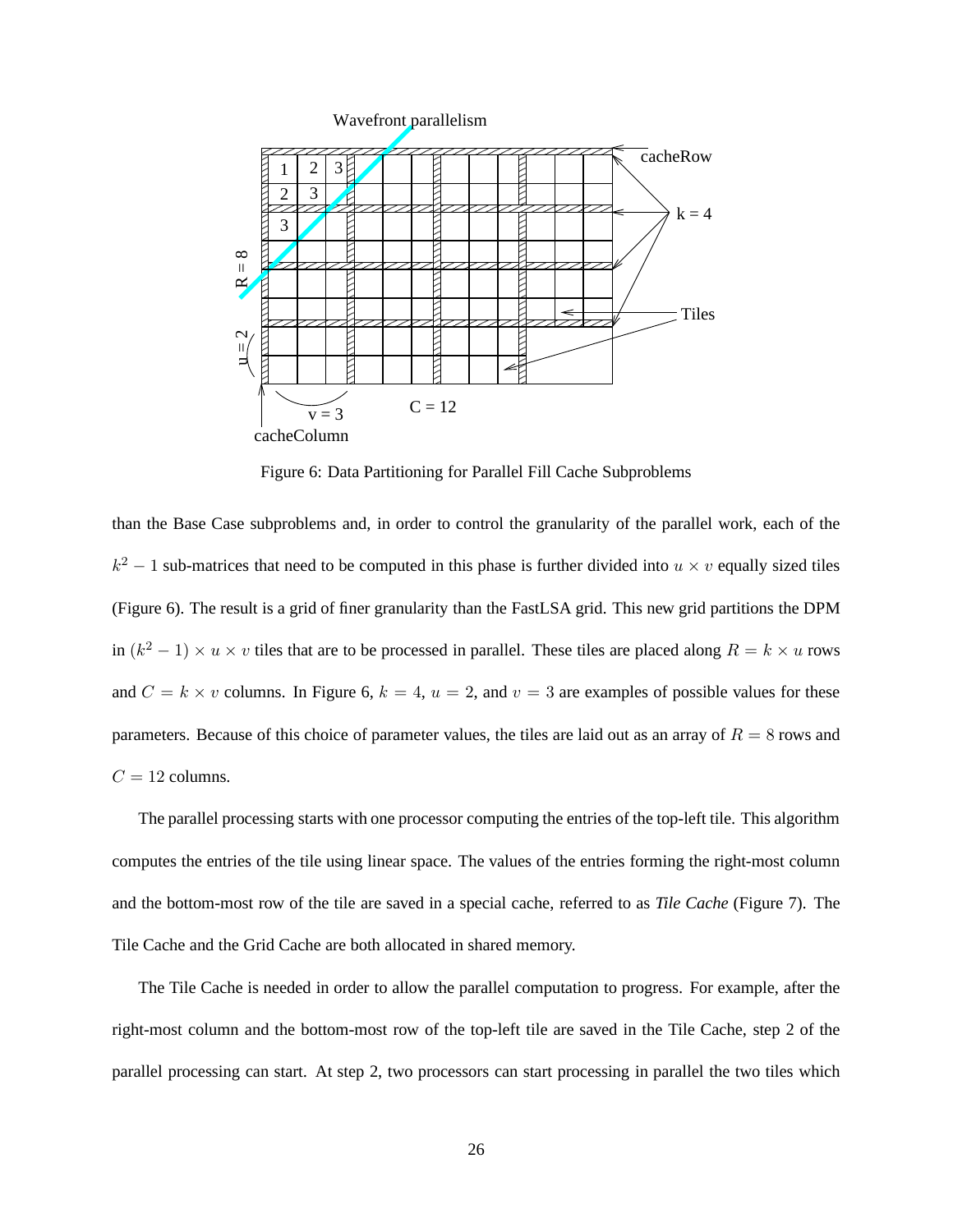

Figure 7: FastLSA Grid Cache and Tile Cache for Parallel Fill Cache Subproblems

neighbor the top-left tile (i.e., the tiles labeled with 2 in Figure 7). For each of the two tiles, the initial row values and the initial column values are available from the Tile Cache. At the  $P^{th}$  step, all the  $P$  processors can work in parallel because the wavefront line consists of exactly  $P$  tiles. The parallel computation ends when all the  $(k^2 - 1) \times u \times v$  tiles have been computed. More details on how the parallel work is organized are provided in the next section.

Figure 7 shows the Grid Cache delimiting the FastLSA sub-matrices and the Tile Cache delimiting the tiles. The bottom-right sub-matrix is not partitioned into tiles in this phase because it will be solved through a recursive call to Parallel FastLSA.

As can be seen in Figure 7, the Grid Cache always overlaps a subset of the Tile Cache, except for the boundaries of the bottom-right sub-matrix. The left-most column and the upper-most row of the two caches are initialized using the cache values received as input in *cacheColumn* and *cacheRow*, respectively. As mentioned above, the processor that computes the entries corresponding to a tile saves the entries from the right-most column and bottom-most row in the Tile Cache. These entries are also saved in the Grid Cache if they are overlapped by a Grid Cache column or a Grid Cache row. Note that the tiles in the bottom-most row (i.e., the  $R^{th}$  row) and those in the right-most column (i.e., the  $C^{th}$  column) form degenerate cases where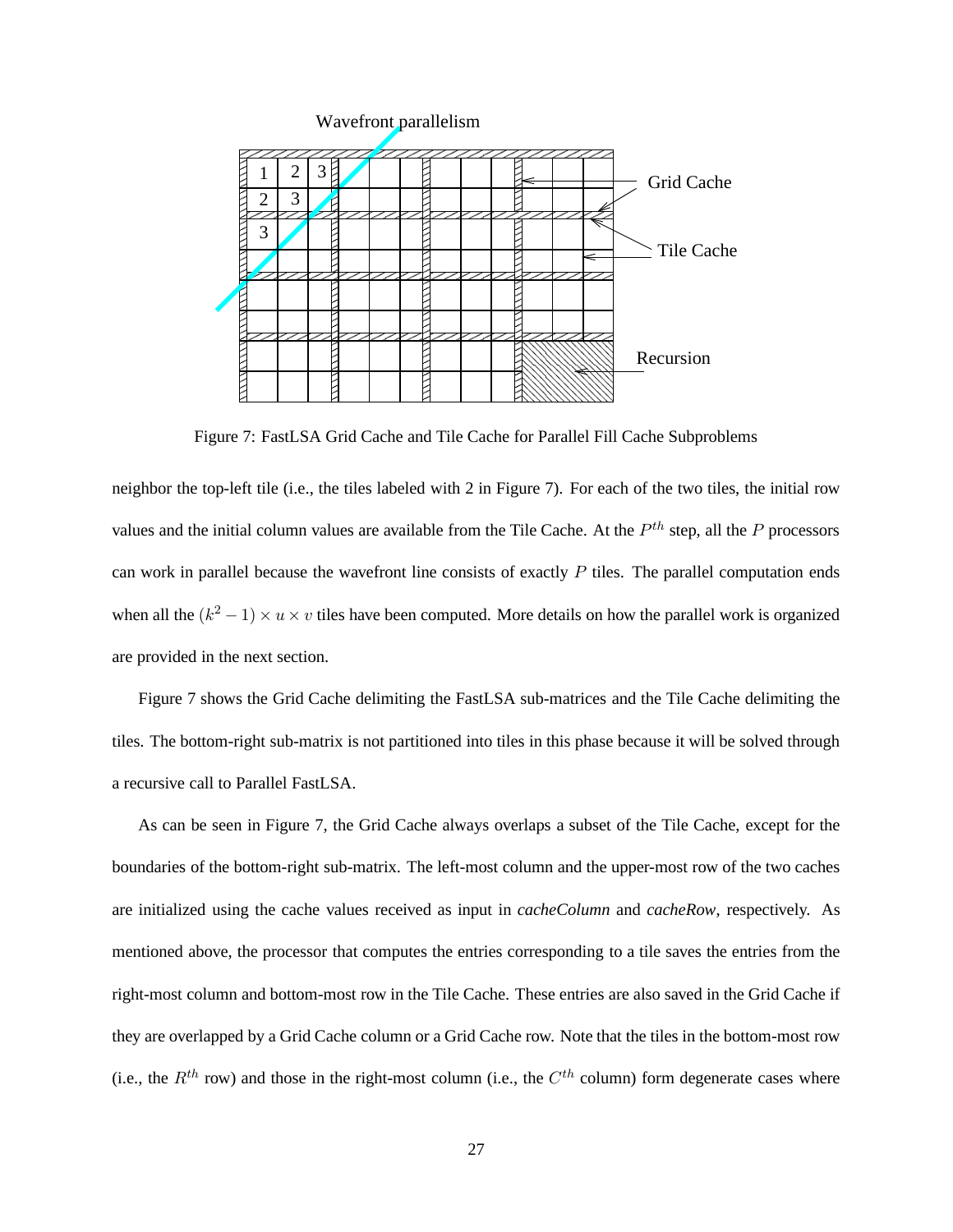only the right-most column or the bottom-most row is saved.

After all the tiles have been processed, the FastLSA Grid Cache has been filled and the Tile Cache can be deallocated. Then, Parallel FastLSA is applied recursively to the bottom-right sub-matrix (Figure 7). Note that new caches of each type, FastLSA Grid Cache and Tile Cache, are allocated in shared memory for each Fill Cache subproblem solved.

#### **5.2 Implementation Details**

As mentioned in the previous section, tiles cannot be processed in an arbitrary order. A tile can be processed only if the entries of the row preceding its top-most row, and the entries of the column preceding its leftmost column are already in the Tile Cache. This means that the tile directly above a tile  $X$ , and the one immediately to the left of  $X$ , must have already been processed before  $X$  can be processed. This strict dependency is present for both the parallel full matrix algorithm and the parallel computation of the FastLSA Grid Cache. For this reason, the two types of parallel regions used by Parallel FastLSA can be implemented using the same strategy for the distribution of parallel tasks.

We have investigated two solutions to the problem of assigning the tiles that are ready to be processed to the processors that are available. In the first solution, the tiles that are ready to be processed are placed in a work queue, and a processor that needs work dynamically dequeues a tile from the queue. In the second solution, entire rows of tiles are preassigned to the processors, and each tile is processed as soon as it becomes ready. These two approaches are explained in detail in the following subsections.

#### **5.3 Dynamic Distribution of Work**

Initially, only the top-left tile, which is labelled 1 in Figure 7, can be processed because it is the only tile for which both the initial row and the initial column values are known. The top-left tile is placed in the work queue, which is allocated in shared memory. Every time parallel computation is performed,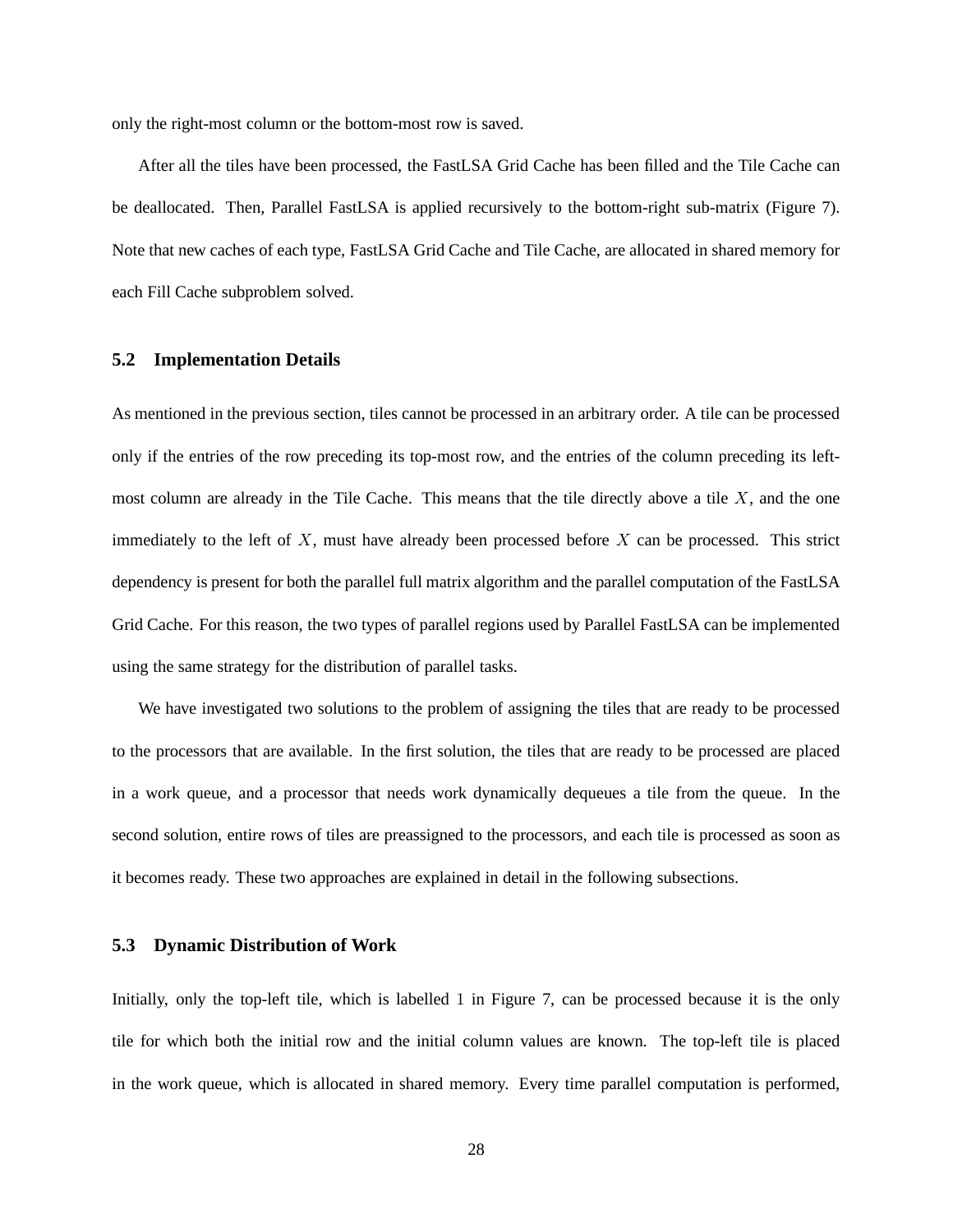this queue contains references to the tiles that are ready to be processed. Inside *parallelFillGridCache*() and *parallelSolveFullMatrix*(), all processors try to grab a tile from the work queue and execute the task associated with it. For a Fill Cache subproblem, the task is to fill the cache entries adjacent to the tile and not known previously. For a Base Case subproblem, the task is to compute the values of the tile entries.

A processor that finds the queue empty is blocked until a tile becomes available for that processor. A reservation mechanism is used in order to avoid the starvation of certain processors, and to reduce the contention for the queue access. In essence, a monitor is associated to each queue slot.

After finishing working on its assigned tile, a processor checks to see if it can place in the queue the adjacent tile to the right, or the adjacent tile below. For example, a tile  $X$ , neighboring the current tile to the right, can be placed in the work queue if and only if the tile above  $X$  has also been processed. This condition ensures that both the initial row and the initial column values are known for X.

The condition stated above can be implemented by associating a counter to each tile. The counter of a tile X is incremented by the processor which processed the tile above or to the left of X. The processor which increments the value of the counter to 2 is also responsible for placing  $X$  in the work queue. Note that the tiles from the first row and the first column have their counters set to 1 initially, because some of the initial values for these tiles are already available. The counter of the top-left tile is set to 2 initially, while the counters of all the other tiles start at 0.

After the tile labelled 1 is computed, the tiles labelled 2 in Figure 7 can be placed in the work queue. After those tiles have been processed, more tiles (labelled 3) can be placed in the queue, in a pattern known as *wavefront parallelism.* Note that the tiles labelled 3 need not be placed in the work queue all at the same time. They become available for processing as soon as the tiles labelled 2 have been computed.

The parallel processing region ends when all the designated tiles have been computed. Filling the Grid Cache in parallel requires the processing of

$$
(k2 - 1) \times u \times v = R \times C - u \times v
$$
 tiles,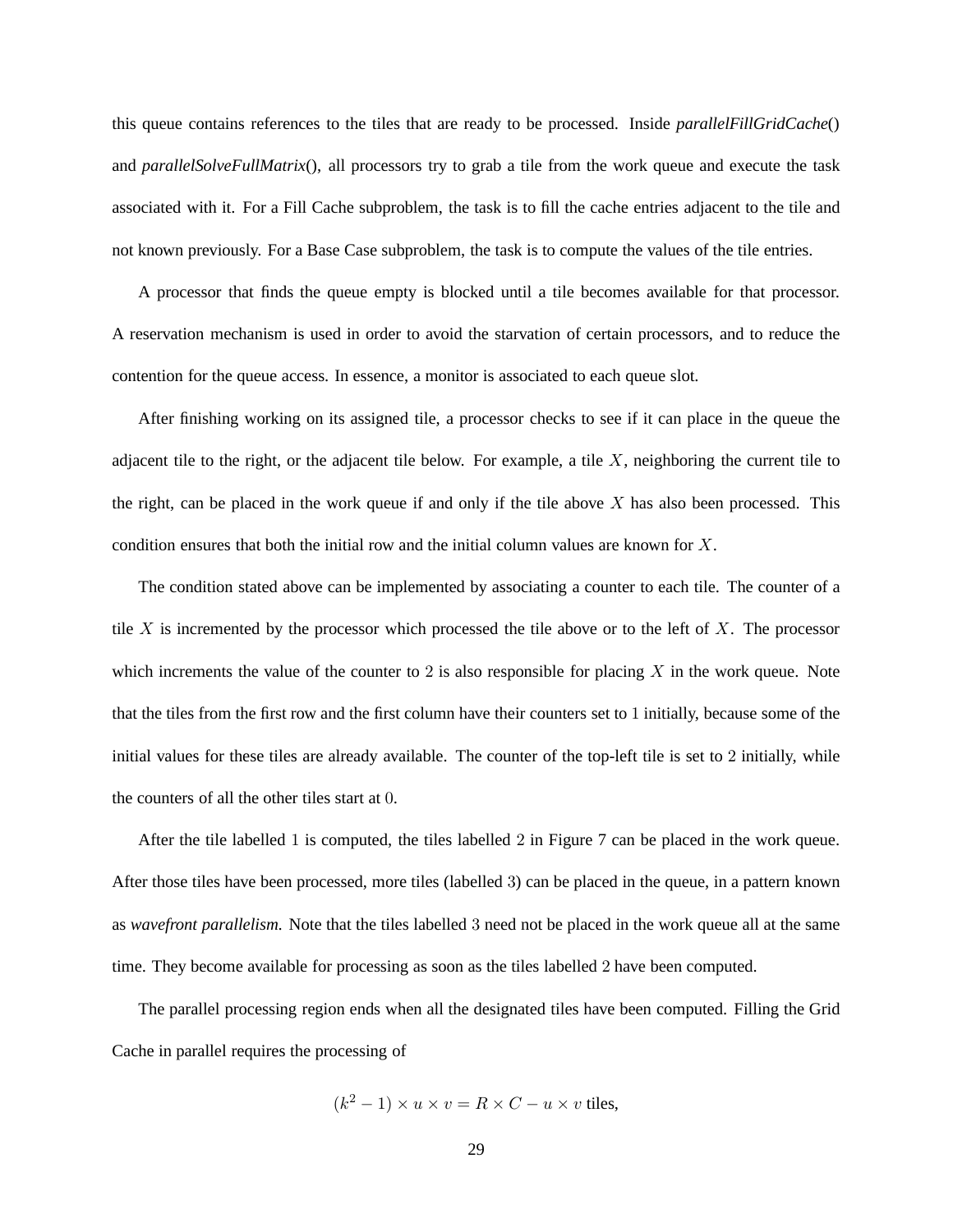

Figure 8: Parallel FastLSA: Static Distribution of Work

while the parallel full matrix algorithm computes the values of  $R \times C$  tiles. Note that the values of R and C need not be the same for both the full matrix and cache filling computations. Furthermore, some of the tiles can be empty when  $R$  and  $C$  are larger than the dimensions of the input DPM.

#### **5.4 Static Distribution of Work**

Static work distribution is another solution to the problem of allocating the tiles, which is dependent in a wavefront manner, to the  $P$  processors available. As shown in Figure 8, each of the  $R$  rows of tiles is assigned to a processor in a circular or round-robin fashion. The first processor (i.e.,  $p = 0$ ) starts by solving the top-left tile, which is the only one with initial row values and initial column values available. After the top left tile has been solved, the tiles labelled 2 in Figure 8 can also be computed. The first processor computes the second tile in the first row, while the second processor computes the first tile in the second row. As soon as the second processor finishes its first tile, the third processor can start working on its first tile, and so on.

The solution described above is a round-robin mechanism for work distribution, similar to that of Martins *et al.* [13]. The static distribution of work solution deals with the dependency between tiles without using a queue or system locks. Each processor  $p$  busy waits until the tile above its current tile is solved by the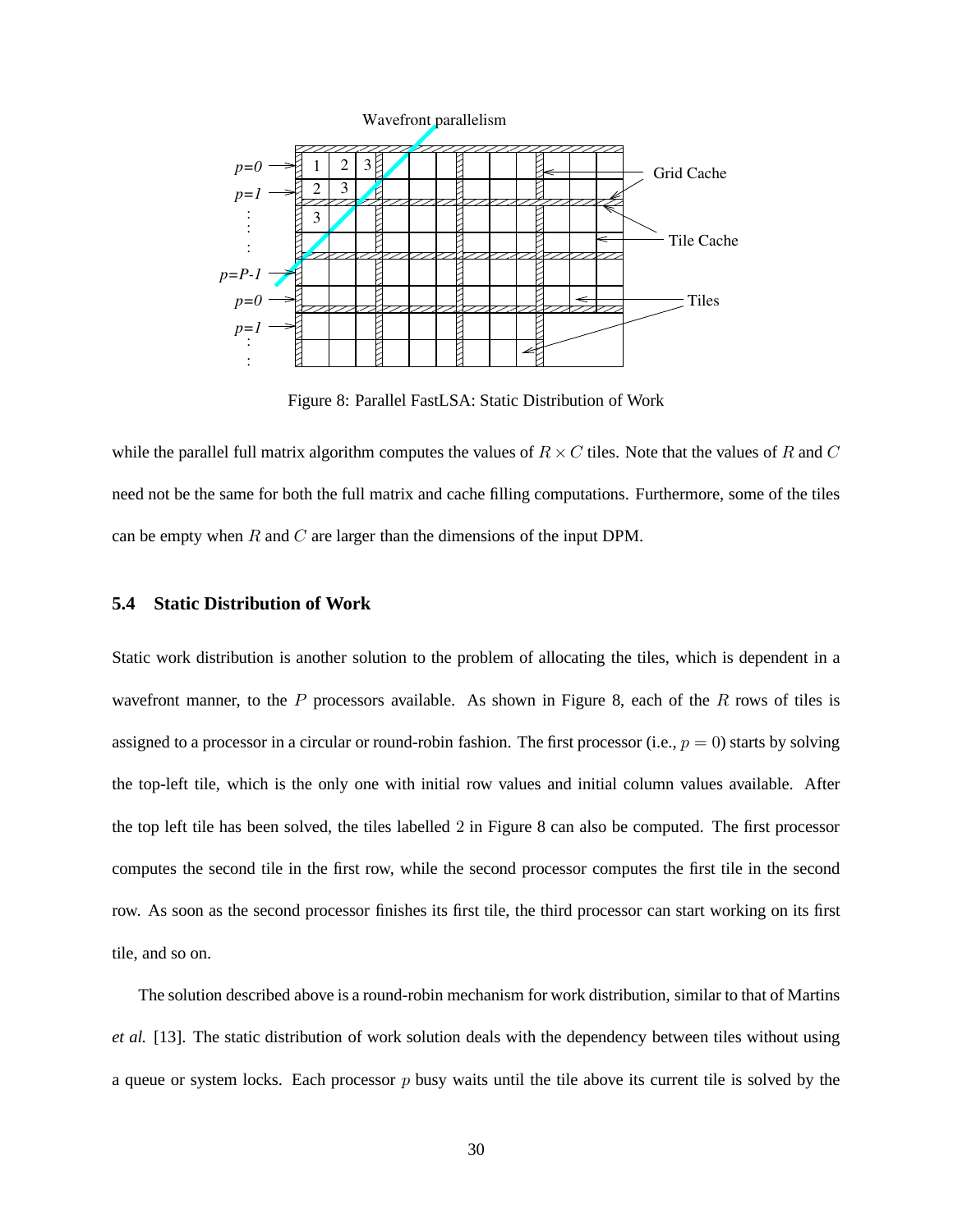processor  $p-1 \pmod{P}$ . At this point, p can start working on its current tile. When p finishes the last tile on its current row, r, it moves to the next row that was preassigned to it,  $r + P$ . If  $r + P > R$ , the row r is the last row on which the processor  $p$  worked. The entire computation finishes when all the tiles have been processed.

The busy waiting mechanism relies heavily on coherent caches that support inexpensive spinning for reads. Each time the processor p finishes solving a tile, an index is incremented, and the processor  $p + 1$  $p \mod{P}$  must be notified of the new value of the index. This is why each processor not working on a tile, continuously probes the index associated with the previous row.

#### **5.5 Space and Time Complexity**

We argue that Parallel FastLSA still uses linear space and that the time complexity of the algorithm is still quadratic. We prove this claim by finding a linear upper bound for the space complexity of Parallel FastLSA and by finding a quadratic upper bound for its time complexity. This subsection focuses on the derivation of the space and time expressions that are upper bounds for the space and time complexity of Parallel FastLSA.

#### **5.5.1 FastLSA Recursion Pattern**

In order to compute the amount of space and time required by Parallel FastLSA to align a sequence of size m against a sequence of size n using a FastLSA Grid Cache of size k, one needs to know the *trace* of the FastLSA algorithm. A trace of FastLSA is a series of FastLSA subproblems solved by the recursive calls to FastLSA, and which are listed in the exact order in which they are solved. A typical series for  $P FastLSA(m, n, k)$  is:

$$
PFastLSA(m, n, k) = PFillCache(m, n, k), PFastLSA(\frac{m}{k}, \frac{n}{k}, k),
$$
  
(6)  

$$
PFastLSA(m_1, n_1, k), \dots, PFastLSA(m_z, n_z, k);
$$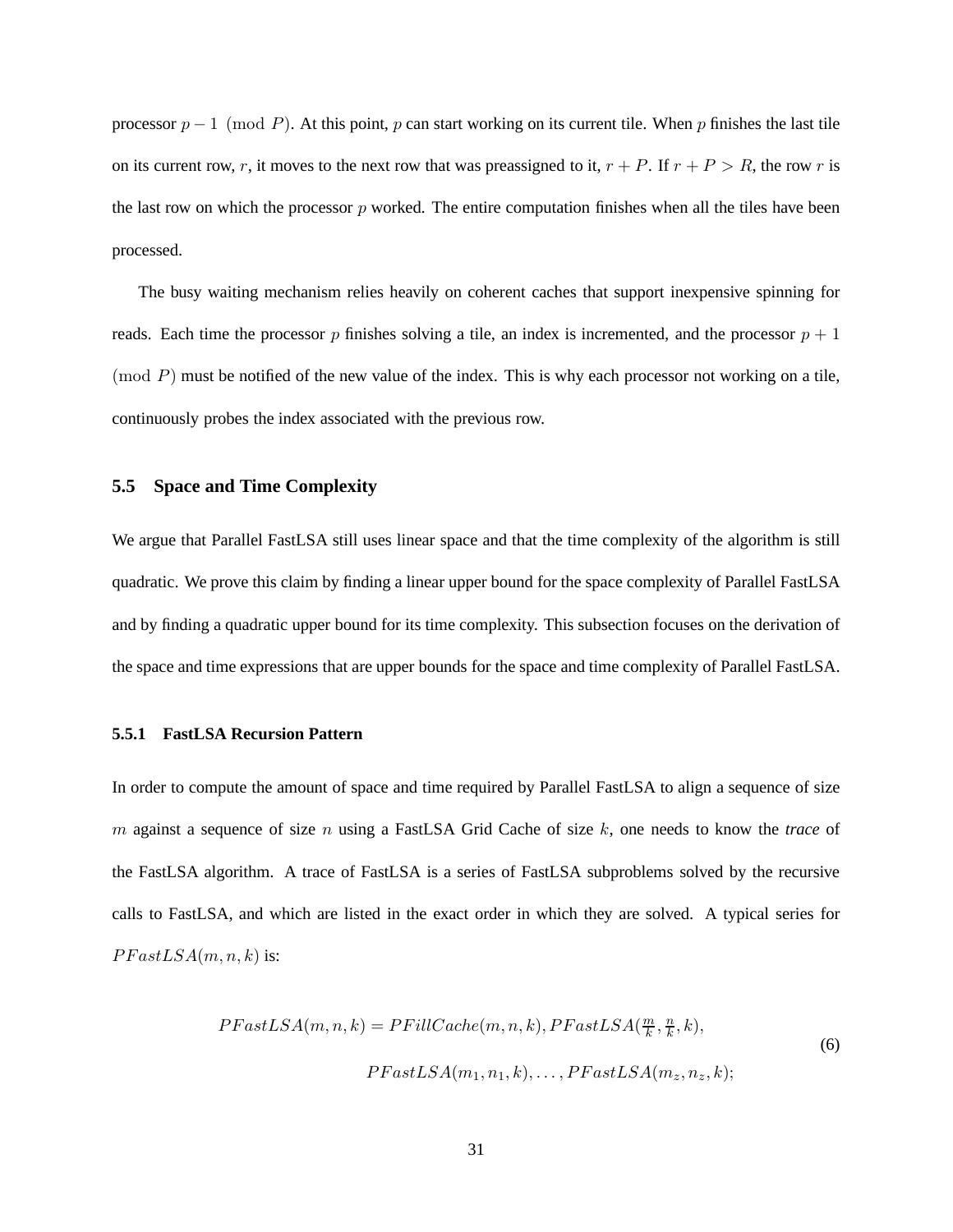where  $PFillCache(m,n,k)$  is the initial Fill Cache subproblem,  $PFastLSA(\frac{m}{k})$  $\frac{m}{k}, \frac{n}{k}$  $(\frac{n}{k}, k)$  is the recursive call to the bottom-right subproblem, and  $PFastLSA(m_i, n_i, k)$ ,  $i = 1, z$  are the subproblems solved recursively inside the while-loop of the algorithm (i.e., the call in line 13 from Figure 4). Depending on the configuration of the optimal alignment path that is followed by the FastLSA algorithm,  $z$  can take values between  $k - 1$  and  $2k - 2$ . Details about the values of z in the best case and worst case scenarios have been provided by Charter, Schaeffer, and Szafron [4].

Given a Base Case buffer of size  $BM$ , the deepest level of recursion reached by FastLSA is a positive integer, a, with

$$
\frac{m}{k^a} \times \frac{n}{k^a} \le BM < \frac{m}{k^{a-1}} \times \frac{n}{k^{a-1}}.\tag{7}
$$

This is equivalent to

$$
a - 1 < \frac{\log \frac{m \times n}{BM}}{2 \log k} \le a \Leftrightarrow \left\lceil \frac{\log \frac{m \times n}{BM}}{2 \log k} \right\rceil = a. \tag{8}
$$

#### **5.5.2 Space Complexity**

**Definition 1** *Let* S(m, n, k) *be the maximum number of DPM entries that need to be stored in order to align a sequence of size* m *against a sequence of size* n *using a grid cache with* k *rows and* k *columns.*

The following result shows that  $S(m, n, k)$  is linear in m and n.

**Theorem 2** *Let* S(m, n, k) *be defined as in Definition 1. If the tiles for each Fill Cache subproblem are laid out in* R *rows and* C *columns, then*

$$
S(m,n,k) \le (3k-1) \times (m+n) + \frac{P}{C} \times n + R \times C - u \times v + BM. \tag{9}
$$

Please see Appendix A for the proof.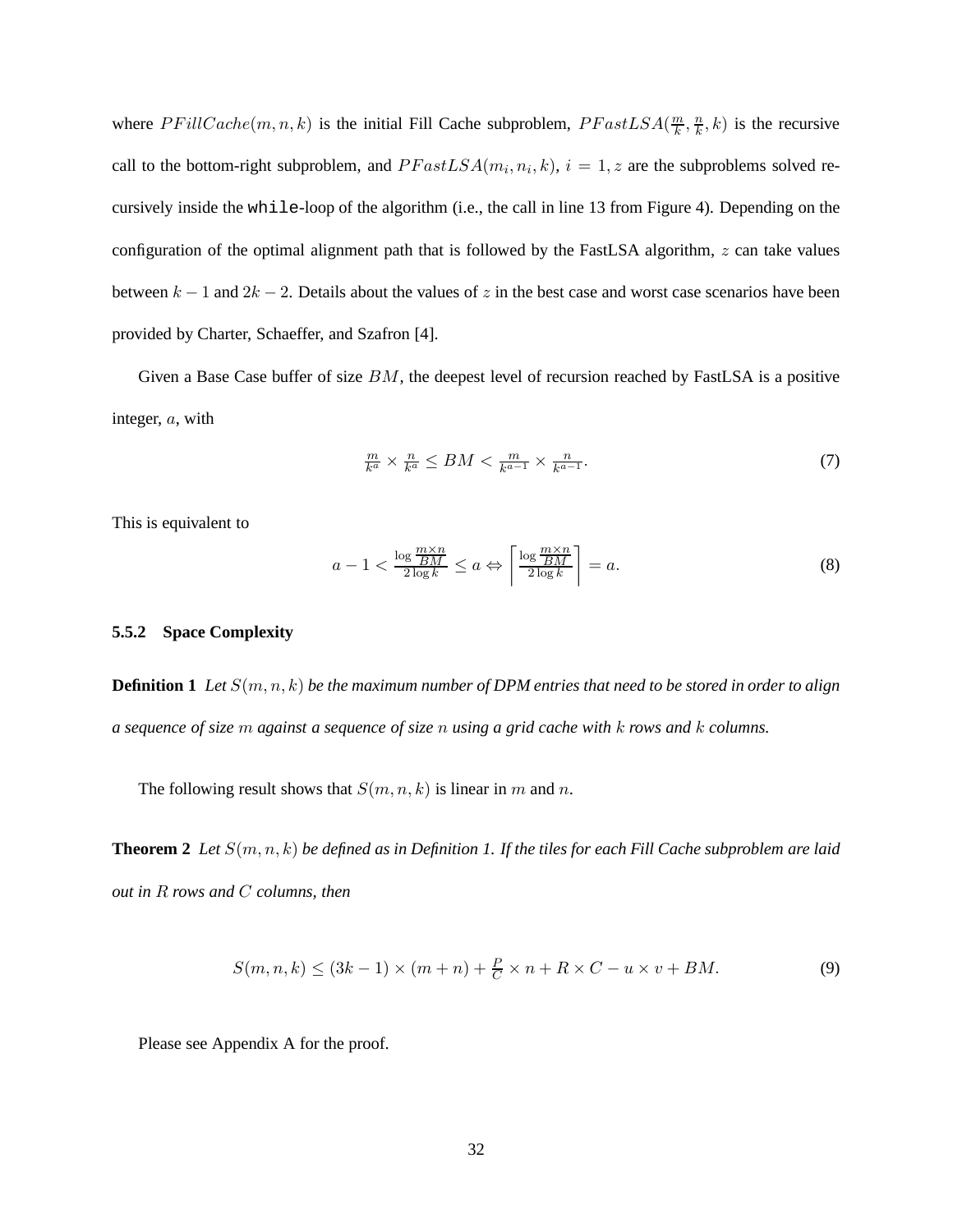#### **5.5.3 Time Complexity**

**Definition 3** Let  $WT(m, n, k, P)$  be the time spent by the slowest of the P threads involved in the parallel *alignment of two sequences of size* m *and* n*, using a grid cache with* k *rows and* k *columns.*

The time spent by the slowest thread,  $WT(m, n, k, P)$ , is a good upper bound for the time complexity of Parallel FastLSA. An upper bound for  $WT(m, n, k, P)$  itself is established by the following result.

**Theorem 4** Let  $WT(m, n, k, P)$  be defined as in Definition 3. For simplicity, assume that the tiles pro*cessed in a parallel phase are laid out in* R *rows and* C *columns for both the Fill Cache and the Base Case subproblems. Then*

$$
WT(m, n, k, P) \le \frac{m \times n}{P} \times (1 + \frac{P^2 - P}{R \times C}) \times (\frac{k}{k - 1})^2.
$$
 (10)

Please see Appendix A for the proof.

The previous discussion provides upper bounds for the space and time complexity of Parallel FastLSA. Although these results show what type of curve the space and time requirements of Parallel FastLSA follow, they do not show that good speedups can be achieved in practice when running Parallel FastLSA on P processors.

Because of this drawback of the theoretical analysis, we have run a large number of experiments in order to assess the empirical efficiency of Parallel FastLSA. Our experiments with Parallel FastLSA show good speedups, especially when long sequences are aligned.

## **6 Experimental Results for Parallel FastLSA**

We present results from the experiments we have performed with Parallel FastLSA on an SGI Origin 2400 parallel computer. The Origin 2400 has 64 processors (400 MHz R12000 MIPS CPUs), each with a primary data cache of 32 Kbytes and a unified 8 MB secondary cache. The Parallel FastLSA algorithm is imple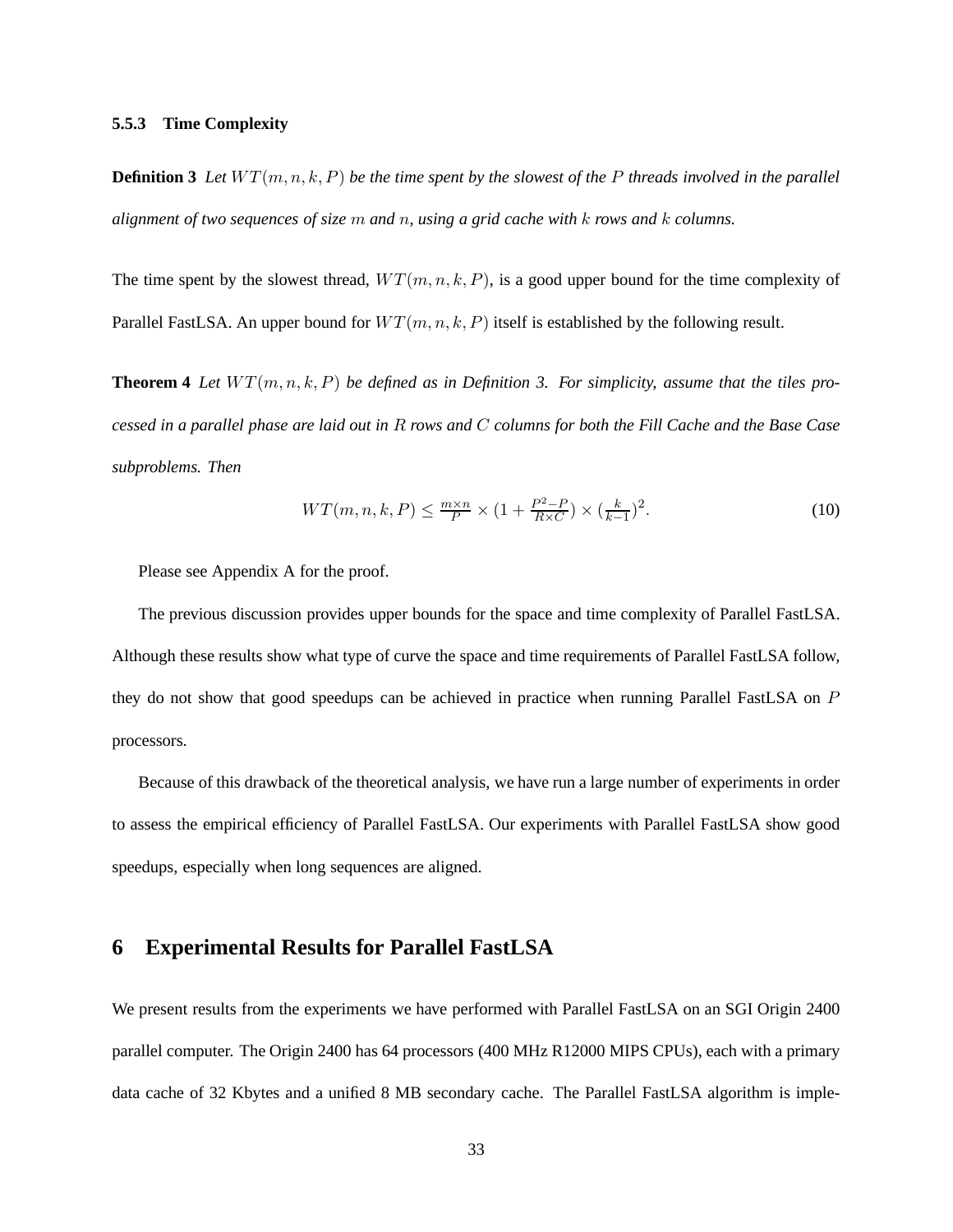mented in C using Irix 6.5 sproc threads with hardware-based shared memory. The sequential version of the FastLSA algorithm is an independent, non-commercial implementation based on the original description [4]. For simplicity, the FastLSA implementations that we benchmark find the globally optimal alignment of two sequences using a straightforward scoring function where all identical matches have a score of 2, all mismatches have a score of -1, and the gap penalty is -2.

We discuss in detail the experimental results corresponding to the alignment of three pairs of DNA sequences which are chosen from a test suite suggested by the bioinformatics group at Penn State University [16]. Most of their examples are comparisons of "some region of the human genome with the synthetic region from a rodent genome" [18]. We feel that it is important to apply Parallel FastLSA to real life examples. These pairs are considered as a test suite, not only because of their size, but also because their alignment is biologically meaningful. Although we have experimented with several more pairs of DNA sequences, we choose to present results for the pairs of shortest and longest sequences, and another pair of sequences of medium size.

- 1. The shortest sequence pair is formed by the *XRCC1* DNA repair gene from human beings and mice. The *XRCC1* gene encodes an enzyme involved in the repair of X-ray damage [18]. The human sequence is 37,785 bp long, and the mouse sequence is 37,349 bp long.
- 2. The medium size sequences are the "cardiac myosin heavy chain genes" (abbreviated *Myosin*) [18] from human beings and hamsters. The human sequence is 55,820 bp long, and the hamster sequence is 66,315 bp long.
- 3. The longest sequence pair consists of the human and mouse alpha/delta T-cell receptor loci (abbreviated *TCR*). These sequences "show an unusually high level of conservation" [17]. The human sequence is 319,030 bp long, and the mouse sequence is 305,636 bp long.

Throughout the benchmarking process discussed in this section, all parameters introduced in Section 5.1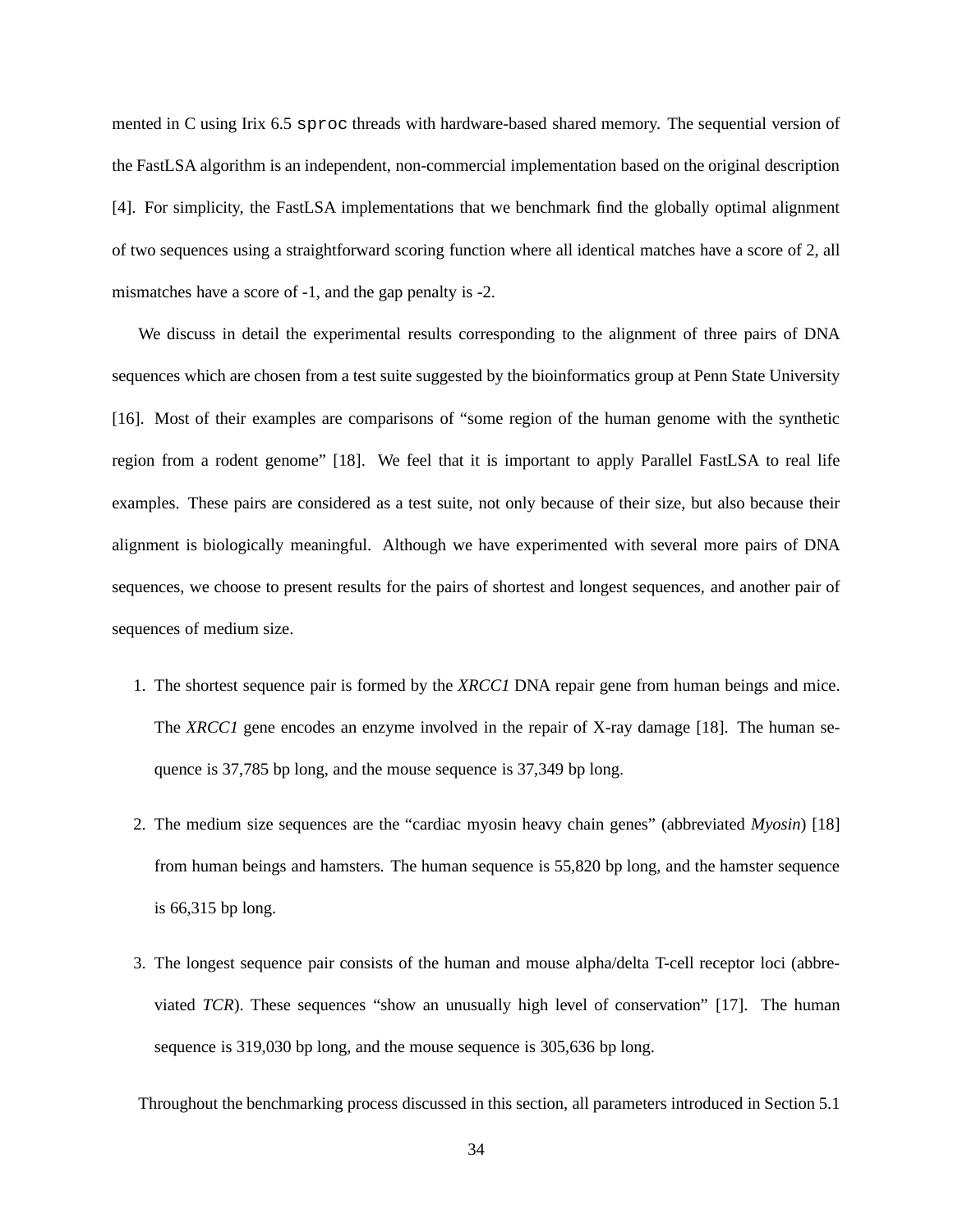|          | <b>Parameter Name</b> | <b>Parameter Value</b>   | <b>Notes</b>             |
|----------|-----------------------|--------------------------|--------------------------|
| Constant | $\boldsymbol{u}$      | 3                        | number of rows of tiles  |
|          |                       |                          | between consecutive      |
|          |                       |                          | Grid rows;               |
|          | $\boldsymbol{v}$      | 4                        | number of columns of     |
|          |                       |                          | tiles between            |
|          |                       |                          | consecutive Grid         |
|          |                       |                          | columns;                 |
|          | BM                    | 1,600,000                | size of Base Case buffer |
|          |                       |                          | in integers;             |
|          | R                     | 8                        | total number of rows of  |
|          |                       |                          | tiles for a Base Case    |
|          |                       |                          | subproblem;              |
|          | $\overline{C}$        | 10                       | total number of rows of  |
|          |                       |                          | tiles for a Base Case    |
|          |                       |                          | subproblem;              |
| Variable | $\overline{P}$        | 1, 2, 4, 8, 16, 32       | number of processors;    |
|          | $\boldsymbol{k}$      | $8 - 12$                 | number of Grid rows and  |
|          |                       |                          | columns;                 |
|          | R.                    | $3 \times k$             | total number of rows of  |
|          |                       |                          | tiles for a Fill Cache   |
|          |                       |                          | subproblem;              |
|          | $\overline{C}$        | $4 \times k$             | total number of rows of  |
|          |                       |                          | tiles for a Fill Cache   |
|          |                       |                          | subproblem;              |
|          | size of DPM           | $37,349 \times 37,785$   | XRCC1;                   |
|          |                       | $55,820 \times 66,315$   | Myosin;                  |
|          |                       | $305,636 \times 319,030$ | TCR.                     |

Table 3: The Parameters which Influence the FastLSA algorithms

are assigned constant, empirical values. We opt for this solution because Parallel FastLSA involves eight parameters that can vary, and tuning all of them is a complicated task. Choosing empirical values for the parameters is justified by the fact that we are interested in establishing reasonable performance for Parallel FastLSA rather than optimal performance. In the future, we hope to further explore the parameter space.

Table 3 summarizes the parameters involved in the FastLSA algorithms and the values assigned to them. After running a series of experiments with different values for  $u$ ,  $v$  and  $k$  we restricted ourselves to these empirically validated values. These values are deemed to provide the FastLSA algorithms with the opportunity to run reasonably fast. In particular, Parallel FastLSA is run with  $R = 8$ ,  $C = 10$  for the Base Case subproblems, and  $u = 3$ ,  $v = 4$  (i.e.,  $R = 3 \times k$ ,  $C = 4 \times k$ ) for the Fill Cache subproblems. These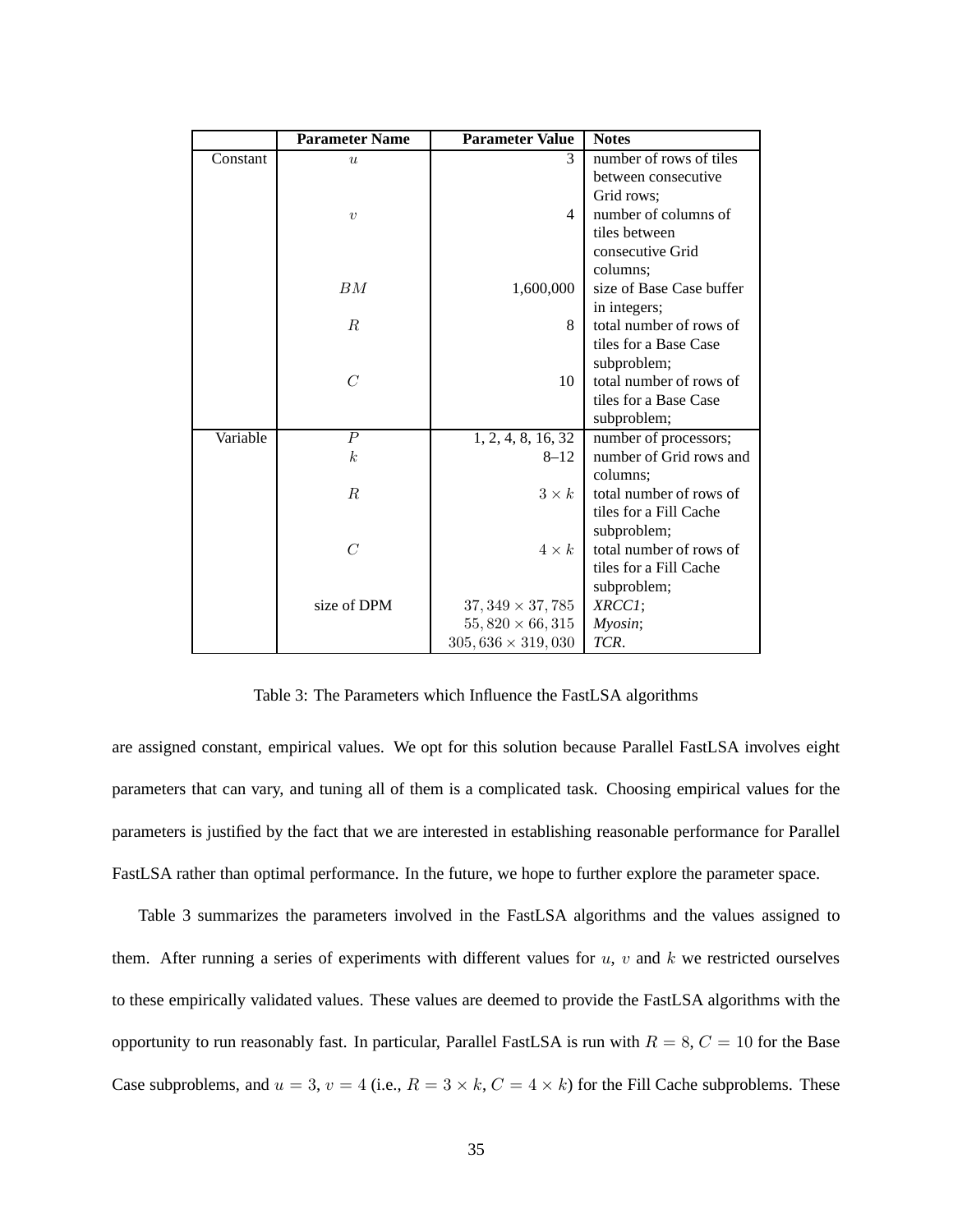preset values are used for each FastLSA subproblem, independent of its size or level of the recursion.

The only parameters which vary during the benchmarking process are  $k$  and the size of the sequences aligned. The parameter k iterates from 8 to 12 in order to assess the impact which the size of the FastLSA Grid Cache has on the performance of the algorithm. The Base Case buffer size,  $BM$ , is assigned the constant value of 1, 600, 000. Note that these last parameters influence the performance of both the sequential and the parallel versions of FastLSA.

The parameter values that we have chosen for u, v, and k are non-optimal for  $P = 32$ , and the explanation of this fact follows. The logical DPM is divided in  $3 \times k$  rows and  $4 \times k$  columns of tiles for each Fill Cache subproblem. Because the wavefront line can have no more tiles than the shortest dimension of the array of tiles, the wavefront line can have at most  $3 \times k$  tiles for our parameter values. When k is less than 11, the wavefront line consists or less than 32 tiles, which means that 32 processors cannot all work in parallel. Despite this theoretical disadvantage, we observed that, for  $P = 32$ ,  $k = 8$  is the empirical optimum for the alignment of the *XRCC1* sequences, while  $k = 9$  is the empirical optimum for the *Myosin* sequences.

The performance results for Parallel FastLSA presented in this section are obtained using an implementation based on the Dynamic Distribution of Work strategy. This strategy of work distribution is introduced in Section 5.3. We have also benchmarked an implementation based on the Static Distribution of Work strategy, but choose not to present separate results for it because they are similar to those obtained for the implementation based on the Dynamic Distribution of Work strategy.

The version of Parallel FastLSA analyzed in this section solves the Base Case subproblems sequentially. This modified version of Parallel FastLSA is preferred to the one described in Section 5.1 because of its better performance. The performance numbers show that solving the Base Case subproblems in parallel is consistently and considerably slower than solving them sequentially. The comparison is made between the total time spent on solving Base Case subproblems by Parallel FastLSA and the sequential FastLSA.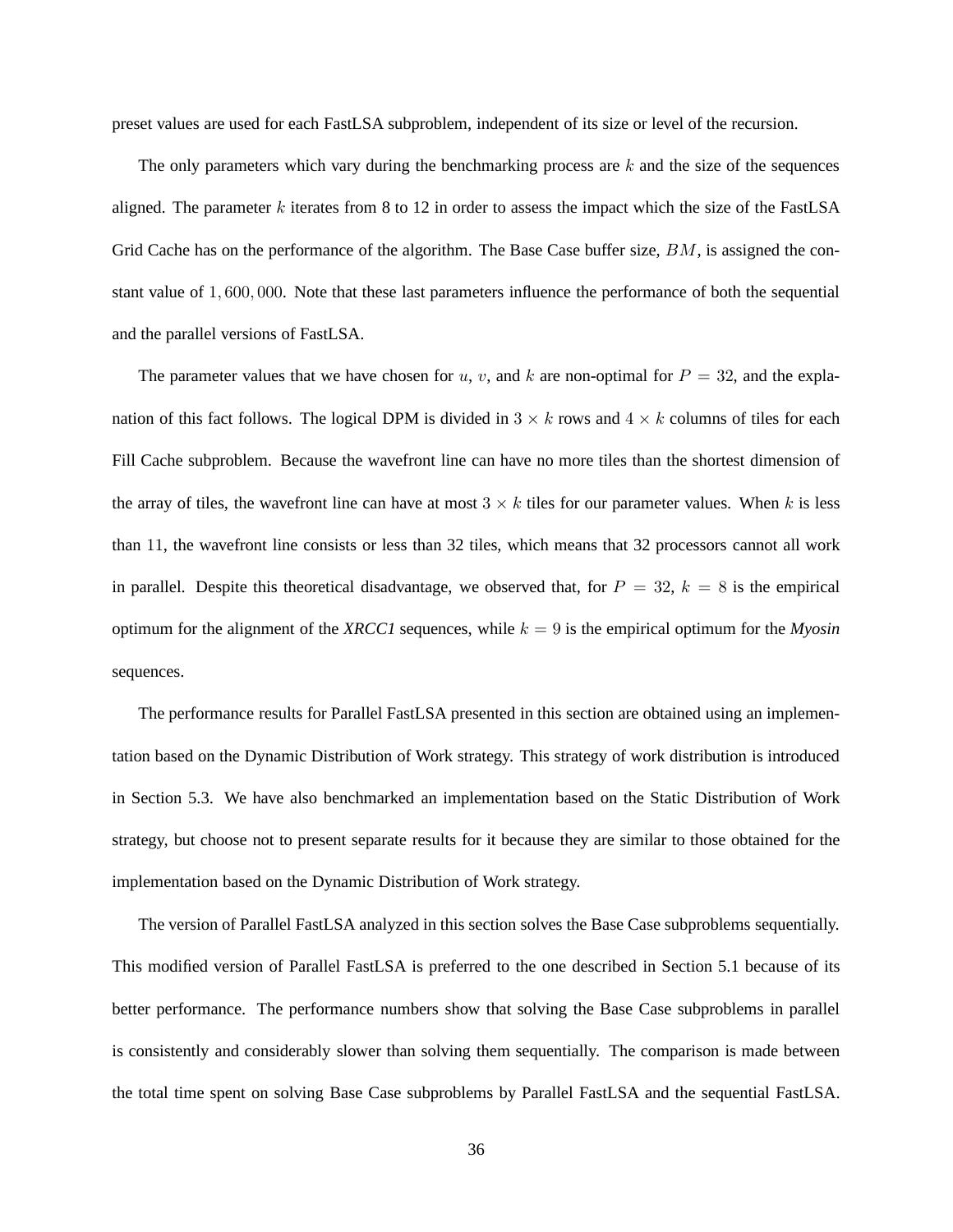Our intuition is that the Base Case subproblems are too small to benefit from parallelism. Section 6.3 gives a clear picture that the version of Parallel FastLSA that solves the Base Case subproblems sequentially outperforms the initial version, which solves the Base Case subproblems in parallel.

The SGI machine used to benchmark FastLSA, both sequential and parallel, can be accessed only through a batch queueing and workload management system (Portable Batch System [21]). Although the SGI Origin is a multiprogrammed computer, the performance numbers are quite stable from one execution to the other. In order to remove the small, unpredictable noise generated by the operating system, three consecutive runs are performed for each set of parameter values which is benchmarked. The three time samples obtained for each run are averaged.

The performance of the FastLSA algorithms is optionally instrumented by recording relevant trace information during their execution. The total execution time, the total time spent on each FastLSA subproblem, the type of each subproblem and its coordinates in the initial DPM are saved in a trace file created for every combination of  $P$  and sequence pairs. In addition to the above information, for every Fill Cache subproblem, Parallel FastLSA also records per-thread information such as the time for computing a tile and the time spent at the barrier that follows the parallel region. All the graphs and tables presented in this section are generated by processing the information collected in the trace files. Because the trace collecting mechanism was always on, the total execution times shown here may be slightly higher than in reality.

## **6.1 General Observations**

As mentioned in the previous section, the sequential and parallel versions of FastLSA are benchmarked for each value of  $k$  from 8 to 12, and for each of the three pairs of sequences. Ideally, we should have devised a simple, reliable heuristic which produces a best value for k, given the size of the sequences and P, the number of processors used. This best value would ensure that the overall alignment time is close to the theoretical optimal time. However, the relationship between the best value of  $k$ ,  $P$ , and the size of the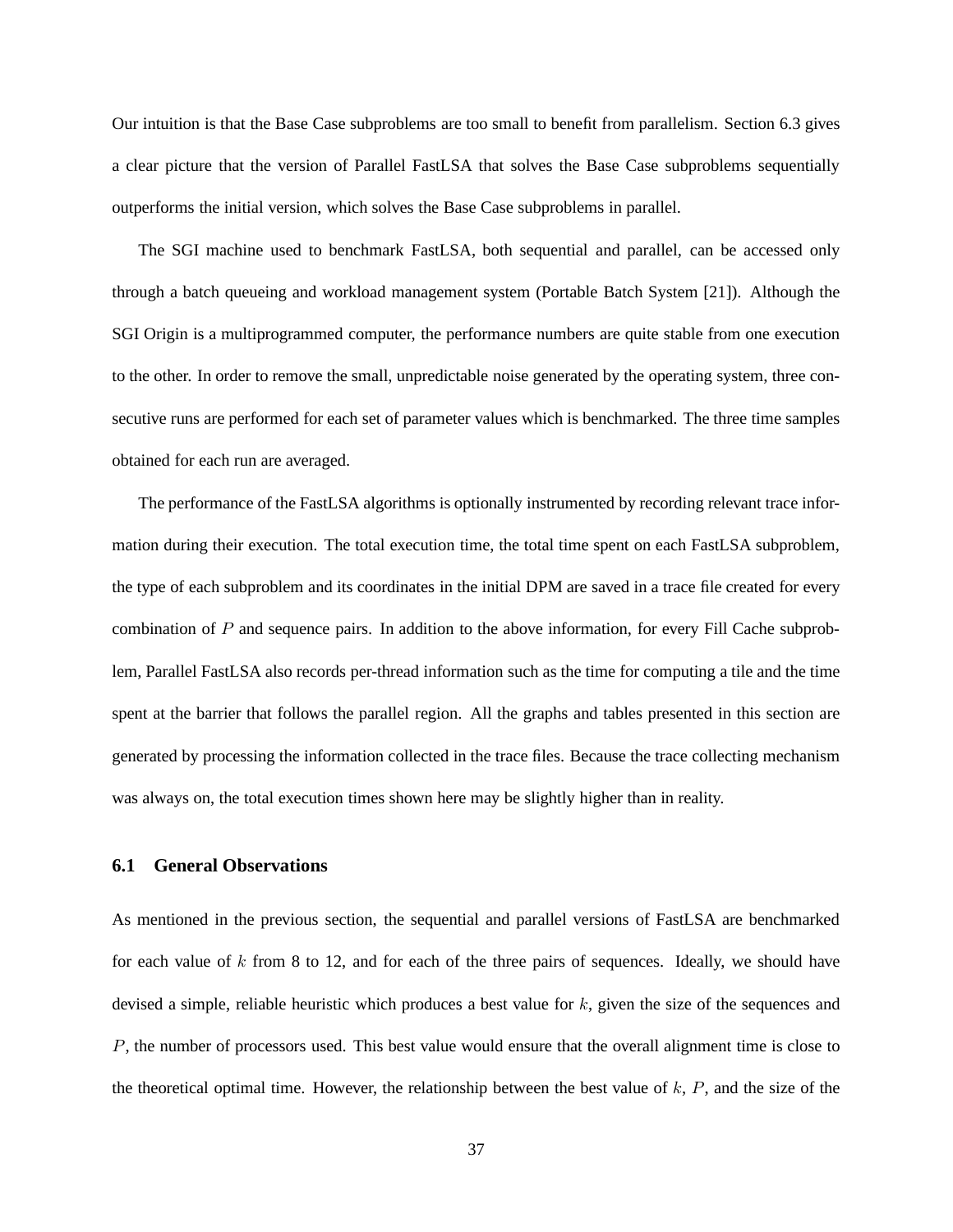

Figure 9: Best Speedups for XRCC1, Myosin, and TCR

sequences is not straightforward, and this makes the development of such a heuristic challenging. We note from the results obtained that, in most of the cases, there is a small number of neighboring values that can be chosen as empirically best values for  $k$ . The values outside this small interval, when assigned to  $k$ , worsen the time performance of the algorithm. The 8 to 12 interval for  $k$  was chosen after repeated probing for the best values. This interval includes an empirical best value for k in most of the combinations benchmarked.

In order to simulate the effect of such a heuristic on the time performance of Parallel FastLSA and to provide a quick first look into the results of our experiments, we have selected for each pair of sequences and each number of processors the best execution time across the five values of  $k$  that were considered, and then computed the speedups. The resulting speedup curves are shown in Figure 9. Table 4 shows the execution time for each sequence alignment performed and the corresponding value for k that achieved that performance. Note that the largest problem (i.e., *TCR*) requires over 5,040 seconds (i.e., 1.4 hours to align), which suggests the need for efficient parallel algorithms to tackle even larger sequences [6, 19, 7].

For the pair of short sequences, *XRCC1*, the speedup is linear for 2 and 4 processors, but starts deteri-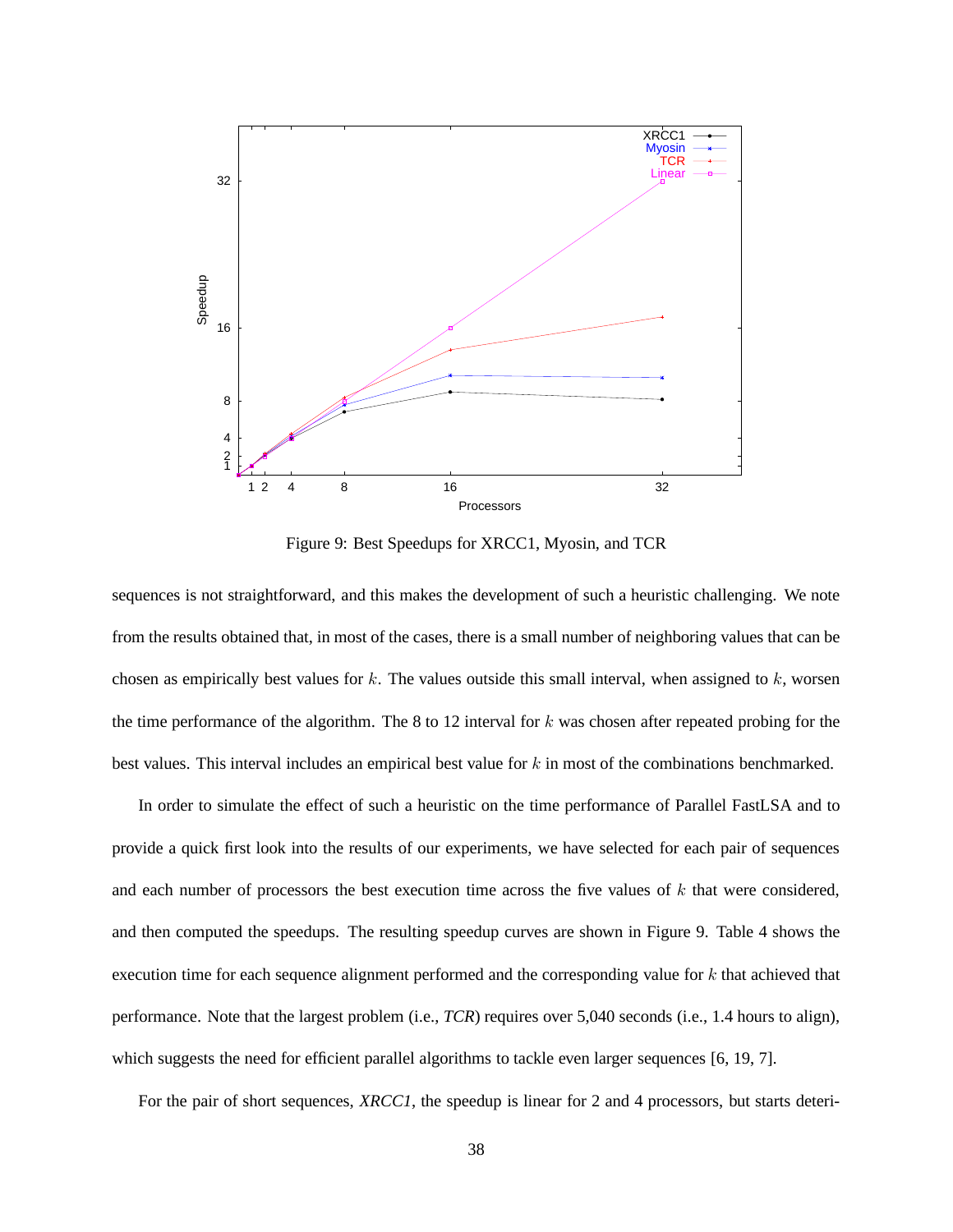| <b>Sequences</b> | Number of         | Time (sec.) | <b>Speedup</b> | <b>Best</b> $k$ |
|------------------|-------------------|-------------|----------------|-----------------|
|                  | <b>Processors</b> |             |                |                 |
| <b>XRCC1</b>     |                   | 71.71       |                | 12              |
|                  | 2                 | 33.44       | 2.14           | 11              |
|                  | $\overline{4}$    | 18.05       | 3.97           | 10              |
|                  | 8                 | 10.44       | 6.87           | 9               |
|                  | 16                | 7.94        | 9.03           | 9               |
|                  | 32                | 8.72        | 8.22           | 8               |
| Myosin           | 1                 | 189.71      |                | 12              |
|                  | 2                 | 85.54       | 2.22           | 12              |
|                  | 4                 | 44.92       | 4.22           | 11              |
|                  | 8                 | 24.89       | 7.62           | 11              |
|                  | 16                | 17.52       | 10.83          | 11              |
|                  | 32                | 17.91       | 10.59          | 9               |
| <b>TCR</b>       | 1                 | 5040.93     |                | 12              |
|                  | $\overline{2}$    | 2202.65     | 2.29           | 12              |
|                  | 4                 | 1128.56     | 4.47           | 12              |
|                  | 8                 | 597.66      | 8.43           | 12              |
|                  | 16                | 370.07      | 13.62          | 12              |
|                  | 32                | 292.84      | 17.21          | 12              |

Table 4: Real Times, Speedups, and k

orating when 8 or more processors are used. The slowdown from 16 and 32 processors occurs because the granularity of the work assigned to each processor decreases, leading to a situation where the processors spend more time trying to get a tile on which to work rather than actually working on it.

The speedup curve for the alignment of the *Myosin* sequences ascends almost linearly for up to 8 processors, increases slowly for 16 processors, and almost flattens for 32 processors. This noticeable improvement of the performance of Parallel FastLSA happens because the DPM computed for the *Myosin* sequences has 2.6 times more entries than the DPM computed for the *XRCC1* sequences. The larger *Myosin* DPM provides better granularity for the parallel tasks, but not enough to satisfy 32 processors.

The best speedup curve is obtained for the largest sequences that are aligned. As mentioned above, both *TCR* sequences are over 300,000 base pairs in length. Because of the large problem, the granularity of work is reasonable and the speedup becomes slightly super-linear for 8 processors or less. The super-linearity of the speedup is due to cache effects, which are a reality of any ccNUMA architecture, including the SGI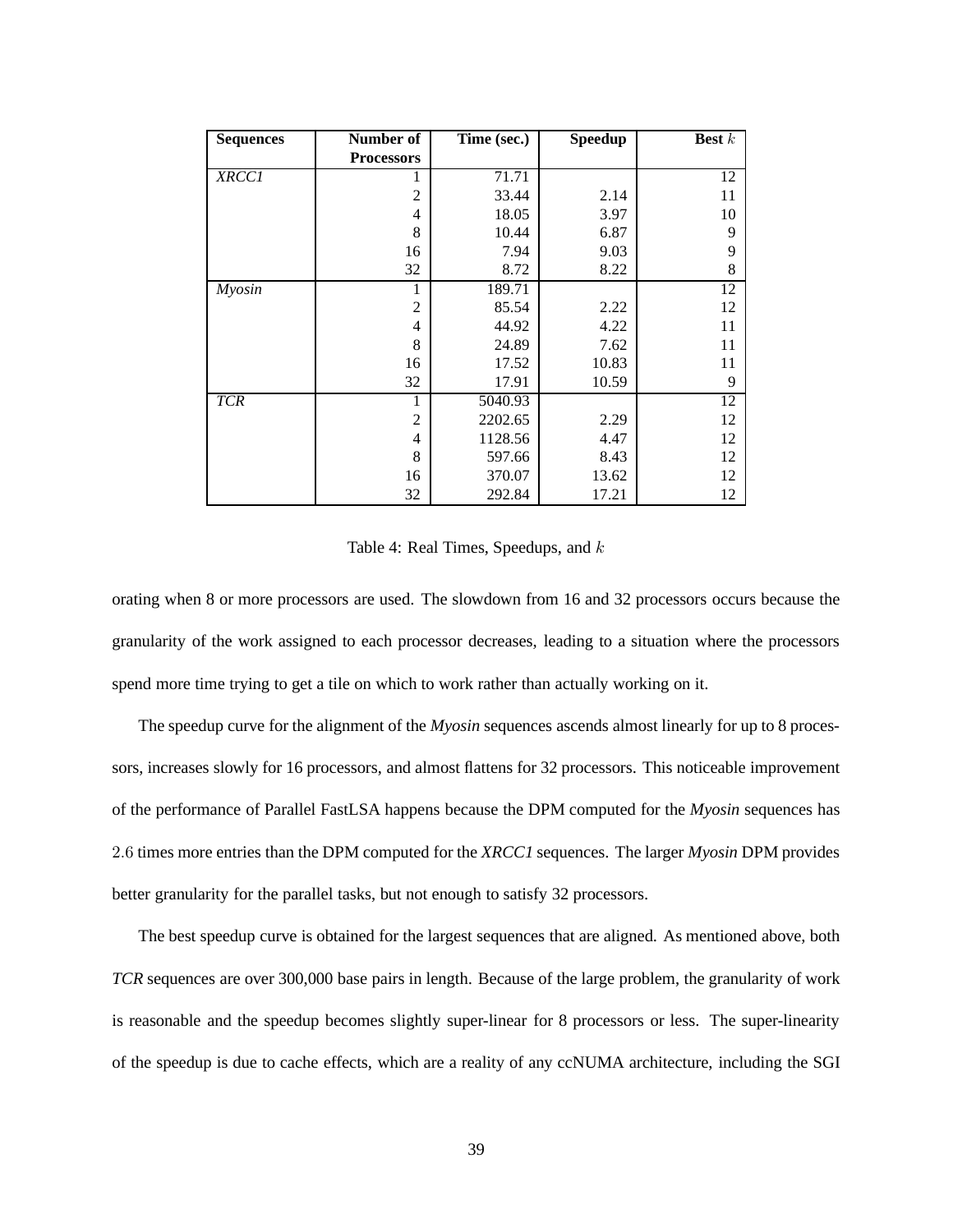Origin [11].

The speedup curve for *TCR* is steeper from 8 to 16 processors than the speedup for *Myosin*, and a reasonable improvement of the performance occurs for 32 processors. The speedup curve increases from 16 to 32 processors with a slope of 0.22 – which is close to 0.27, the slope of the speedup curve for *XRCC1* between 8 and 16 processors.

In our experiments, we have also found that the majority of the alignment time is spent solving the initial Fill Cache subproblem. For each alignment operation performed by Parallel FastLSA, we computed the percentage of time spent on the initial Fill Cache subproblem, out of the total execution time. For the *TCR* pair, this percentage ranges from 87.86% for  $P = 1$  to 77.08% for  $P = 16$ , and 67.53% for  $P = 32$ . We note that the above defined percentage decreases with  $P$ , but increases with the size of the sequences; for P = 16, the percentage is 59.03% for *XRCC1* and 63.40% for *Myosin*. Because of the design of the FastLSA algorithms, the time spent on the initial Fill Cache subproblem depends only on the size of the sequences, and not their particular configuration.

#### **6.2 Case Study: Myosin Dataset**

In order to understand how the parameters and the design of Parallel FastLSA influence its execution time, we perform a detailed empirical analysis of the performance of the algorithm. We select the Myosin dataset, which is the moderate-sized dataset, for this case study.

The time spent by the FastLSA algorithms computing a pairwise alignment is primarily determined by the total time spent by the algorithms on filling matrices for Base Case subproblems, or filling Grid Caches for Fill Cache subproblems. Since there are thousands of these subproblems for each sequence pair, the statistical distribution of the subproblem execution times are presented. The subproblems are clustered together based on the type or size of the subproblem, and the execution times are accumulated for the subproblems inside each resulting partition set. The clustering is done by processing the trace files, and the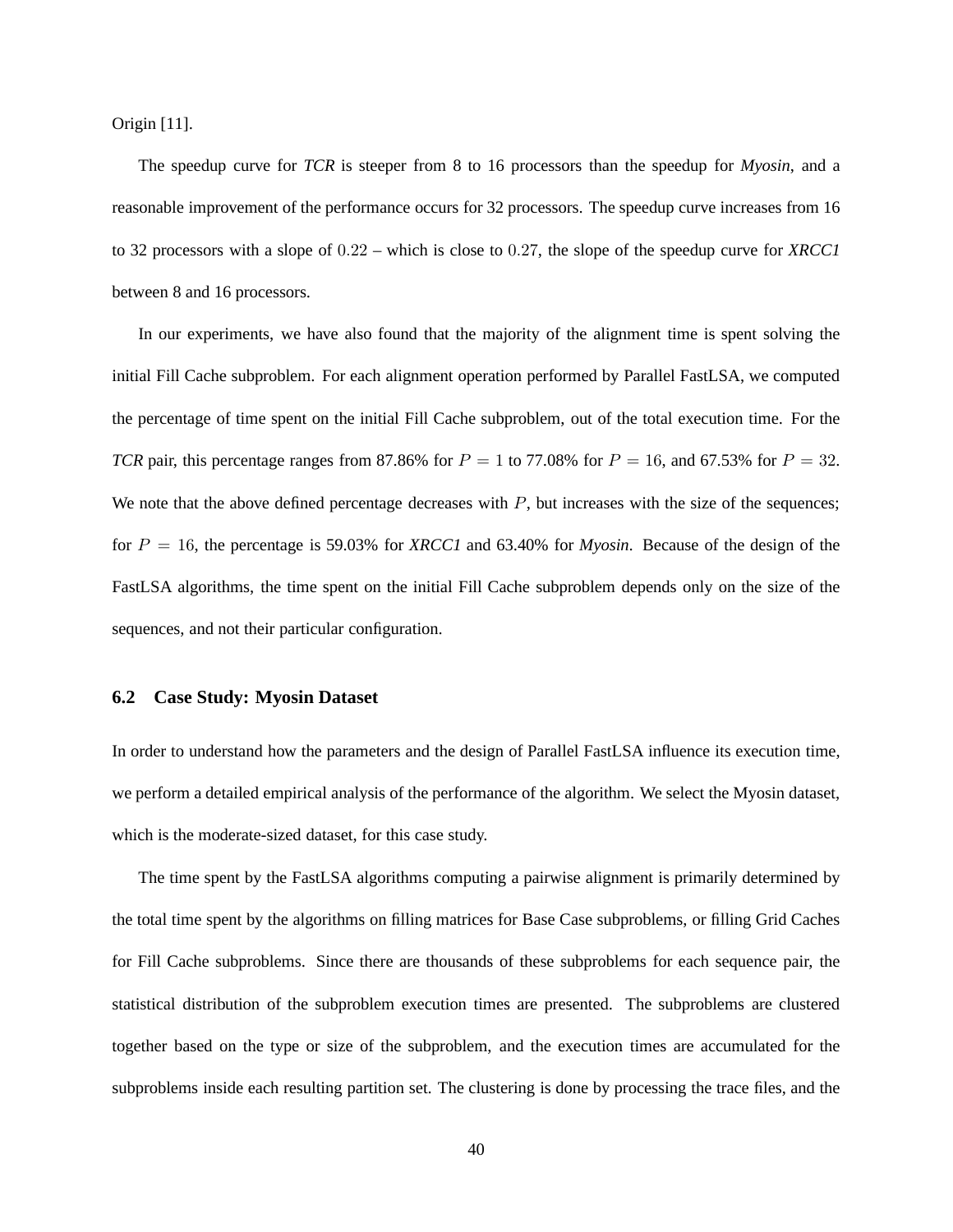

Figure 10: FastLSA Subproblem Count: Parallel FastLSA Alignment for Human *Myosin* versus Hamster *Myosin* (Breakdown Based on the Type/Size of the FastLSA Subproblems)

graphs obtained are presented in the following three sections.

#### **6.2.1 Subproblem Count Graph**

A subproblem count graph (Figure 10) shows how many FastLSA subproblems are solved during an alignment operation, and how large these problems are. Note that the FastLSA subproblems which occur for a FastLSA alignment are determined by the sequences, the size of the Base Case buffer and  $k$ , and are independent of the number of processors used for the alignment. This graph (Figure 10) consists of two plots: one for the clustering based on the type of the subproblems, and the other for the clustering based on the size of the subproblems.

The clustering by size is a further refinement of the type-based clustering. The Base Case subproblems are distributed into three partition subsets based on their size (i.e., number of DPM entries). The first partition holds the smallest subproblems, up to  $\frac{1}{3}BM$  in size; the second partition holds those between  $\frac{1}{3}BM$ and  $\frac{2}{3}BM$ ; the third holds the biggest ones, sized up to and including  $BM$ . For Fill Cache subproblems, the interval between  $BM$  and the size of the initial DPM is evenly divided into five subintervals. Each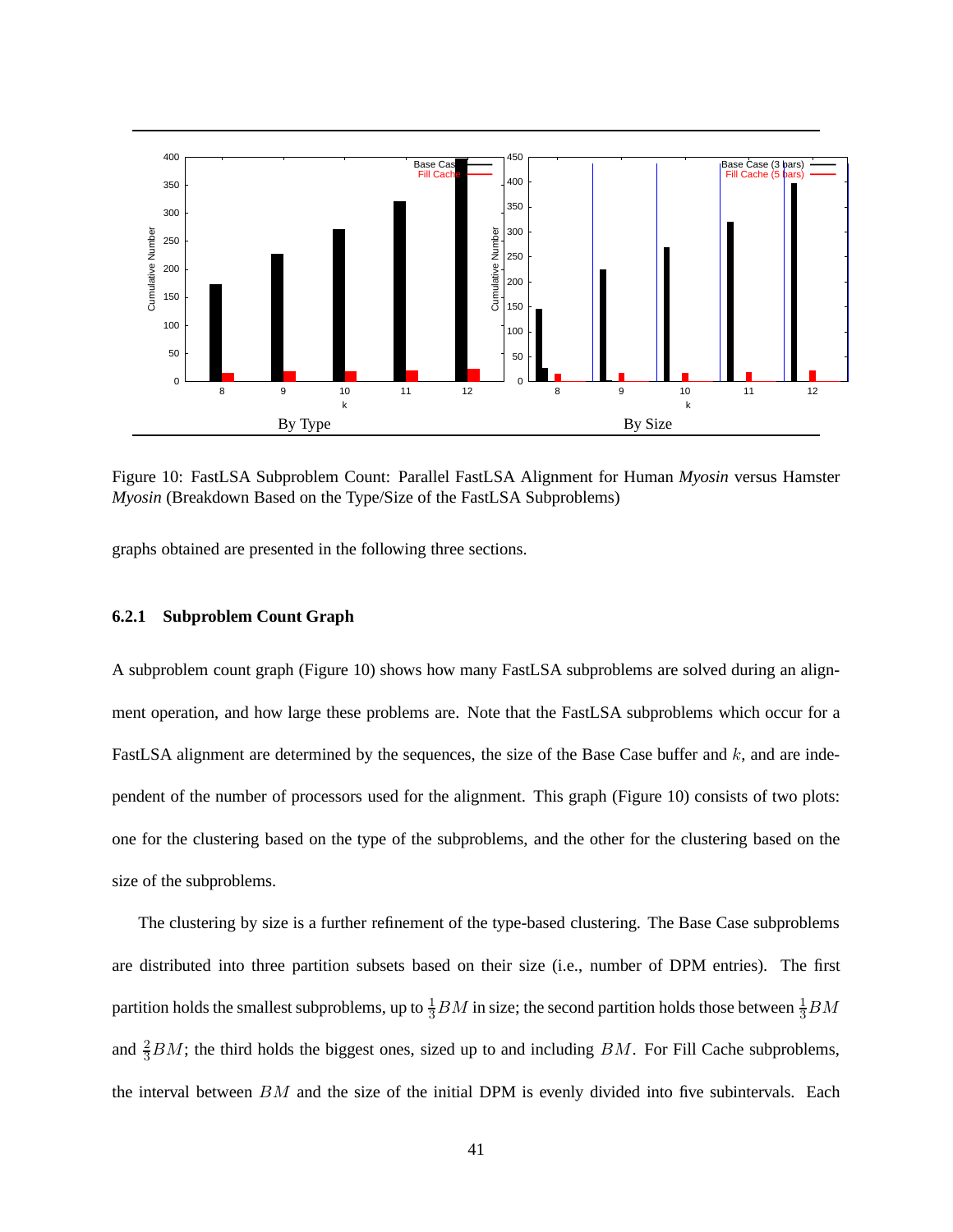subinterval is assigned a partition subset to which a Fill Cache subproblem is distributed if its size falls within that subinterval. The result is a cluster with three partition subsets for Base Case and five partition subsets for Fill Cache. Depending on the specific input data and other system parameters, some of the subsets (and, thus, bars) may be empty.

The plot for the size-based partitioning shows (up to) eight bars for each value of  $k$ . The (up to) three black bars on the left indicate the number of FastLSA subproblems in the Base Case partitions, while the (up to) five red bars to the right indicate the number of FastLSA subproblems in the Fill Cache partitions. The five groups of bars are separated by thin, vertical, blue lines which are used only as dividers.

From this empirical analysis (Figure 10), we can see that Base Case subproblems dominate the run-time behaviour of the algorithm in terms of the *number* of problem instances. But, in the next section, we examine how the Fill Cache subproblems actually dominate in terms of the *time* spent in the computation. Of course, as per Amdahl's Law, the benefits of parallelism come from parallelizing the Fill Cache subproblems. In fact, Section 6.3 argues that solving the Base Case subproblems sequentially (instead of in parallel) results in better overall speedups because the Base Case problems are too small in their granularity of work.

#### **6.2.2 Execution Time Graph**

Trends in execution time are among the most important indicators of the performance of an algorithm. Figure 11 presents the execution times for the Parallel FastLSA algorithm. A series of six graphs shows the changes in execution time as the number of processors varies. When the FastLSA subproblems are clustered based on their type (Figure 11), the time is added separately for the Base Case subproblems and the Fill Cache subproblems. The results are shown in each plot as stacked bars, with each stack corresponding to a value of k. The cumulative time spent solving Base Case subproblems is shown as a black bar, and above it, there is a red bar representing the cumulative time spent on Fill Cache subproblems. The remaining time to the total time of the alignment is depicted as a blue-filled bar which is stacked at the top.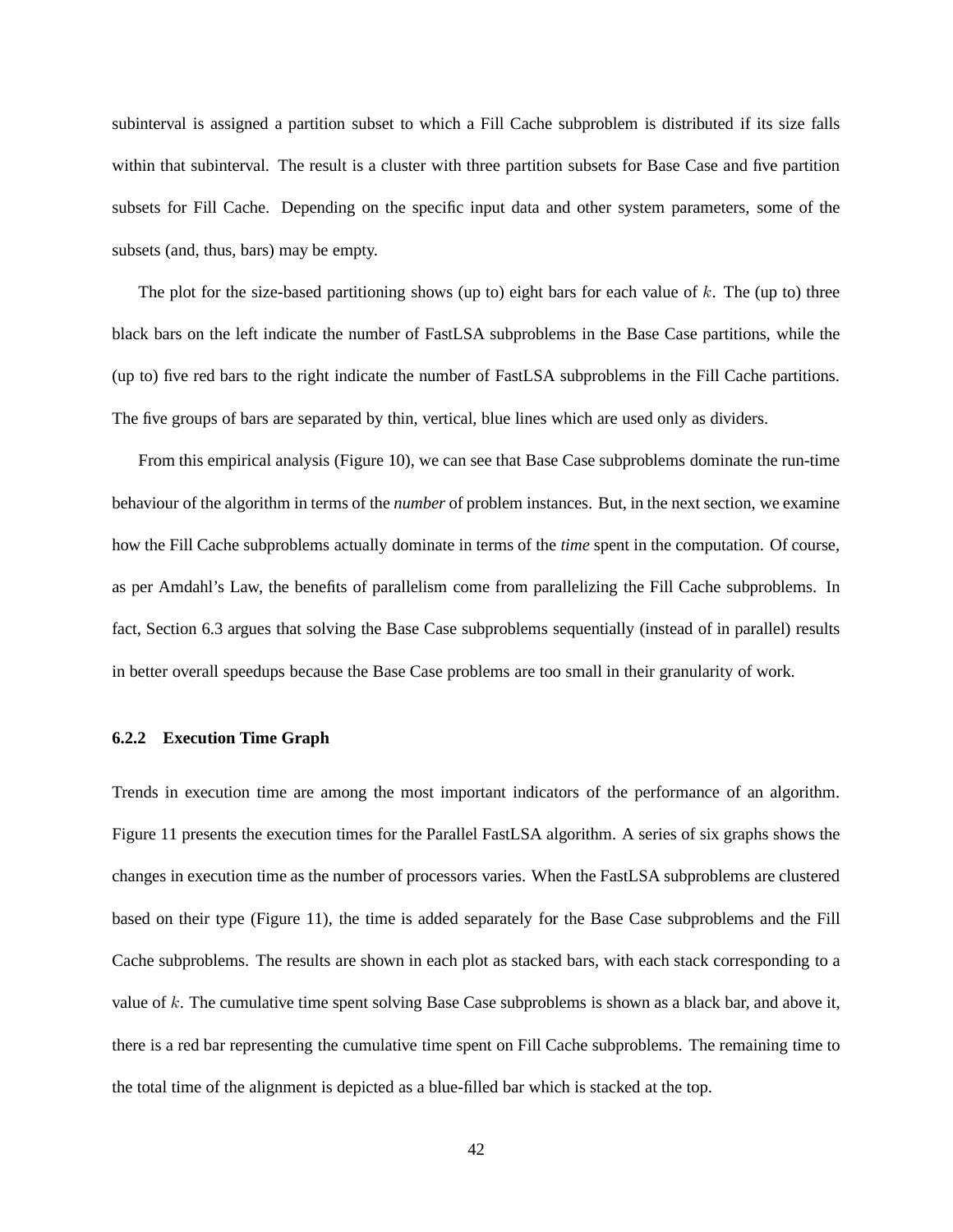

Figure 11: Execution Time: Parallel FastLSA Alignment for Human *Myosin* versus Hamster *Myosin* (Breakdown Based on the Type of the FastLSA Subproblems)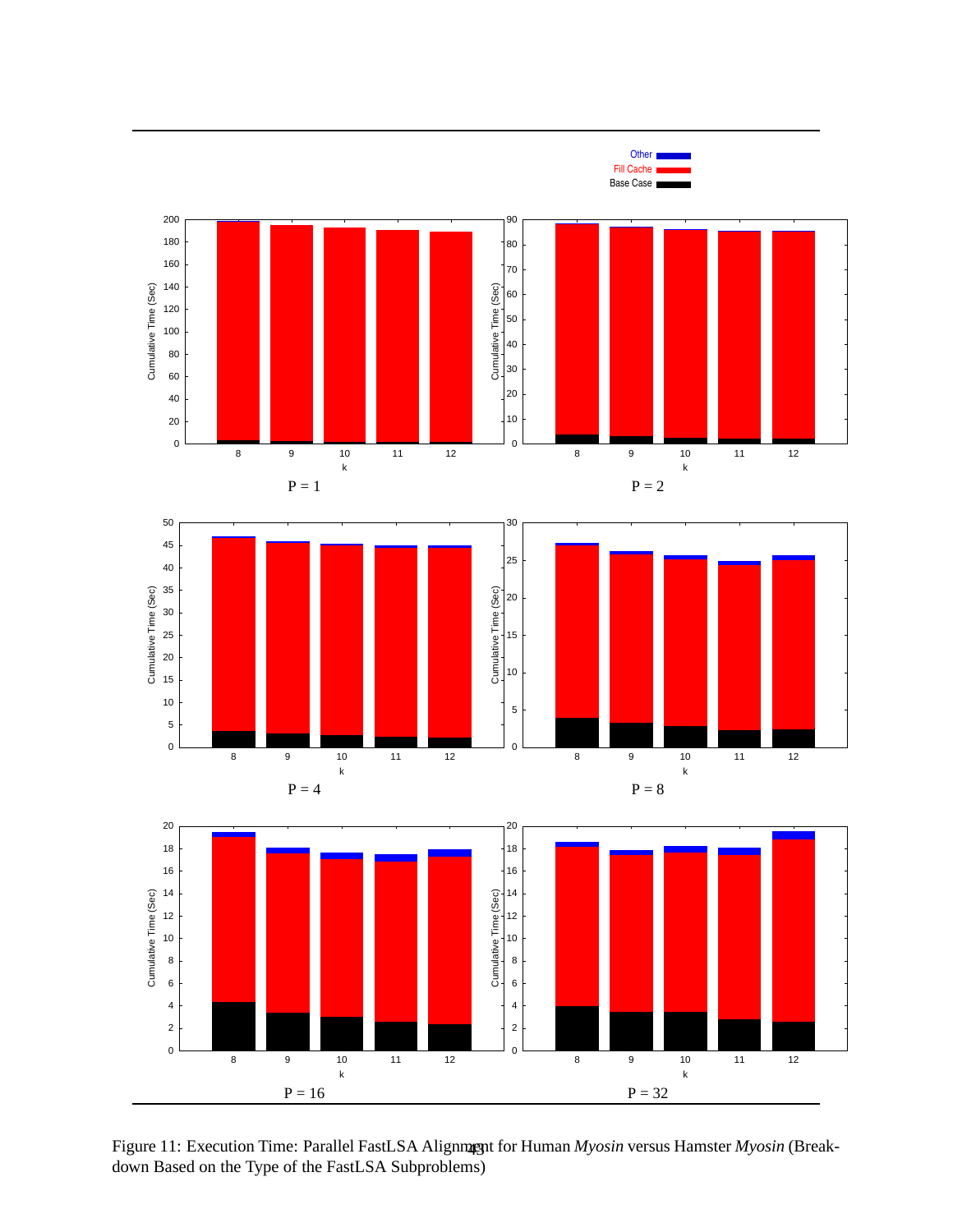

Figure 12: Comparison of the overall speedups for the two versions of Parallel FastLSA 44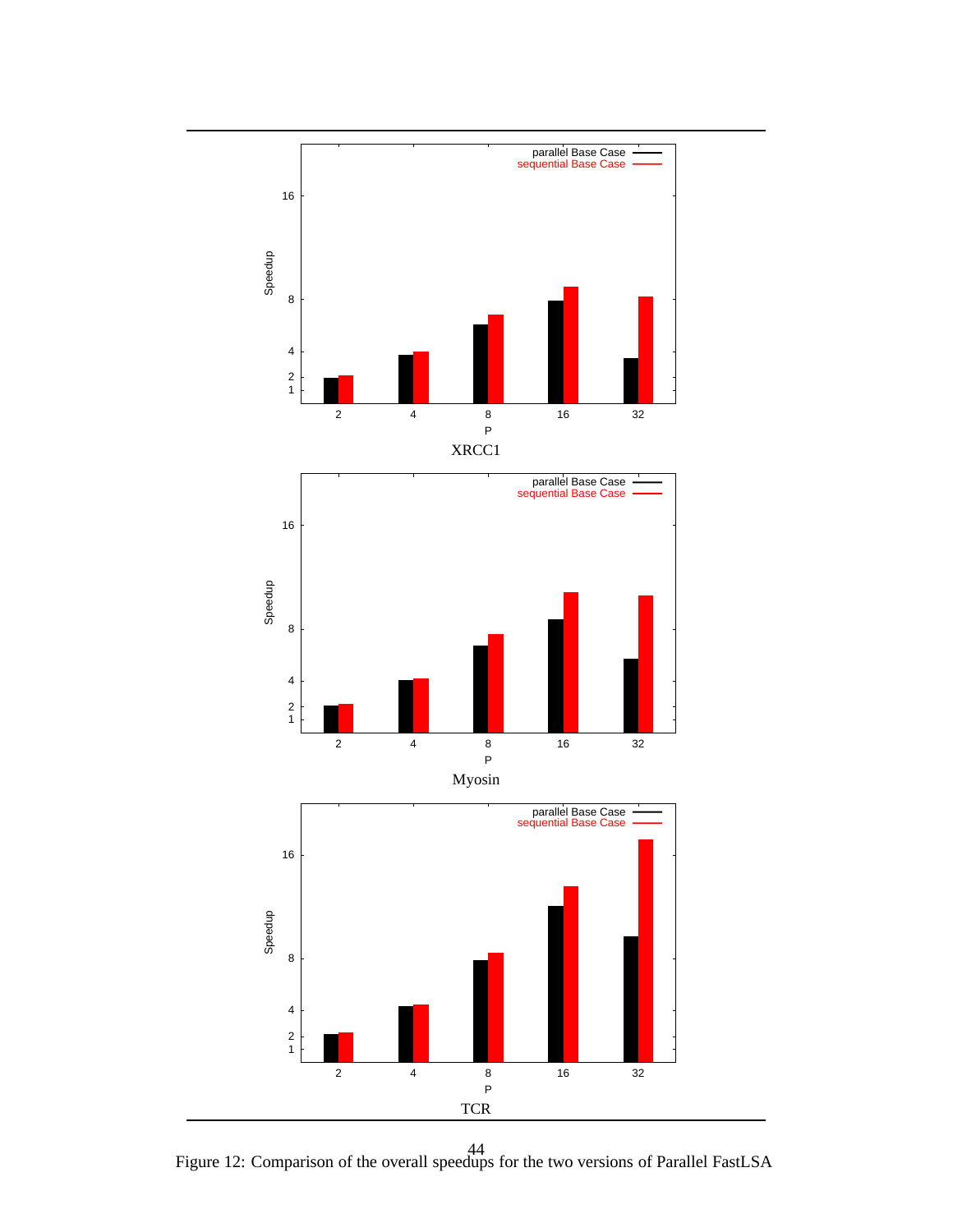Figure 11 exposes a trend in the values of the total execution time across the five values of  $k$ : the best value of k shifts from 12 for  $P = 1$  to 9 for  $P = 32$ . This phenomenon occurs because k controls the amount of re-computation that must be performed by the FastLSA algorithms and it also controls the granularity of the FastLSA subproblems and, indirectly, the granularity of the parallel tasks. A larger value for k means a larger FastLSA Grid Cache, a larger number of DPM entry values stored, and, therefore, less re-computation. When  $P$  has a small value, larger values for  $k$  tend to produce smaller execution times because less re-computation is performed than for smaller values of  $k$ . Because  $P$  is small, the contention for parallel work is small and the importance of the granularity of the parallel tasks is reduced. However, once P increases, the granularity of the parallel work becomes the dominant performance factor, overtaking re-computation time in importance. When  $P$  has a large value, the performance of Parallel FastLSA is best for small values of  $k$  because lower values for  $k$  tend to increase the granularity of the Fill Cache subproblems and, indirectly, the granularity of the parallel tasks.

#### **6.3 Base Case Subproblems: Sequential Approach versus Parallel Approach**

The Parallel FastLSA version that solves the Base Case subproblems sequentially was preferred to the version which solves the Base Case subproblems in parallel because it exhibits better performance. This is emphasized in Figure 12, which shows a pairwise comparison between the overall speedups for the two versions of Parallel FastLSA. The comparison is done for each pair of sequences and for each value of P.

When the Base Case subproblems are solved sequentially, the overall speedup is consistently better than when they are solved in parallel. The difference between the speedups for the two versions increases with  $P$ because of the poor performance of solving small Base Case subproblems on an increased number of processors. The poor performance is due to the large overhead associated with a large number of processors, and this overhead cannot be offset by the few opportunities for parallelism offered by the Base Case subproblems. Only a small number of very small tiles can be placed in the queue when a Base Case subproblem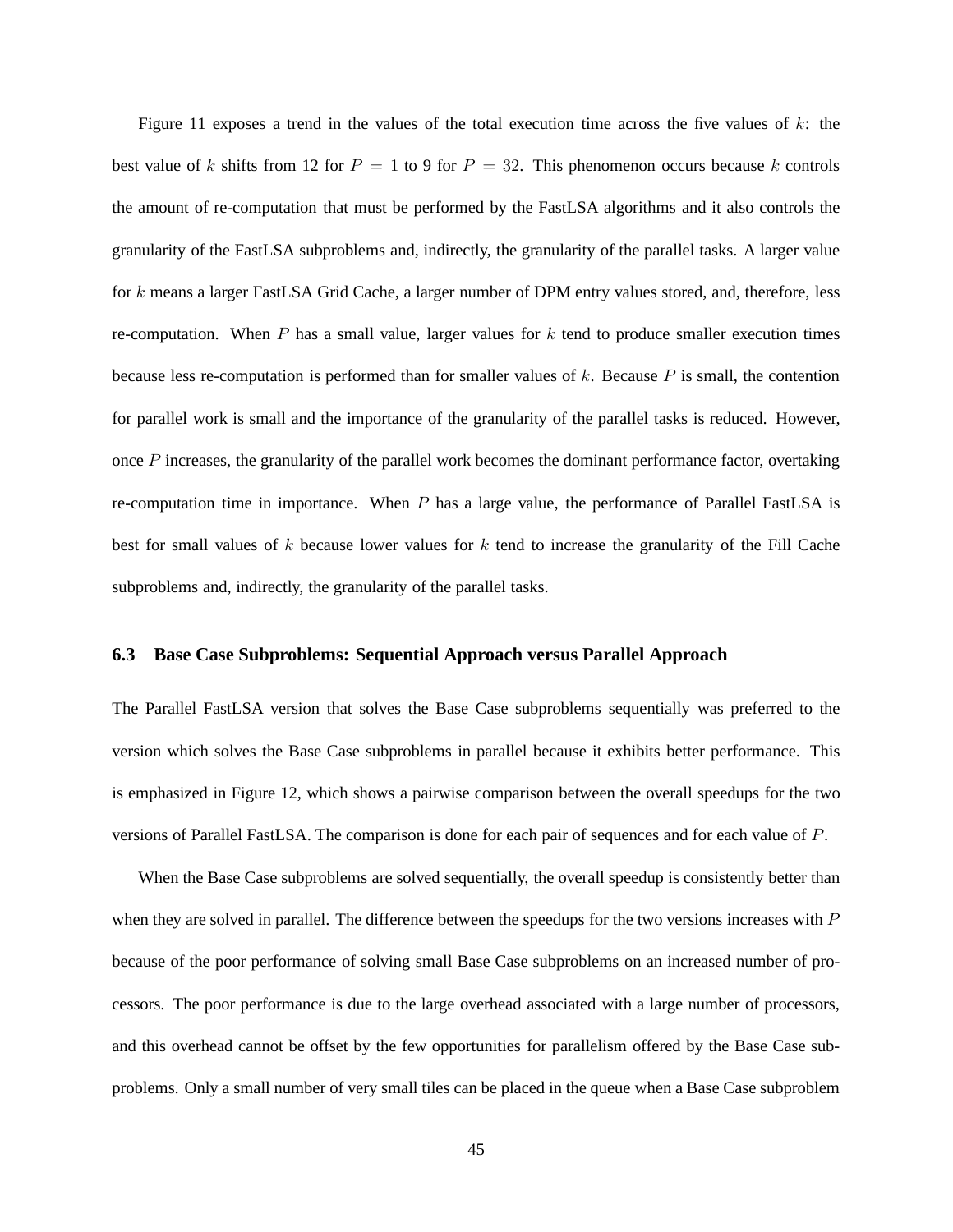is solved in parallel and, consequently, only a few of the processors get to work on these tiles.

## **7 Concluding Remarks**

Sequence alignment is a fundamental operation for homology search in bioinformatics. For two DNA or protein sequences of length  $m$  and  $n$ , full-matrix (FM), dynamic programming alignment algorithms such as Needleman-Wunsch and Smith-Waterman take  $O(m \times n)$  time and use a possibly prohibitive  $O(m \times n)$ space. Hirschberg's algorithm reduces the space requirements to  $O(min(m, n))$ , but requires approximately twice the number of operations required by the FM algorithms.

The Fast Linear Space Alignment (FastLSA) algorithm adapts to the amount of space available by trading space for operations. What makes FastLSA unique is its parameter  $k$ , which can be used to tune its storage requirements for a given amount of cache memory or main memory. Our experiments show that, in practice, due to memory caching effects, FastLSA is preferred over the Hirschberg and the FM algorithms. To further improve the performance of FastLSA, we have parallelized it using a simple but effective form of wavefront parallelism. Our experimental results show that Parallel FastLSA exhibits good speedups, almost linear for 8 processors or less, and also that the efficiency of Parallel FastLSA increases with the size of the sequences that are aligned.

Again, a recurring theme in this paper is the importance of algorithms that can be parameterized and tuned to take advantage of cache memory and main memory sizes. Existing algorithms for sequence alignment (i.e., FM and Hirschberg) cannot be similarly parameterized. Furthermore, the selected value for parameter k has a significant impact on the parallel speedups of the algorithm, which results in interesting lessons in performance trade-offs. For example, large values of  $k$  reduce the amount of re-computation and increase the performance of FastLSA. Larger values of  $k$  may also help FastLSA better exploit processor caches for greater performance. However, large values of k can also reduce the granularity of work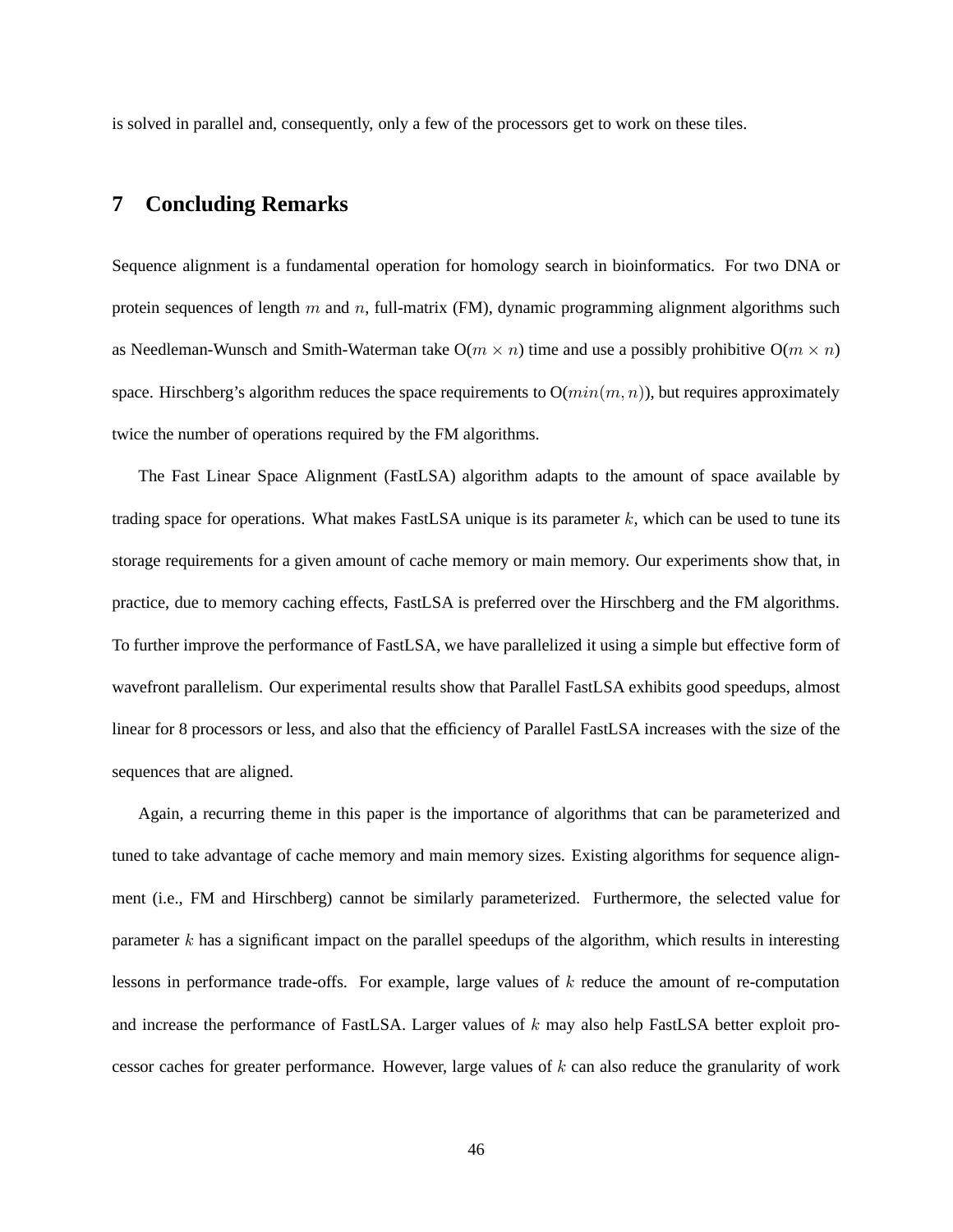in Parallel FastLSA, which is detrimental to performance. For future work, more empirical results are required to develop better guidelines for selecting a value of  $k$  that best exploits caches, main memory sizes, **and** provides good parallel speedups. Another future direction is to modify Parallel FastLSA such that the granularity of work is independent of k.

Given the large DNA sequences (e.g., tens of thousands of bases) that some researchers wish to study [6, 19, 7], the space and time complexity of a sequence alignment algorithm become increasingly important. The combination of FastLSA's parameterized storage complexity, good analytical time complexity, easy parallelization, and excellent empirical performance makes FastLSA a good choice for pairwise sequence alignment.

## **8 Acknowledgments**

We would like to acknowledge Scott Fortin at BioTools for several helpful discussions and making their source code available to us. This research was partially funded by research grants from the Protein Engineering Network of Centres of Excellence (PENCE), the Natural Sciences and Engineering Research Council of Canada (NSERC), the Alberta Informatics Circle of Research Excellence (iCORE) and the Canada Foundation for Innovation (CFI).

## **References**

- [1] C.E.R. Alves, E.N. Cáceres, F. Dehne, and S.W. Song. Parallel Dynamic Programming for Solving the String Editing Problem on a CGM/BSP. In *Proc. 14th ACM Symposium on Parallel Algorithms and Architectures (SPAA)*, pages 275–281, Winnipeg, Manitoba, Canada, August 10–13, 2003.
- [2] R. D. Appel, A. Bairoch, and D. F. Hochstrasser. A new generation of information retrieval tools for biologists: the example of the ExPASy WWW server. *Trends in Biochem. Sci.*, 19:258–260, 1994.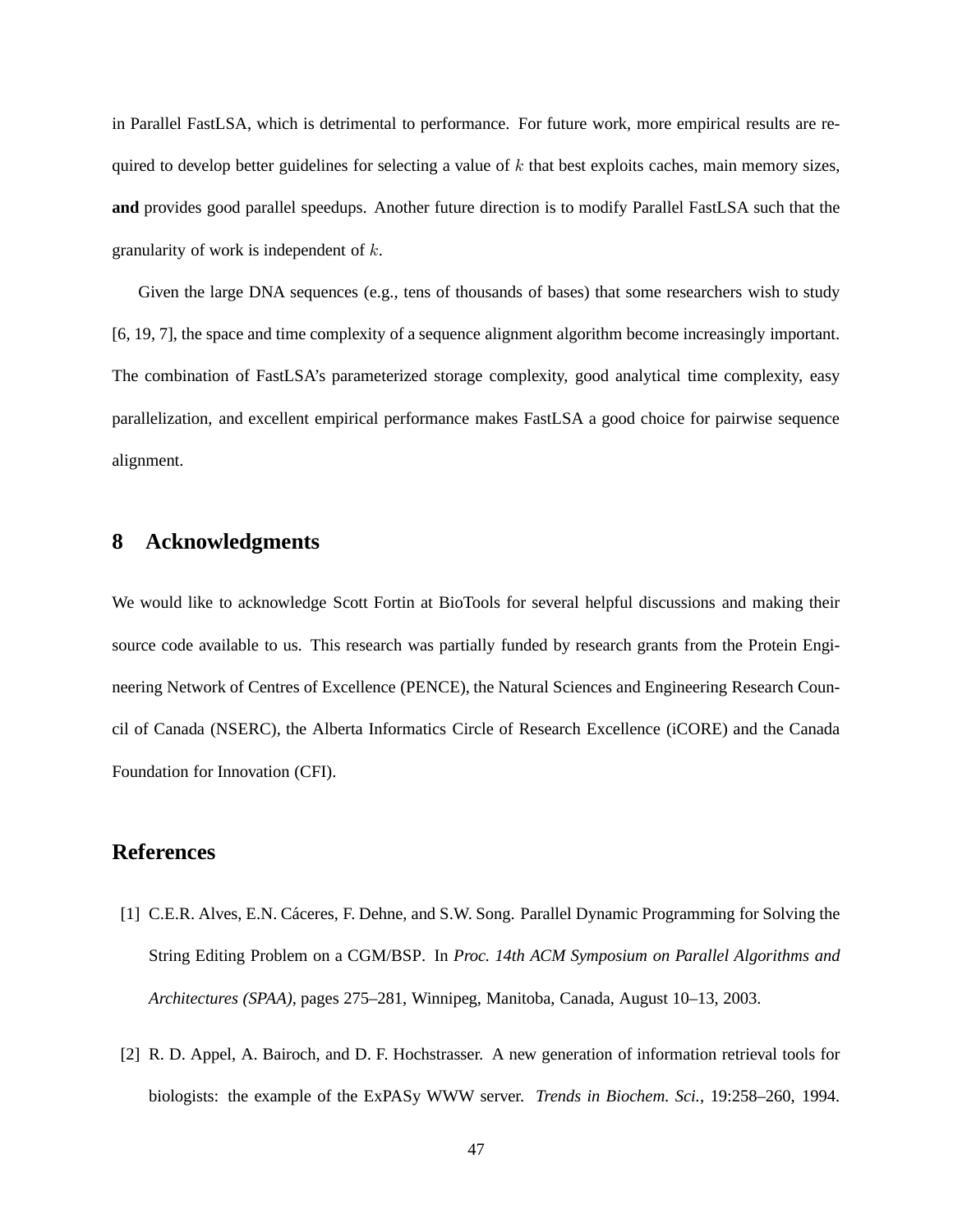http://ca.expasy.org/sprot/.

- [3] P.G. Bradford. *Parallel Dyanmic Programming*. PhD thesis, Department of Computer Science, Indiana University, 1994.
- [4] K. Charter, J. Schaeffer, and D. Szafron. Sequence alignment using FastLSA. In *Proceedings of the 2000 International Conference on Mathematics and Engineering Techniques in Medicine and Biological Sciences (METMBS 2000)*, pages 239–245, Las Vegas, Nevada, June 2000.
- [5] M. O. Dayhoff, W. C. Barker, and L. T. Hunt. Establishing homologies in protein sequences. *Methods in Enzymology*, 91:524–545, 1983.
- [6] A. L. Delcher, S. Kasif, R. D. Fleischmann, J. Peterson, O. White, and S. L. Salzberg. Alignment of whole genomes. *Nucleic Acids Research*, 27(11):2369–2376, 1999.
- [7] A. L. Delcher, A. Phillippy, J. Carlton, and S. L. Salzberg. Fast algorithms for large-scale genome alignment and comparison. *Nucleic Acids Research*, 30(11):2478–2483, 2002.
- [8] A. Driga. Parallel FastLSA: A parallel algorithm for pairwise sequence alignment. Master's thesis, University of Alberta, 2002.
- [9] A. Driga, P. Lu, J. Schaeffer, D. Szafron, K. Charter, and I. Parsons. FastLSA: A Fast, Linear-Space, Parallel and Sequential Algorithm for Sequence Alignment. In *Proc. 32nd International Conference on Parallel Processing (ICPP)*, pages 48–57, Kaohsiung, Taiwan, October 6–9, 2003. Available at http://www.cs.ualberta.ca/˜paullu/.
- [10] D. S. Hirschberg. A linear space algorithm for computing longest common subsequences. *Communications of the ACM*, 18:341–343, 1975.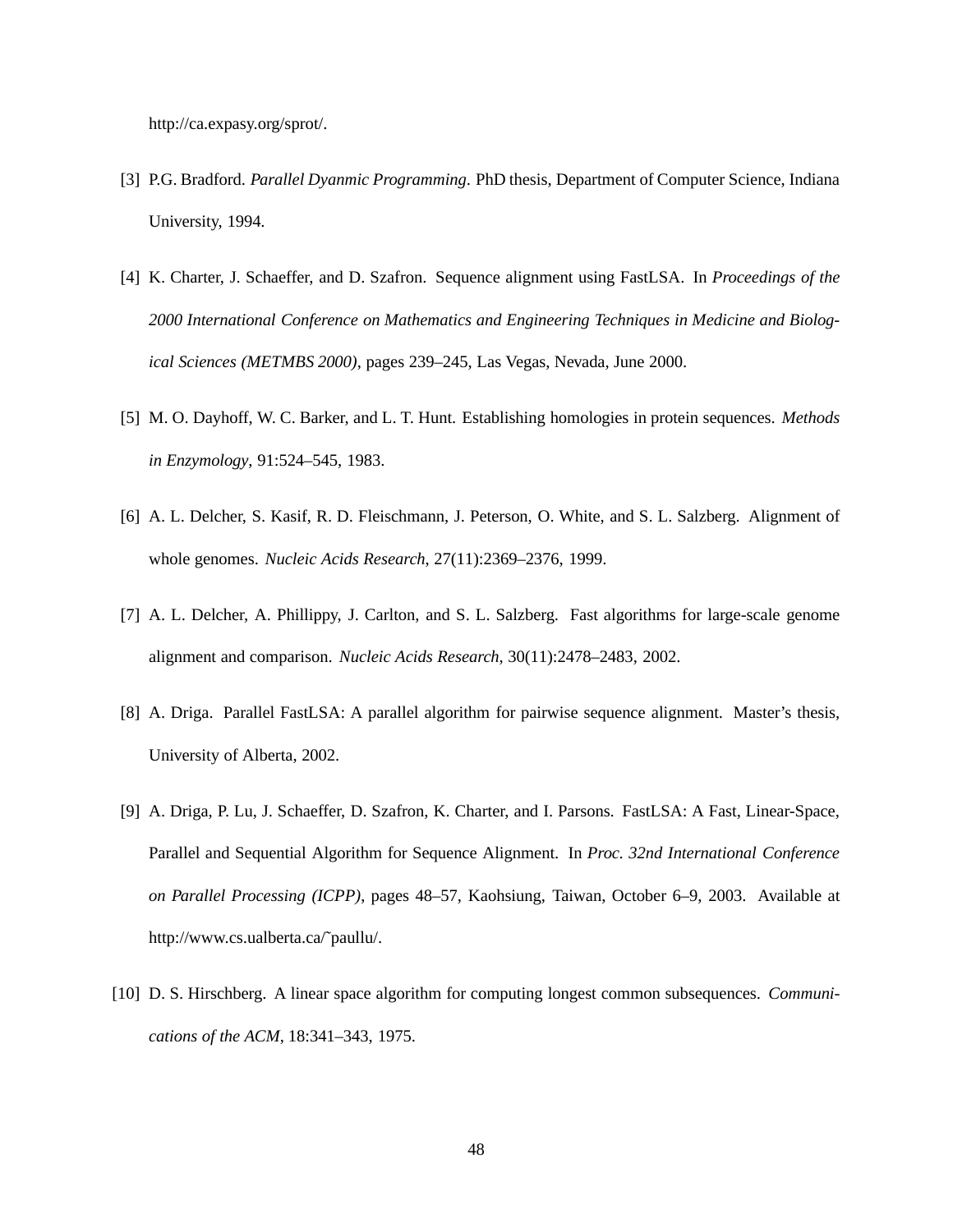- [11] J. Laudon and D. E. Lenoski. The SGI Origin: A ccNUMA Highly Scalable Server. In *Proceedings of the 24th International Symposium on Computer Architecture*, pages 241–51, Denver, Colorado, June 1997.
- [12] G. Lewandowski, A. Condon, and E. Bach. Asynchronous Analysis of Parallel Dynamic Programming Algorithms. *IEEE Transactions on Parallel and Distributed Systems*, 7(4):425–438, 1996.
- [13] W.S. Martins, J.B. del Cuvillo, F.J. Useche, K.B. Theobald, and G.R. Gao. A multithreaded parallel implementation of a dynamic programming algorithm for sequence comparison. In *Pacific Symposium on Biocomputing 2001*, January 2001.
- [14] E. Myers and W. Miller. Optimal alignments in linear space. *CABIOS*, 4:11–17, 1988.
- [15] S. B. Needleman and C. D. Wunsch. A general method applicable to the search of similarities in the amino acid sequence of two proteins. *Journal of Molecular Biology*, 48:443–453, 1970.
- [16] Penn State University. Bioinformatics Group. http://bio.cse.psu.edu, 2001.
- [17] Bioinformatics Group Penn State University. TCR sequences. http://bio.cse.psu.edu/pipmaker/examples.html, 2001.
- [18] Bioinformatics Group Penn State University. XRCC1 and Myosin sequences. http://globin.cse.psu.edu/globin/html/pip/examples.html, 2001.
- [19] N. T. Perna and et al. Genome sequence of enterohaemorrhagic *Escherichia coli O157:H7*. *Nature*, 409(6819):529–533, 2001.
- [20] T. F. Smith and M. S. Waterman. Identification of common molecular subsequences. *Journal of Molecular Biology*, 147:195–197, 1981.
- [21] Veridian Systems. PBS. http://www.pbspro.com, 2001.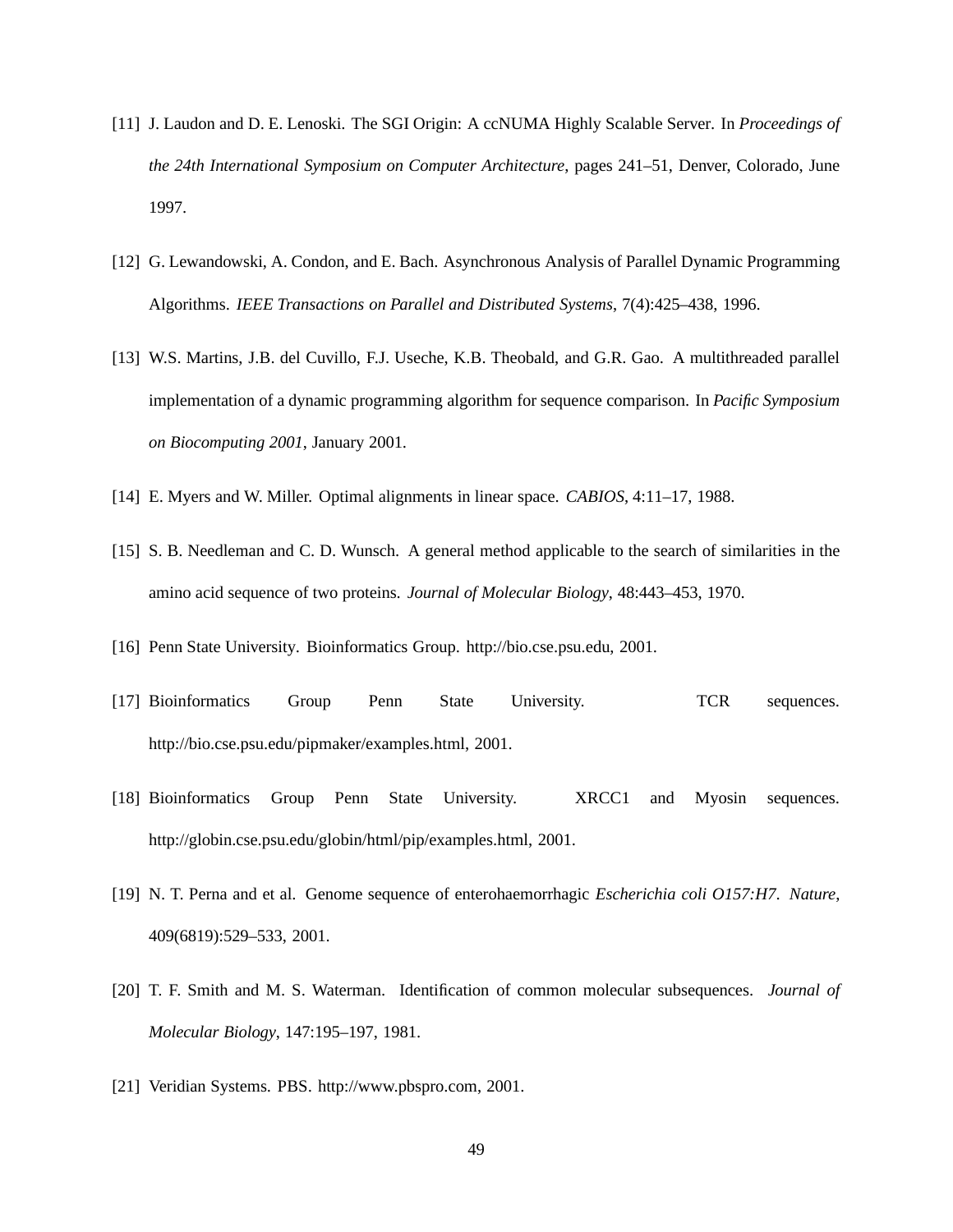## **Contents**

| $\mathbf{1}$   | <b>Introduction</b>                                                                                                    | 3  |  |  |  |  |  |  |
|----------------|------------------------------------------------------------------------------------------------------------------------|----|--|--|--|--|--|--|
|                | 1.1                                                                                                                    | 3  |  |  |  |  |  |  |
| $\overline{2}$ | <b>Related Work</b>                                                                                                    |    |  |  |  |  |  |  |
|                | 2.1                                                                                                                    | 7  |  |  |  |  |  |  |
|                | 2.2                                                                                                                    | 9  |  |  |  |  |  |  |
|                | 2.3                                                                                                                    | 10 |  |  |  |  |  |  |
| 3              | <b>Sequential FastLSA Algorithm</b>                                                                                    | 11 |  |  |  |  |  |  |
| 4              | <b>Experimental Results for Sequential FastLSA</b>                                                                     | 19 |  |  |  |  |  |  |
| 5              | <b>Parallel FastLSA</b>                                                                                                | 22 |  |  |  |  |  |  |
|                | 5.1                                                                                                                    | 22 |  |  |  |  |  |  |
|                | 5.2                                                                                                                    | 28 |  |  |  |  |  |  |
|                | 5.3                                                                                                                    | 28 |  |  |  |  |  |  |
|                | 5.4                                                                                                                    | 30 |  |  |  |  |  |  |
|                | 5.5<br>Space and Time Complexity $\ldots \ldots \ldots \ldots \ldots \ldots \ldots \ldots \ldots \ldots \ldots \ldots$ | 31 |  |  |  |  |  |  |
|                | 5.5.1                                                                                                                  | 31 |  |  |  |  |  |  |
|                | 5.5.2                                                                                                                  | 32 |  |  |  |  |  |  |
|                | 5.5.3                                                                                                                  | 33 |  |  |  |  |  |  |
| 6              | <b>Experimental Results for Parallel FastLSA</b>                                                                       | 33 |  |  |  |  |  |  |
|                | 6.1                                                                                                                    | 37 |  |  |  |  |  |  |
|                | 6.2                                                                                                                    | 40 |  |  |  |  |  |  |
|                | 6.2.1                                                                                                                  | 41 |  |  |  |  |  |  |
|                | 6.2.2                                                                                                                  | 42 |  |  |  |  |  |  |
|                | Base Case Subproblems: Sequential Approach versus Parallel Approach<br>6.3                                             | 45 |  |  |  |  |  |  |
| 7              | <b>Concluding Remarks</b><br>46                                                                                        |    |  |  |  |  |  |  |
| 8              | <b>Acknowledgments</b>                                                                                                 | 47 |  |  |  |  |  |  |
|                | A Proofs                                                                                                               | 51 |  |  |  |  |  |  |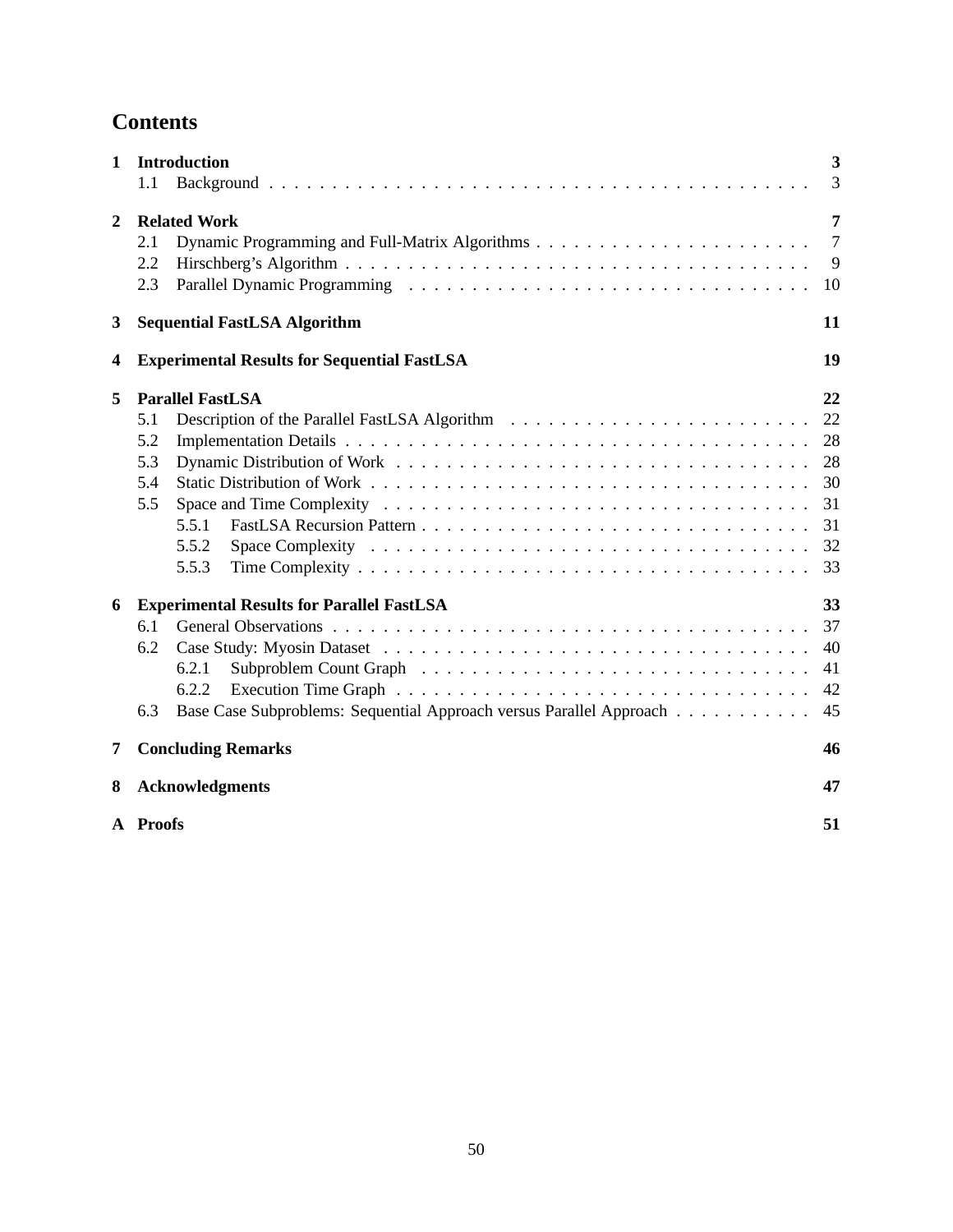## **A Proofs**

The following result shows that  $S(m, n, k)$  is linear in m and n.

**Theorem 2 (from Section 5.5.2)** *Let* S(m, n, k) *be defined as in Definition 1. If the tiles for each Fill Cache subproblem are laid out in* R *rows and* C *columns, then*

$$
S(m, n, k) \le (3k - 1) \times (m + n) + \frac{P}{C} \times n + R \times C - u \times v + BM.
$$
 (11)

**Proof.** For an algorithm trace such as that in Equation 6,

$$
S(m, n, k) = \max \text{Space}(PFastLSA(m, n, k))
$$
  
= max  $\left(\max \text{Space}(PFillCache(m, n, k)),\right)$   
GridSpace(m, n, k) + maxSpace(PFastLSA( $\frac{m}{k}, \frac{n}{k}, k$ )),  
GridSpace(m, n, k) + maxSpace(PFastLSA(m<sub>1</sub>, n<sub>1</sub>, k)),...,  
GridSpace(m, n, k) + maxSpace(PFastLSA(m<sub>z</sub>, n<sub>z</sub>, k))\right).

Because  $\frac{m}{k} \ge m_i$  and  $\frac{n}{k} \ge n_i$ ,  $\forall i, 1 \le i \le z$ , the following is true:

$$
\maxspace(PFastLSA(\frac{m}{k}, \frac{n}{k}, k)) \ge \maxspace(PFastLSA(m_i, n_i, k)), \forall i, 1 \le i \le z. \tag{13}
$$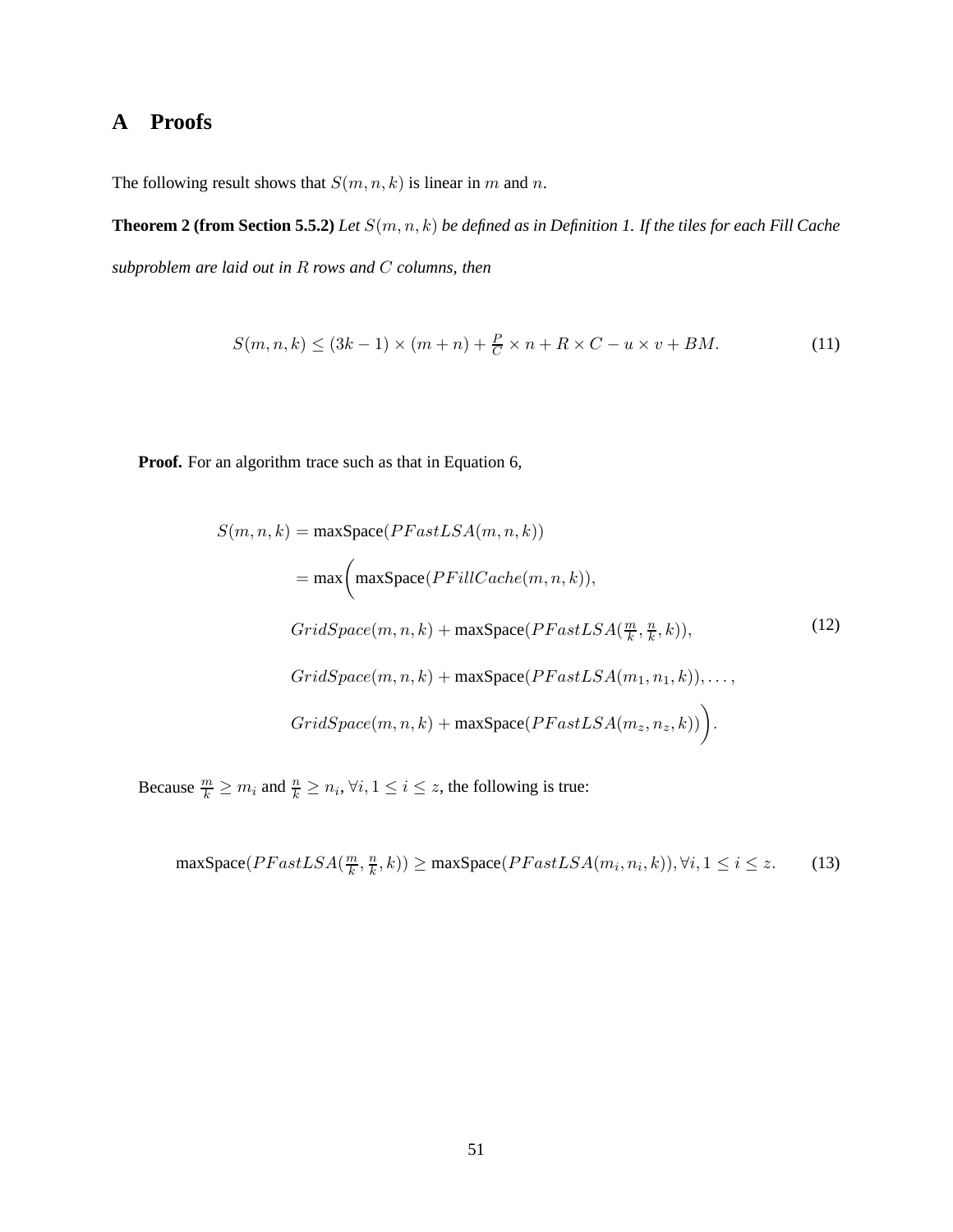Equation 12 becomes

$$
S(m, n, k) = \max\left(\max \text{Space}(PFillCache(m, n, k)),\right)
$$

$$
GridSpace(m, n, k) + \max \text{Space}(PFastLSA(\frac{m}{k}, \frac{n}{k}, k))\right)
$$

$$
= \max\left(\max \text{Space}(PFillCache(m, n, k)), GridSpace(m, n, k) + S(\frac{m}{k}, \frac{n}{k}, k)\right).
$$
(14)

For the current implementation of the Parallel FastLSA algorithm,  $PFillCache(m, n, k)$  uses (k –  $1)(m + n)$  entries to store the local copy of the FastLSA Grid Cache,  $(k - 1)(m + n)$  entries to store the global, shared copy of the Grid Cache,  $m + n$  entries to store the Tile Cache,  $R \times C - u \times v$  entries to store the upper-left corner of each tile, and  $\frac{n}{C}$  entries on each processor for computing a tile. In summary,

$$
\max \text{Space}(PFillCache(m,n,k)) = A(m,n,k) = (k-1)(m+n) + (k-1)(m+n) + (m+n) + R \times C - u \times v + P_{\overline{C}}^{n}
$$
\n
$$
= (2k-1)(m+n) + R \times C - u \times v + P_{\overline{C}}^{n},
$$
\n
$$
(15)
$$

and

$$
GridSpace(m, n, k) = (k-1)(m+n).
$$
\n(16)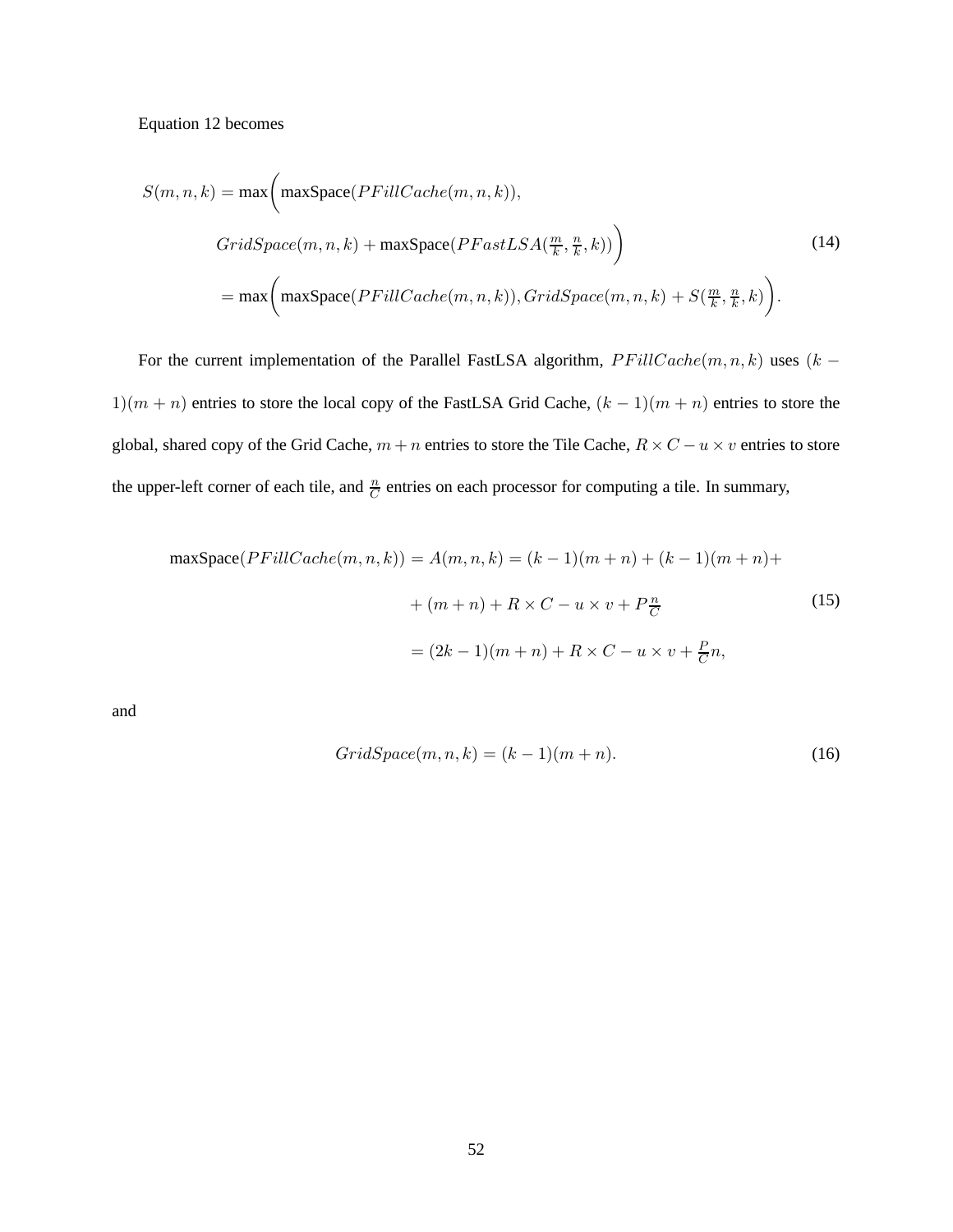Using the previous two equations, Equation 14 becomes

$$
S(m, n, k) = \max \left( A(m, n, k), (k - 1)(m + n) + S(\frac{m}{k}, \frac{n}{k}, k) \right)
$$
  
\n
$$
= \max \left( A(m, n, k), (k - 1)(m + n) +
$$
  
\n
$$
+ \max \left( A(\frac{m}{k}, \frac{n}{k}, k), (k - 1)\frac{m + n}{k} + S(\frac{m}{k^2}, \frac{n}{k^2}, k) \right) \right)
$$
  
\n
$$
= \max \left( A(m, n, k), \max \left( (k - 1)(m + n) + A(\frac{m}{k}, \frac{n}{k}, k), (17) \right)
$$
  
\n
$$
(k - 1)(m + n) + (k - 1)\frac{m + n}{k} + S(\frac{m}{k^2}, \frac{n}{k^2}, k) \right)
$$
  
\n
$$
= \max \left( \max \left( A(m, n, k), (k - 1)(m + n) + A(\frac{m}{k}, \frac{n}{k}, k) \right), (k - 1)(m + n)(1 + \frac{1}{k}) + S(\frac{m}{k^2}, \frac{n}{k^2}, k) \right).
$$

In order to unwind the recursive formula from Equation 17, the result of Lemma 5 is used. Note that the statement and proof of Lemma 5 immediately follows this proof. Lemma 5 states that if  $A(m, n, k)$  is defined as in Equation 15, then

$$
A(m, n, k) \ge (k - 1)(m + n)(1 + \frac{1}{k} + \dots + \frac{1}{k^{j-2}}) + A(\frac{m}{k^{j-1}}, \frac{n}{k^{j-1}}, k), \forall j, 2 \le j \le a.
$$
 (18)

For example, for  $j = 2$ , the inequality of Lemma 5,

$$
A(m, n, k) \ge (k - 1)(m + n) + A(\frac{m}{k}, \frac{n}{k}, k),
$$
\n(19)

can be rewritten as

$$
\max\left(A(m, n, k), (k-1)(m+n) + A(\frac{m}{k}, \frac{n}{k}, k)\right) = A(m, n, k). \tag{20}
$$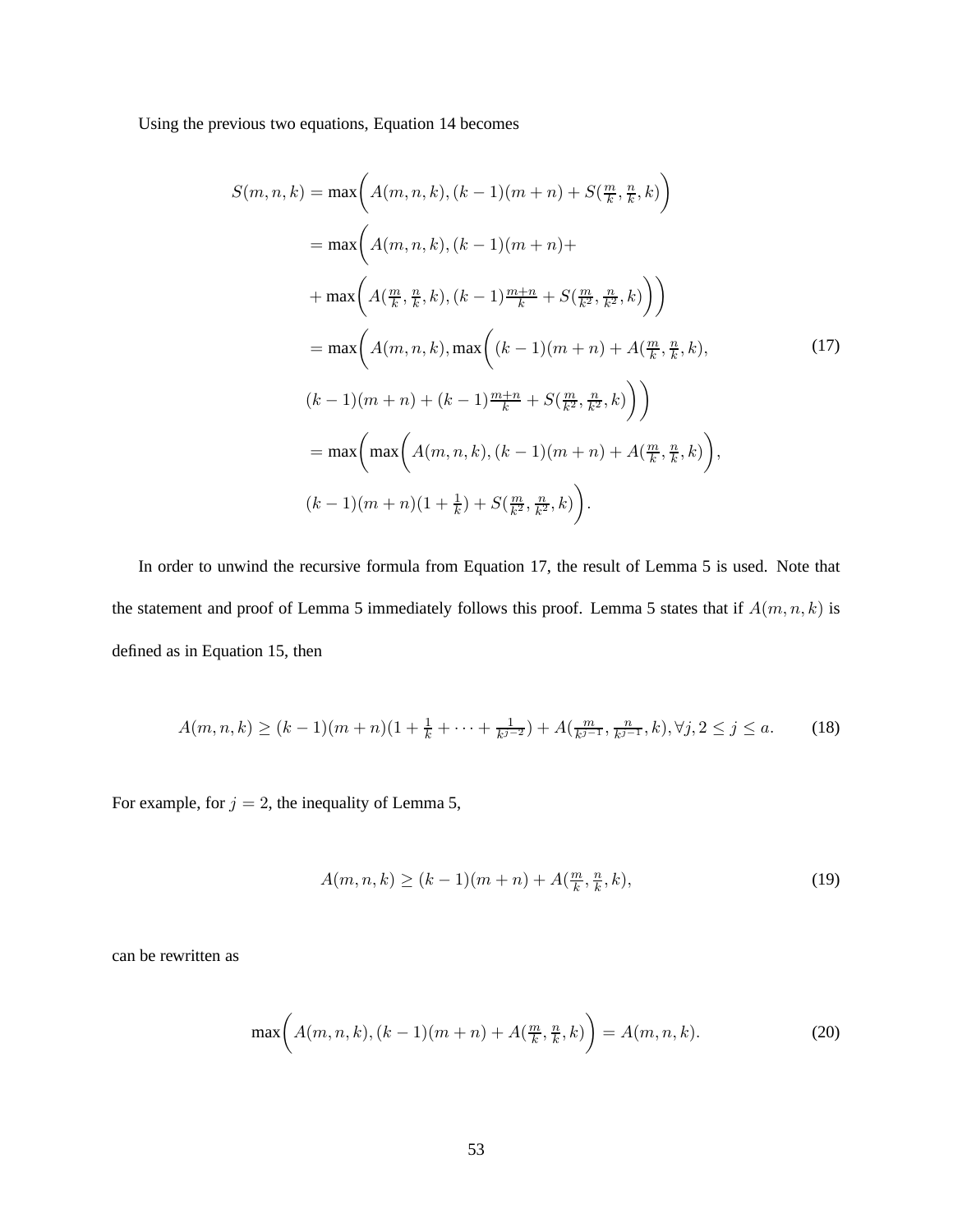By rewriting the inequalities of Lemma 5 for every value of j, exactly as done for  $j = 2$ , and by using the resulting equalities at every step of the unwinding of the recursive relation, we obtain:

$$
S(m, n, k) = \max \left( A(m, n, k), (k - 1)(m + n)(1 + \frac{1}{k}) + S(\frac{m}{k^2}, \frac{n}{k^2}, k) \right)
$$
  
= ... =  
= max \left( A(m, n, k), (k - 1)(m + n)(1 + \frac{1}{k} + \dots + \frac{1}{k^{d-1}}) + S(\frac{m}{k^a}, \frac{n}{k^a}, k) \right)  
= max \left( A(m, n, k), k(m + n)(1 - \frac{1}{k^a}) + S(\frac{m}{k^a}, \frac{n}{k^a}, k) \right). (21)

Because  $PFastLSA(\frac{m}{k^a})$  $\frac{m}{k^a}, \frac{n}{k^c}$  $\frac{n}{k^a}$ , k) is a Base Case subproblem,  $S(\frac{m}{k^a})$  $\frac{m}{k^a}, \frac{n}{k^c}$  $\frac{n}{k^a}, k) \le BM$ ; thus,  $S(m, n, k)$  is bounded above by

$$
\max\left(A(m, n, k), k(m+n)(1 - \frac{1}{k^a}) + BM\right) \le A(m, n, k) + k(m+n)(1 - \frac{1}{k^a}) + BM
$$
  
\n
$$
\le A(m, n, k) + k(m+n) + BM =
$$
  
\n
$$
= (2k - 1)(m+n) + R \times C - u \times v +
$$
  
\n
$$
+ \frac{P}{C}n + k(m+n) + BM
$$
  
\n
$$
= (3k - 1) \times (m+n) + \frac{P}{C}n +
$$
  
\n
$$
+ R \times C - u \times v + BM.
$$

Therefore,

$$
S(m, n, k) \le (3k - 1) \times (m + n) + \frac{P}{C} \times n + R \times C - u \times v + BM,
$$
\n(23)

which concludes the proof of Theorem 2.  $\blacksquare$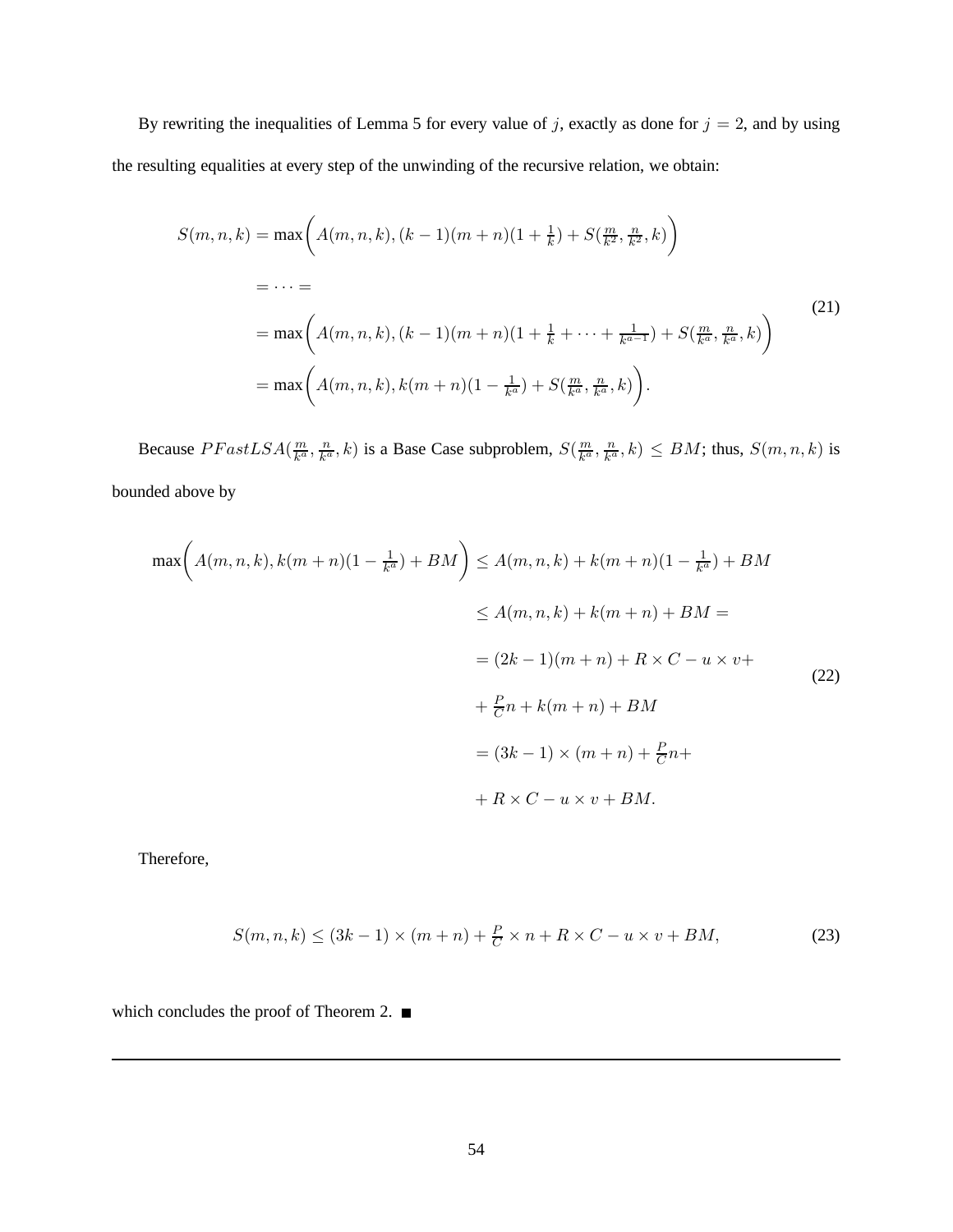**Lemma 5** *Let* A(m, n, k) *be defined as in Equation 15. Then*

$$
A(m, n, k) \ge (k - 1)(m + n)(1 + \frac{1}{k} + \dots + \frac{1}{k^{j-2}}) + A(\frac{m}{k^{j-1}}, \frac{n}{k^{j-1}}, k), \forall j, 2 \le j \le a.
$$
 (24)

**Proof.** Let j be such that  $2 \leq j \leq a$ . The inequality becomes

$$
A(m, n, k) \ge (k - 1)(m + n)(1 + \frac{1}{k} + \dots + \frac{1}{k^{j-2}}) + A(\frac{m}{k^{j-1}}, \frac{n}{k^{j-1}}, k) \Leftrightarrow
$$
  

$$
A(m, n, k) - A(\frac{m}{k^{j-1}}, \frac{n}{k^{j-1}}, k) \ge k(m + n)(1 - \frac{1}{k^{j-1}}) \Leftrightarrow
$$
  

$$
(2k - 1)(m + n)(1 - \frac{1}{k^{j-1}}) + \frac{P}{C}n(1 - \frac{1}{k^{j-1}}) \ge k(m + n)(1 - \frac{1}{k^{j-1}}).
$$
 (25)

Because  $\frac{P}{C}n(1-\frac{1}{k^{j-1}}) \geq 0$ , it is sufficient to prove that

$$
(2k-1)(m+n)(1-\frac{1}{k^{j-1}}) \ge k(m+n)(1-\frac{1}{k^{j-1}}) \Leftrightarrow
$$
  

$$
(2k-1) \ge k \Leftrightarrow
$$
  

$$
k \ge 1,
$$
 (26)

which is true. Therefore, the inequality of Lemma 5 is true  $\forall j, 2 \leq j \leq a$ .

**Theorem 4 (from Section 5.5.3)** Let  $WT(m, n, k, P)$  be defined as in Definition 3. For simplicity, assume that the tiles processed in a parallel phase are laid out in  $R$  rows and  $C$  columns for both the Fill Cache and the Base Case subproblems. Then

$$
WT(m, n, k, P) \le \frac{m \times n}{P} \times (1 + \frac{P^2 - P}{R \times C}) \times (\frac{k}{k - 1})^2.
$$
 (27)

**Proof.** Let  $PFillCacheT(M, N, k, P)$  be the time spent by the slowest of the P threads when solving a Fill Cache subproblem of size  $M \times N$ . From the definition of  $WT(m, n, k, P)$  and that of a trace of the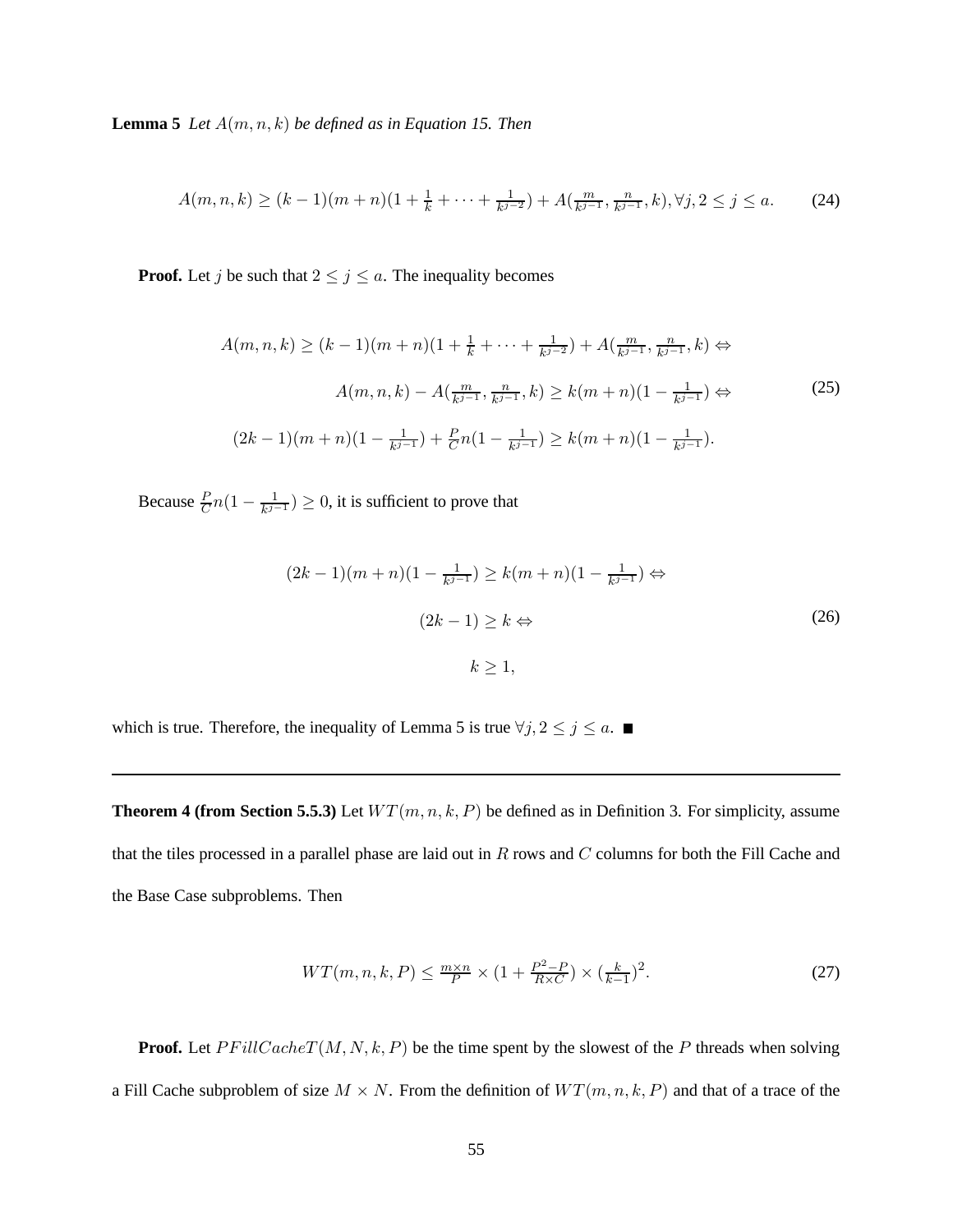

Figure 13: The Three Phases of a Parallel Fill Cache Subproblem

FastLSA algorithm (i.e., Equation 6), it can be inferred that

$$
WT(m, n, k, P) = PFillCacheT(m, n, k, P) + (2k - 1) \times WT(\frac{m}{k}, \frac{n}{k}, k, P). \tag{28}
$$

The first step of the proof is to find a good approximation for  $PFillCacheT(M, N, k, P)$ . As explained in Section 5.1, the DPM entries that are computed in order to fill the Grid Cache are partitioned in  $R \times C$  $u \times v$  tiles. Some of the tiles can be empty, so this number is actually an upper bound. If the Fill Cache subproblem has M rows and N columns, each tile has at most  $\frac{M}{R} \times \frac{N}{C}$  $\frac{N}{C}$  entries. Let T be the time spent by one processor to compute a tile sequentially. Because each tile is solved using the *LastRow* algorithm from Hirschberg, we have  $T = O(\frac{M \times N}{B \times C})$  $\frac{M\times N}{R\times C}$ ).

As shown in Figure 7, the computation of the tiles advances following a diagonal wavefront pattern. In Figure 7, each diagonal of tiles labeled with the same number forms a *wavefront line.* A wavefront line is important because the tiles that form it are independent and can be computed in parallel.

The computation of the tiles for a Fill Cache subproblem can be divided into three distinct phases. Figure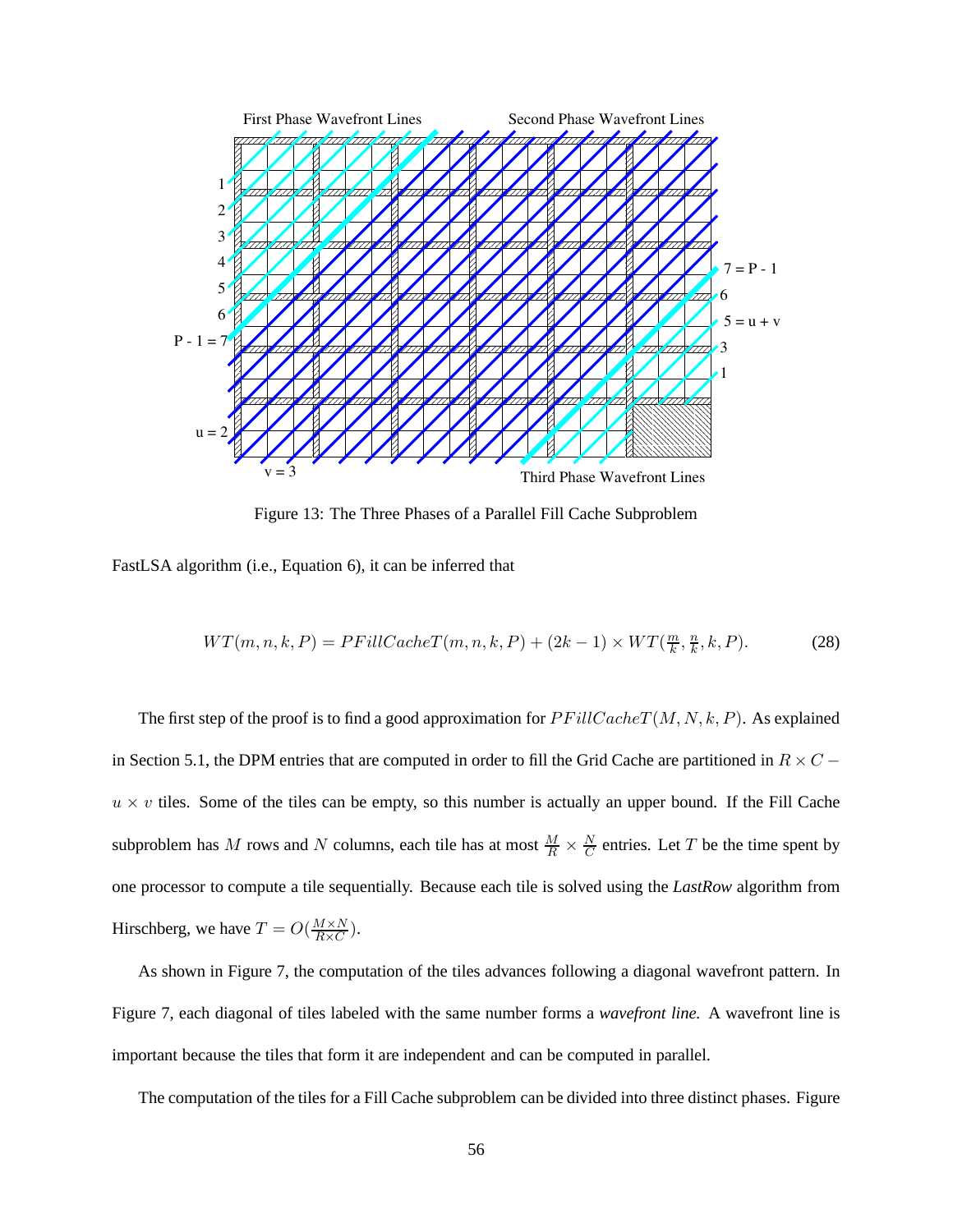13 shows the three phases corresponding to a Fill Cache subproblem which is solved on  $P = 8$  processors, using  $k = 6$ ,  $u = 2$ , and  $v = 3$ . Each wavefront line is labeled with the number of tiles that form that particular wavefront line. A good approximation for  $PFillCacheT(M, N, k, P)$  can be found using an upper bound for the time spent in each phase.

In the first phase, the number of tiles in each wavefront line increases from 1 to  $P - 1$ . In this phase, a total of  $\frac{P(P-1)}{2}$  tiles are computed. In the worst case scenario, each wavefront line is solved in a parallel stage that lasts a time of T; thus, the time spent on the first phase is at most  $(P - 1)T$ .

The third phase consists of the wavefront lines that are formed from less than P tiles and that are not computed in the first phase. An example of wavefront lines forming a third phase is depicted in Figure 13. Some of the wavefront lines of this phase may not consist of contiguous tiles because the tiles belonging to the bottom-right FastLSA subproblem are not computed for a Fill Cache subproblem (e.g., the wavefront line labeled 3 in Figure 13).

The third phase has at most the same number of wavefront lines as the first phase, i.e.,  $P - 1$ . Because each wavefront line can be solved in a parallel stage of time  $T$ , the third phase cannot last longer than  $(P-1)T$ . The number of tiles that are computed in the third phase is difficult to estimate for general values of P, u, and v, but a lower bound for this number is  $\frac{P(P-1)}{2} - u \times v$ .

The second phase is the true parallel phase. Enough tiles are available so that all processors can work in parallel. An upper bound for the number of tiles computed in this phase is the total number of tiles, minus the number of tiles computed in the first phase and the lower bound for the number of tiles computed in the third phase, i.e.,

$$
(R \times C - u \times v) - \frac{P(P-1)}{2} - (\frac{P(P-1)}{2} - u \times v) = R \times C - P^2 + P.
$$
 (29)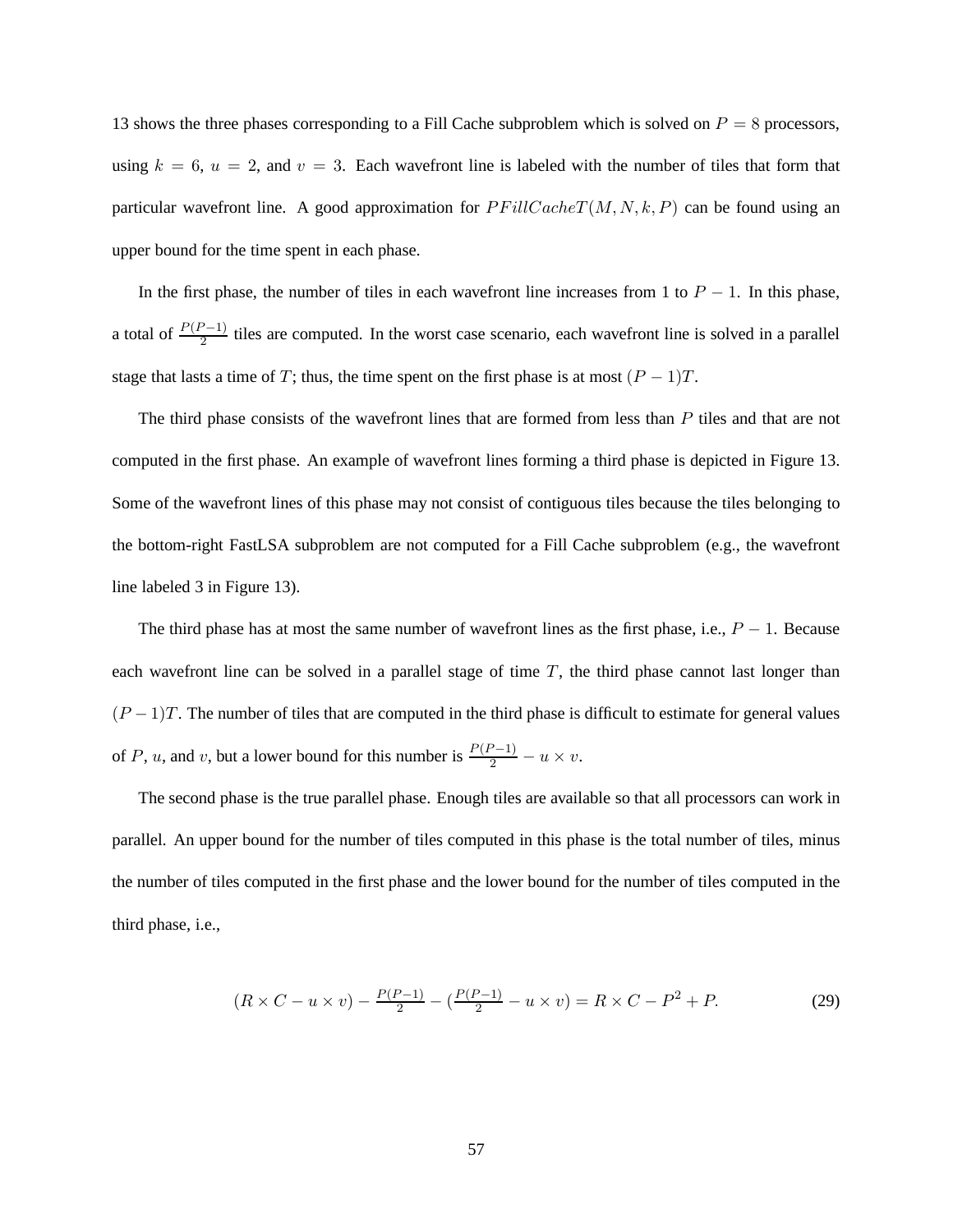Because these tiles are computed in parallel, the time spent in the second phase is

$$
\frac{(R \times C - P^2 + P)}{P} \times T.
$$
\n(30)

Note that we need a lower bound for the number of tiles computed in the third phase in order to compute an upper bound for the time spent in the second phase.

An approximation for  $PFillCacheT(M, N, k, P)$  is obtained through the summation of the times for the three phases, which gives

$$
PFillCacheT(M, N, k, P) = (P - 1)T + \frac{(R \times C - P^2 + P)}{P}T + (P - 1)T
$$

$$
= \frac{(R \times C + P^2 - P)}{P}T
$$

$$
= \frac{(R \times C + P^2 - P) \times M \times N}{P \times R \times C}
$$
(31)
$$
= M \times N \times \frac{1}{P} (1 + \frac{P^2 - P}{R \times C})
$$

$$
= M \times N \times \alpha,
$$

where

$$
\alpha = \frac{1}{P} \left( 1 + \frac{P^2 - P}{R \times C} \right). \tag{32}
$$

Let  $PBaseCaseT(M, N, P)$  be the time spent by the slowest of the P threads when solving a Base Case subproblem of size  $M \times N$ . An approximation for  $PBaseCaseT(M, N, P)$  is obtained through a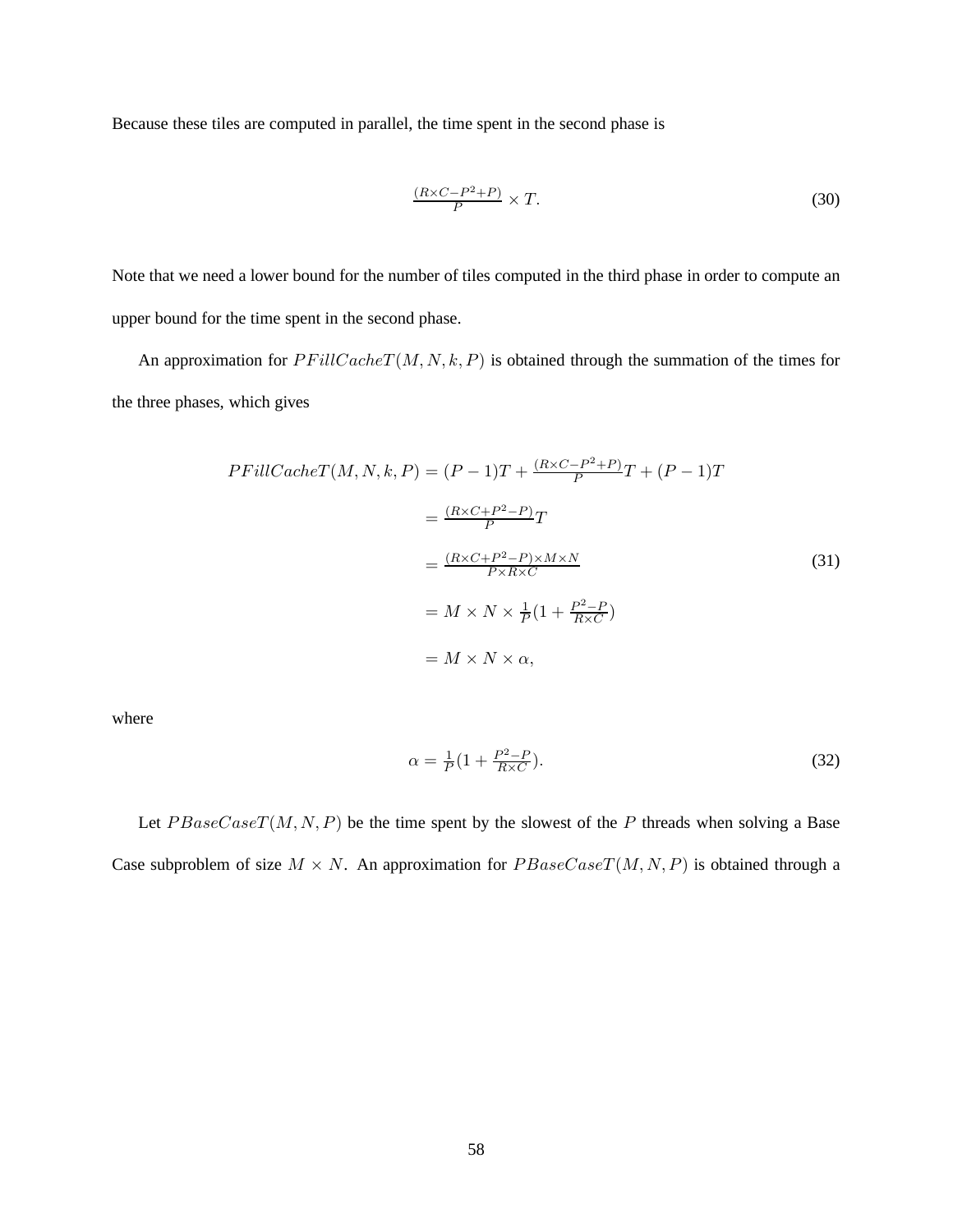reasoning process similar to that used for  $PFillCacheT(M,N,k,P).$  We get

$$
PBaseCaseT(M, N, P) = (P - 1)T + (R \times C - \frac{P(P-1)}{2} - \frac{P(P-1)}{2})\frac{T}{P} + (P - 1)T
$$
  
=  $(P - 1)T + \frac{(R \times C - P^2 + P)}{P}T + (P - 1)T$   
=  $M \times N \times \frac{1}{P}(1 + \frac{P^2 - P}{R \times C})$   
=  $M \times N \times \alpha$ . (33)

Using the results of Equation 31 and Equation 33, Formula 28 becomes

$$
WT(m, n, k, P) = m \times n \times \alpha + (2k - 1) \times WT(\frac{m}{k}, \frac{n}{k}, k, P)
$$
  
\n
$$
= mn\alpha + (2k - 1)(\frac{m}{k}\frac{n}{k}\alpha + (2k - 1)WT(\frac{m}{k^2}, \frac{n}{k^2}, k, P))
$$
  
\n
$$
= mn\alpha + mn\alpha \frac{2k-1}{k^2} + (2k - 1)^2 WT(\frac{m}{k^2}, \frac{n}{k^2}, k, P)
$$
  
\n
$$
= mn\alpha + mn\alpha \frac{2k-1}{k^2} + mn\alpha \frac{(2k-1)}{k^2})^2 + (2k - 1)^3 WT(\frac{m}{k^3}, \frac{n}{k^3}, k, P)
$$
  
\n
$$
= \cdots =
$$
  
\n
$$
= mn\alpha \left(1 + \frac{2k-1}{k^2} + (\frac{2k-1}{k^2})^2 + \cdots + (\frac{2k-1}{k^2})^{a-1}\right) + (2k - 1)^a WT(\frac{m}{k^a}, \frac{n}{k^a}, k, P)
$$
  
\n
$$
= mn\alpha \left(1 + \frac{2k-1}{k^2} + \cdots + (\frac{2k-1}{k^2})^{a-1}\right) + (2k - 1)^a PBaseCaseT(\frac{m}{k^a}, \frac{n}{k^a}, P)
$$
  
\n
$$
= mn\alpha \left(1 + \frac{2k-1}{k^2} + \cdots + (\frac{2k-1}{k^2})^{a-1}\right) + (2k - 1)^a \frac{m}{k^a} \frac{n}{k^a} \alpha
$$
  
\n
$$
= mn\alpha \left(1 + \frac{2k-1}{k^2} + \cdots + (\frac{2k-1}{k^2})^{a-1} + (\frac{2k-1}{k^2})^a\right)
$$
  
\n
$$
= mn\alpha \frac{1-(\frac{2k-1}{k^2})^{a+1}}{1-\frac{2k-1}{k^2}}.
$$
 (34)

Because  $\left(\frac{2k-1}{k^2}\right)^{a+1} > 0$ , we have

$$
WT(m, n, k, P) = mn\alpha \frac{1 - \left(\frac{2k-1}{k^2}\right)^{a+1}}{1 - \frac{2k-1}{k^2}}
$$
  

$$
\leq mn\alpha \frac{1}{1 - \frac{2k-1}{k^2}} = mn\alpha \left(\frac{k}{k-1}\right)^2.
$$
 (35)